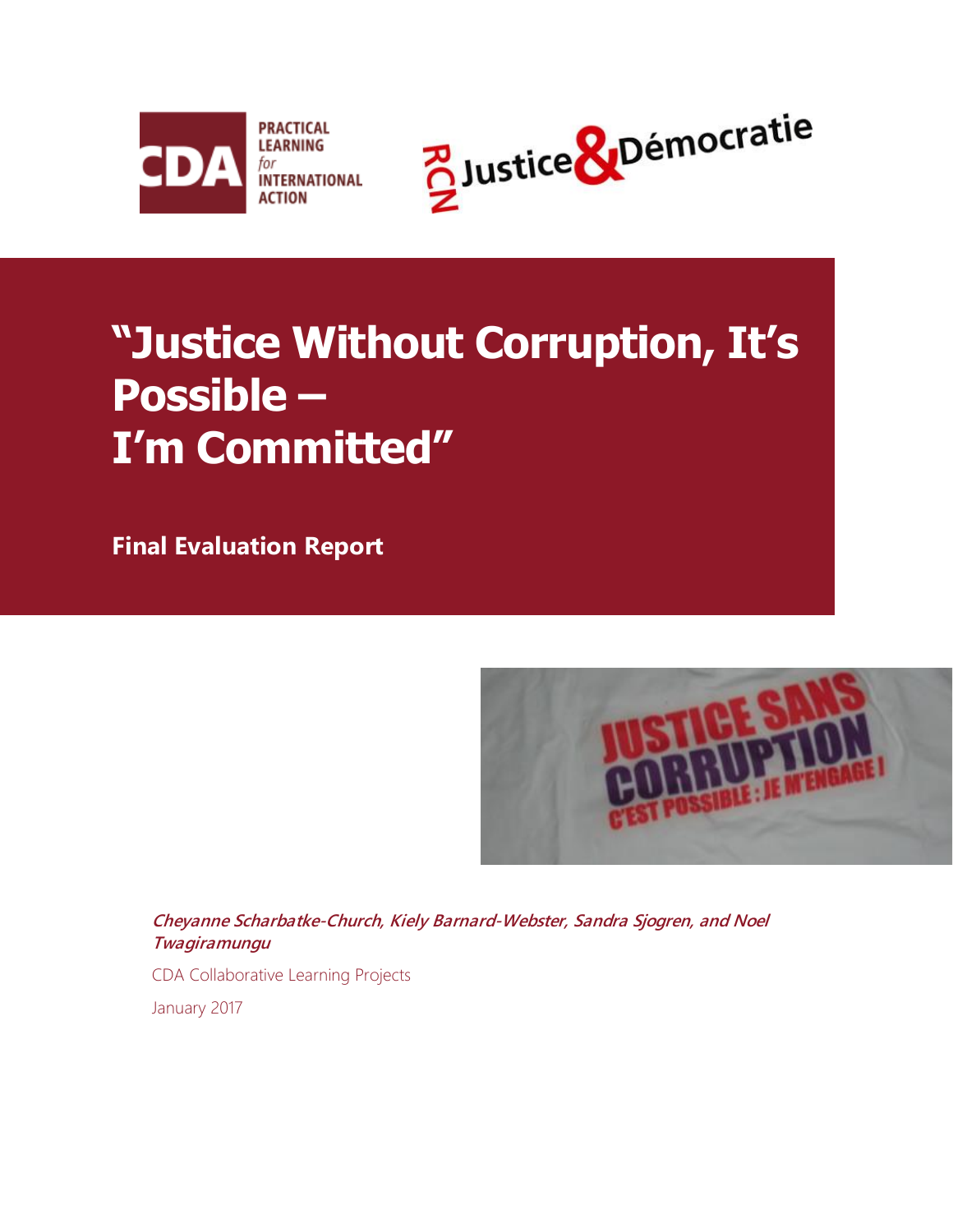#### **Besa: Catalyzing Strategic Change**

Besa is a social enterprise committed to catalyzing significant change on strategic issues in places experiencing conflict and structural or overt physical violence. Besa utilizes a 'whole of organization' approach to our work, which emphasizes holistic responses that balances process and results based on technical expertise and experience in the fields of peacebuilding, governance, anti-corruption, rule of law and civil society strengthening. The organization seeks to be a thought leader; advancing new frameworks and approaches to context analysis, program design, monitoring and evaluation. Besa seeks to develop strong partnerships based on mutual values and complimentary expertise.

#### **CDA Collaborative Learning Projects**

CDA (www.cdacollaborative.org) is a US based non-profit organization committed to improving the effectiveness of those who work internationally to provide humanitarian assistance, engage in peace practice,support sustainable development, and conduct corporate operations in a socially responsible manner.

#### **RCN Justice et Démocratie**

RCN Justice & Démocratie has been working in the DRC since 2001 in the field of governance and justice sector reform. It possesses extensive experience working with all the actors operating in the judicial chain, both in the civil and criminal justice sectors. RCN J&D has implemented projects in the provinces of Kinshasa, Bas-Congo, Katanga, Kivus, Ituri, and Kasaï-Occidental.

**Suggested Citation**: Scharbatke-Church, Cheyanne, Kiely Barnard-Webster, Sandra Sjogren, and Noel Twagiramungu. "Justice without Corruption, it's possible – I'm Committed" Final Report. Cambridge, MA: CDA Collaborative Learning Projects, 2017.

#### **Acknowledgments**

The writing of this report was made possible through generous funding from the United States Department of State Bureau of International Narcotics and Law Enforcement Affairs (INL, [https://www.state.gov/j/inl/\)](https://www.state.gov/j/inl/).

We would like to offer a warm thank you to our colleagues and friends Longin Baranyizigiye and Patricia Mwela at the RCN J&D Lubumbashi office. Your patience, support and openness throughout the evaluation made this entire process possible. We extend our gratitude and appreciation!

We also want to extend a sincere thank you to the network for being willing to critically reflect and constantly improve in their struggle for a justice system without corruption.

Cover photo: Project T-Shirt. Credit: Longin Baranyizigiye.

© 2017 CDA Collaborative Learning Projects. This work is licensed under a Creative Commons Attribution-ShareAlike License (CC BY-SA 4.0) <https://creativecommons.org/licenses/bysa/4.0/legalcode>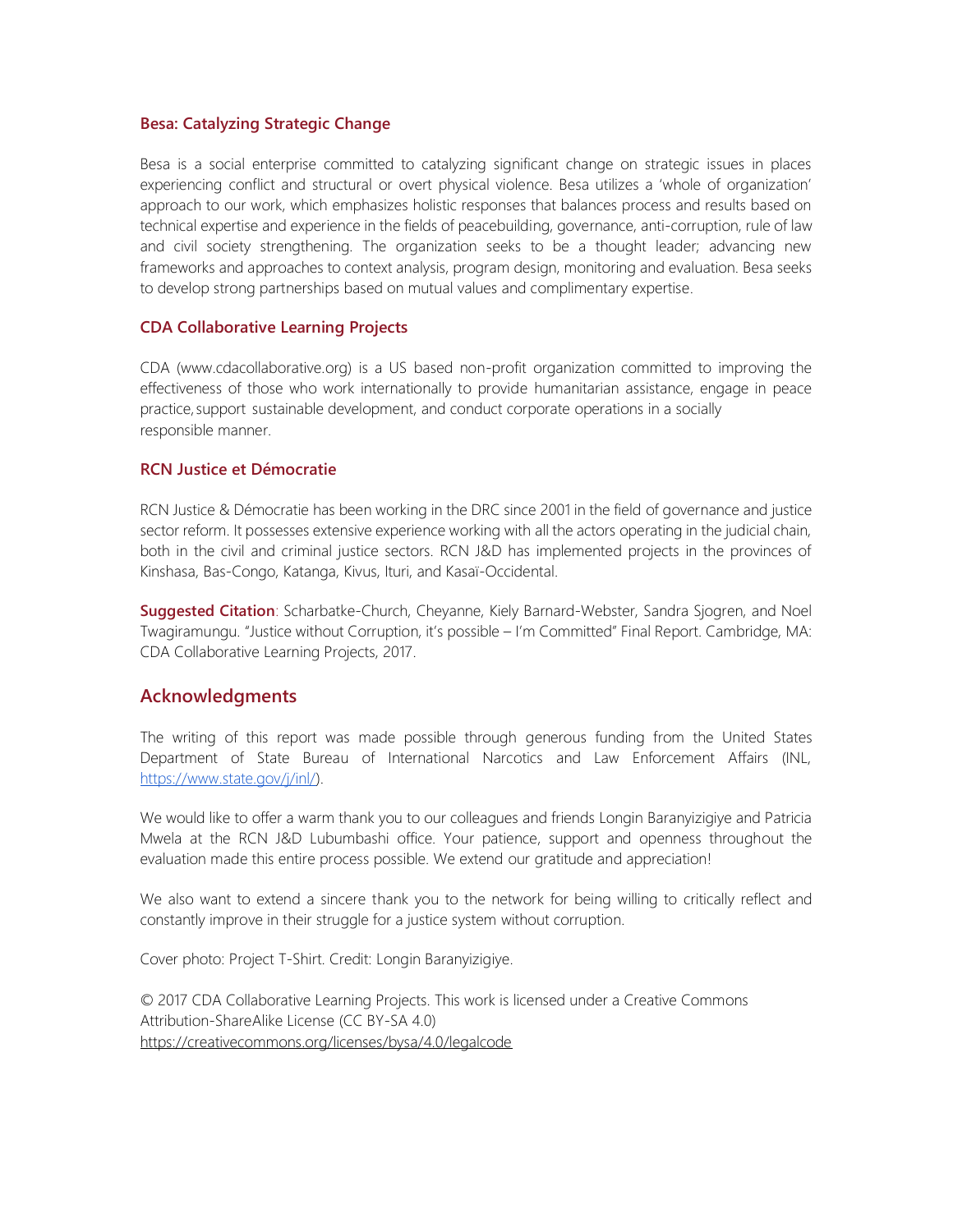## **Kuleta Haki "Provide Justice" Executive Summary**

This evaluation examined what elements of the Kuleta Haki pilot project have catalyzed change within participants and beyond, based on the project's theory of change. It looked at whether the theory of change is proving valid, why this is so, and what needs to be altered to increase the likelihood of making a difference on corruption in the criminal justice system (CJS) in Lubumbashi, Democratic Republic of the Congo?

In late 2015, CDA Collaborative Learning Projects (CDA) and RCN Justice & Démocratie (RCN J&D) established an anti-corruption 'Network,' or dedicated community, called "Kuleta Haki" in local dialect, to provide strength in numbers to disparate 'islands of integrity'. These 'islands' are judicial actors who were already taking a stand on their own – when possible - against corruption. The Network is composed of diverse members; predominately including actors within the criminal justice system pertinent to pre-trial detention, but also individuals external to the CJS, such as defense lawyers, judicial reform advocates, journalists, and other civil society actors.

The project's theory of change was developed through a diagnostic analysis designed and implemented by CDA/Besa in Kinshasa and Lubumbashi, DRC. The analysis sought to understand how the system of corruption operates within the criminal justice sector, as perceived by Congolese in these cities. This work is part of a wider program, the Central Africa Accountable Service Delivery Initiative (CAASDI), funded by the U.S. State Department's Bureau of International Narcotics and Law Enforcement (INL).

Kuleta Haki celebrated its first-year anniversary in October 2016, marked by a formative evaluation. Conducted internally by CDA/Besa and RCN J&D, with the support of one external academic from the region, this evaluation adopted a Utilization-Focused evaluation approach with mixed-method data collection. Forty semi-structured interviews were conducted, plus two focus groups and a questionnaire.

#### **Does Kuleta Haki Help Diminish Corruption in Pretrial Detention?**

**Corruption is more regularly resisted by members.** It appears that Kuleta Haki has given those with existing personal convictions greater confidence, motivation and practical strategies for resisting corruption. The evaluation showed that members across the Network are taking concrete actions to resist corruption and, for a small cohort, such actions are increasing in frequency. For example, 55% of those interviewed gave examples of concrete actions taken to resist corruption or support others in their resistance. Four main types of action were noted (in order of most to least frequently referenced): talking to people/colleagues/corrupt individuals, saying no to money, waiting rather than giving in to corruption, saying no when a boss asks a case to be passed through.

In terms of the next tier of influence, the evaluation team noted that Network members are actively talking to colleagues who are not participating in Kuleta Haki and reporting positive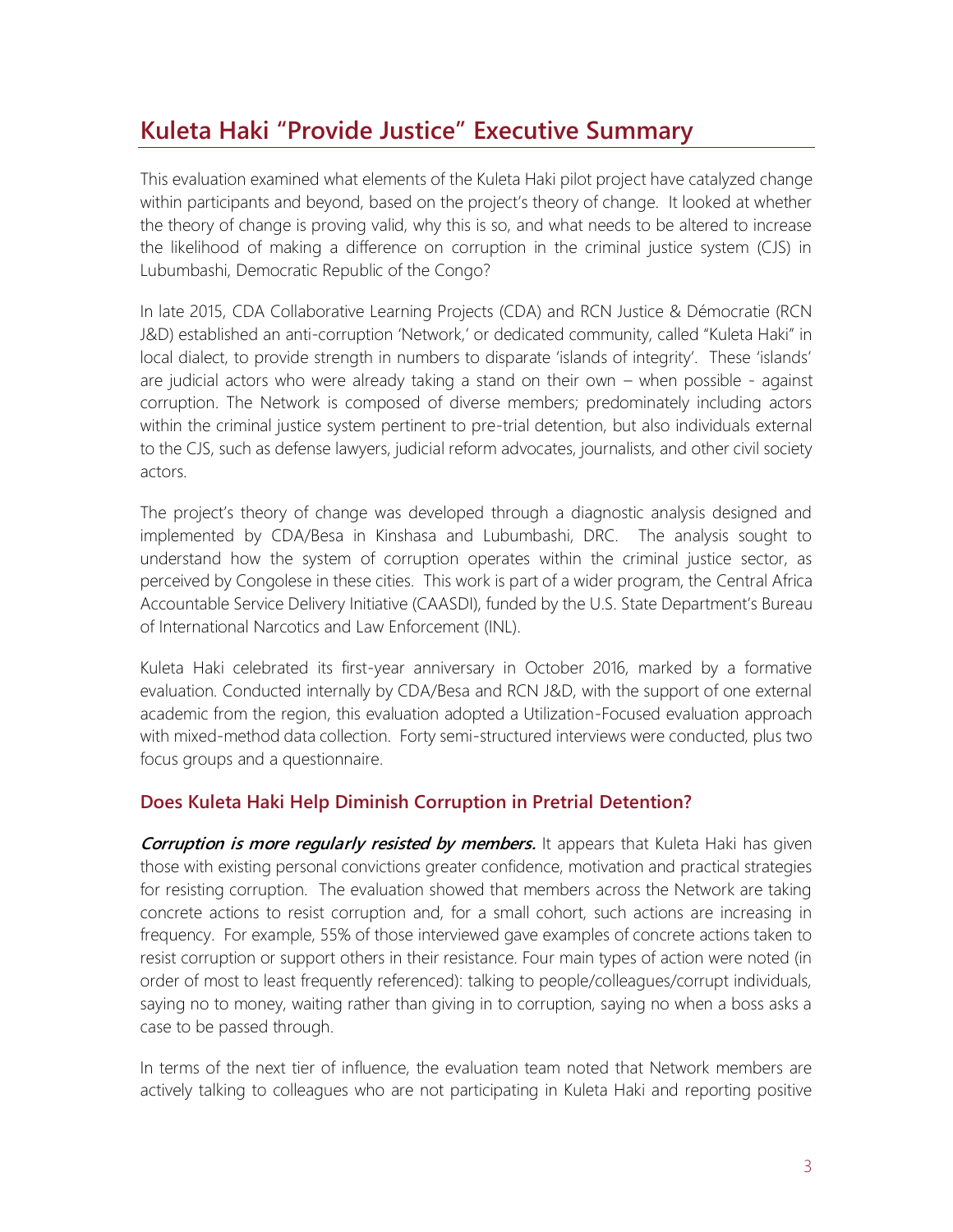interest; yet little behavior change is apparent amongst these colleagues. The evaluation team felt that this was understandable given the limited size of the current Network and relative youth of the project.

**Different types of corruption are difficult to resist for different actors.** There is no discernible pattern in the types of corruption most often resisted by the Network. The three types of corruption identified as most difficult to resist cover a wide spectrum and include corruption within the judicial hierarchy, paying at each step in the judicial process, and paying 'preemptive gifts' to those you would like to curry favor with in advance. These types of corruption were difficult to resist for diverse reasons and by various people.

#### **What We Know About Why Concrete Action is Occurring**

**Prise de conscience:** Network members, internal to the CJS especially, explain that they now recognize the collective harm caused by corruption. Forty percent of the interviewees identified a "prise de conscience" – or an "awakening" – to corruption in their professional lives. This is a particularly important finding because systems thinking posits that a shift in a 'mental model' (values, assumptions and beliefs that shape a system) have significant potential to change the system. The corruption systems map developed by the Network identifies one mental model as "corruption is normal". It seems there is early evidence of a shift in this 'mental model', that corruption is seen as less normal and more as potentially harmful.

**Personal Conviction:** The most common reason Network members gave for acting against corruption was their personal conviction (i.e., that personal values were more important than professional ethics in motivating anti-corruption efforts).

**Knowledge Creates Motivation:** Some members have found newly acquired knowledge about types of corruption, strategies to resist and theory of change created more motivation and confidence to resist corruption.

**Physical Symbols of Commitment Matter:** T-shirts with the slogan "It's possible, I'm committed" have been a source of pride amongst members and prompted interest from others to discuss corruption.

#### **What We Do Not Know Yet**

An area requiring further inquiry is whether the project's overall theory of change is the source for this increase in resistance. Only 7/40 (17.5%) reported that a group (or, 'strength in numbers') helped them resist. This is a particularly important finding, given that this is central to the project's Theory of Change.

The evaluation team felt it was too early to discount the theory of change as it could be sound. It is possible that the Network has not yet reached the 'right size' and/or greater visibility of the Network may be necessary for strength in numbers to be felt. The evaluation revealed that Network members do, in fact, want greater public visibility of the Network. Thus: the 'safety in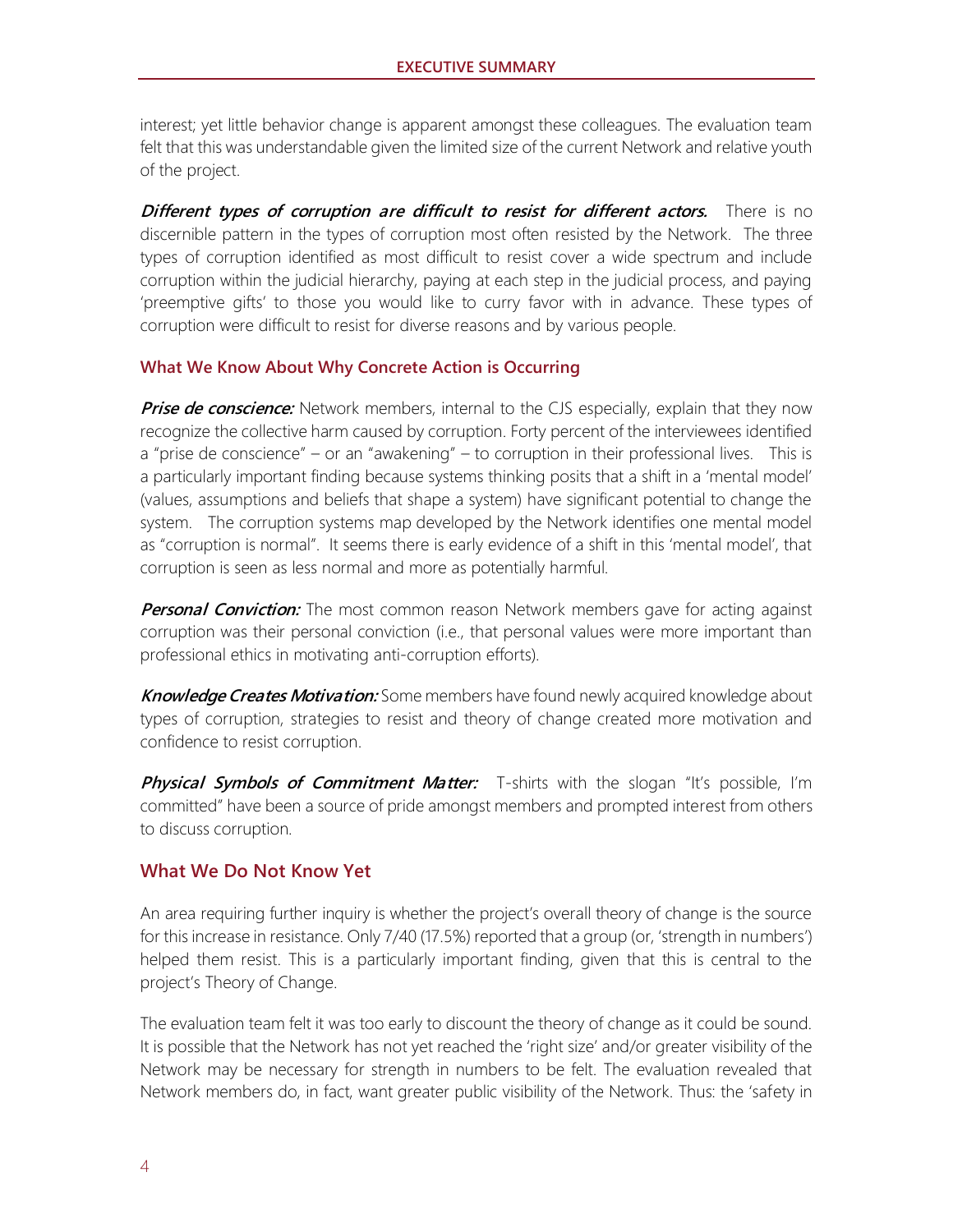numbers' theory may be debunked or it may simply need expanding and reinterpretation about who is able to provide safety, and how.

#### **What We Know About Why Greater Resistance is Not Occurring…**

**Finances:** There exist both perceived and real financial needs that lead Network members to participate in corruption.

**Not Interested:** Some CJS professionals do not resist corruption because they do not want to resist. Among interviewees, 33% explained that CJS professionals do not resist because they are not motivated to change their behavior on this issue.

**One ineffective tactic:** Network efforts to document emblematic cases of pretrial detention was not an effective mechanism in supporting the members to take action against corruption. It is possible that this is due to insufficient clarity on the purpose of the process.

#### **Consequences of Acting Against Corruption**

Over the course of this project, the project team has repeatedly monitored the safety of project participants (given the potentially contentious nature of the project). To date members indicate they do not feel threatened because the project itself is seen by many as "social" rather than "political". Nonetheless, consequences for acting do exist. For example:

- **Teasing is a common response received by members.** Over a third of interview respondents reported some form of teasing from colleagues because they resist. In the DRC, good-natured teasing is common; it is the impression of the evaluation team that the teasing is mostly good-natured with a minority of instances of mean-spirited mockery.
- **•** Members experience fewer demands for money due to their 'good' reputation. The data behind this conclusion is limited, but 8 of 40 members – mostly internal to the system – spoke of how their "good" or "tough" reputation amongst those working within the CJS has resulted in a decrease in demands for payment or favors.
- **Exar and impunity were rarely mentioned.** Fear of the consequences and impunity for those involved in corruption do not appear to deter members in their resistance. It was rarely mentioned as reasons barring members from resisting corruption. Though counter to common assumptions this is validated by the Lubumbashi systems map<sup>1</sup> which does not show these as key factors.

<sup>&</sup>lt;sup>1</sup> See, Woodrow, Peter. "A Systemic Analysis of Corruption in the Criminal Justice System in Lubumbashi, DRC." [http://www.blog.cdacollaborative.org/a-systemic-analysis-of-corruption-in-the-criminal-justice-system-in](http://www.blog.cdacollaborative.org/a-systemic-analysis-of-corruption-in-the-criminal-justice-system-in-lubumbashi-drc/?src=ES)[lubumbashi-drc/?src=ES.](http://www.blog.cdacollaborative.org/a-systemic-analysis-of-corruption-in-the-criminal-justice-system-in-lubumbashi-drc/?src=ES)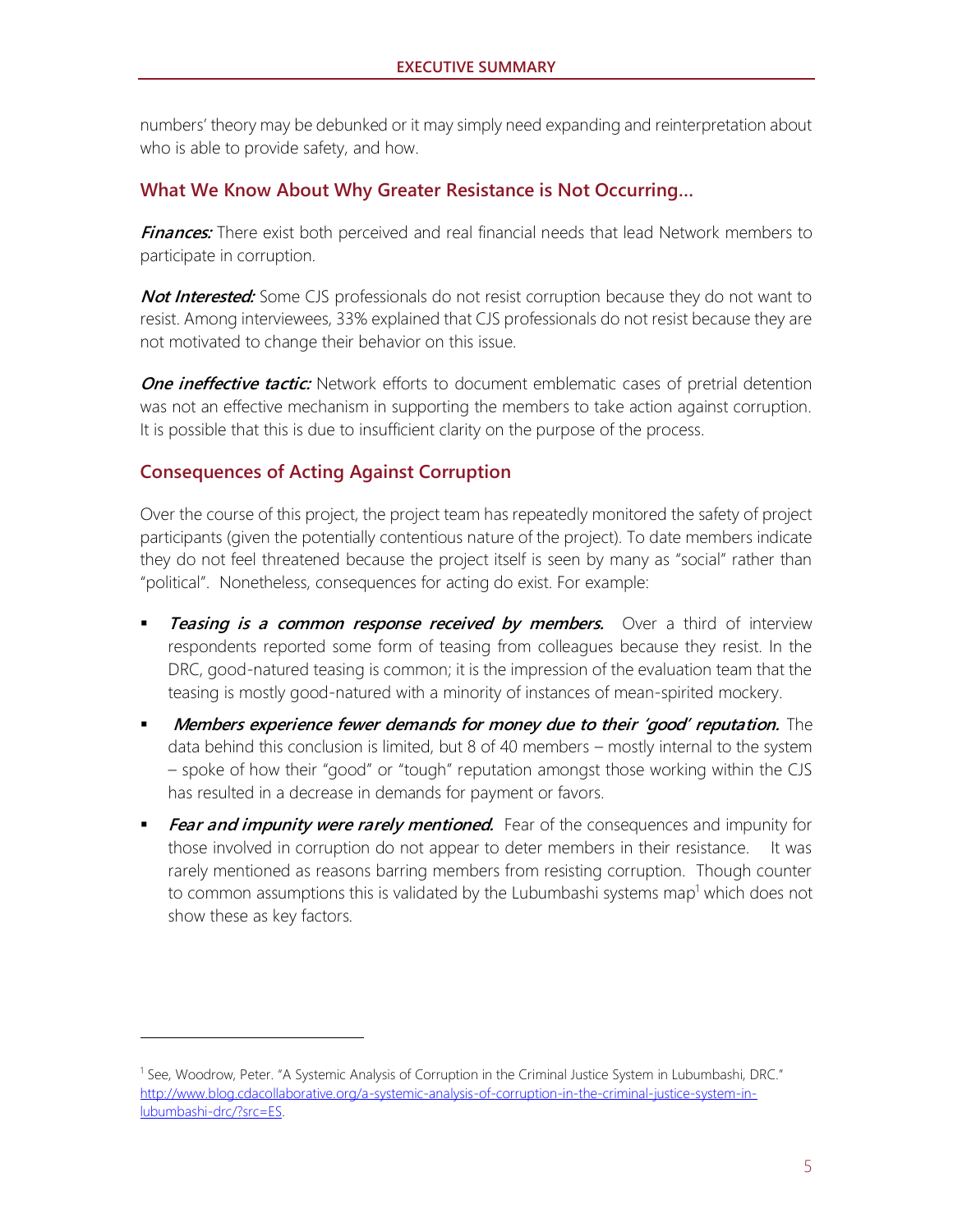#### **Recommendations**

The evaluation team proposed the 22 recommendations below for the implementing team's consideration that ranged from the tactical to the strategic; along with eight ideas as food for thought. Recommendations encompass: improving internal Network functioning, recommendations to maintain the security/comfort of members, concrete steps for engaging colleagues, recommendations to monitor progress of Kuleta Haki.

The Network should discuss the Kuleta Haki theory of change, which currently asserts knowledge changes, changes in trust within the Network, and feelings of "safe space" will lead to concrete action. Are these the correct pre-requisites for action? Also, are the actions necessary different for men than for women? Why is it that the frequent resistors are predominately women?

The Network should also discuss why the rest of the membership is not yet regularly avoiding corruption.

Continue to make the link to the collective harm and collective benefit for the country of fighting corruption in the CJS and be sure to give this message adequate attention in the new subgroups.

Discuss with core network what size and composition the network would need to have in order for a sense amongst members that they have strength in numbers sufficient to catalyze more behavior change and create a sense of protection. Within this conversation, also discuss if this is the most effective way to proceed.

Discuss within the network whether personal conviction is possible to build or change in an adult and if so, how?

The Network should discuss which type is more difficult for different actors inside and external to the system to identify more targeted ways of supporting people.

Given how effective the consciousness awakening was within the existing Network, give extra attention to purposefully replicating this within the new subgroups, for instance by exposing the new subgroups to external speakers.

Program team to review list to see if there are ideas that have not been discussed within the Network and if so, include them in forthcoming strategic discussions.

Influencing up the hierarchy will be critical if the Network is to expand its influence in a meaningful way. A focus in year 2 on identifying feasible changes at the provincial and national level and strategies to achieve these changes should be considered.

For future monitoring – consider focusing a new round of Most Significant Change monitoring on influencing the hierarchy.

Discuss with the Network if they think more influence on colleagues has happened or should be expected to happen and if they feel it is sufficient, impressive or lacking and what can be done about it.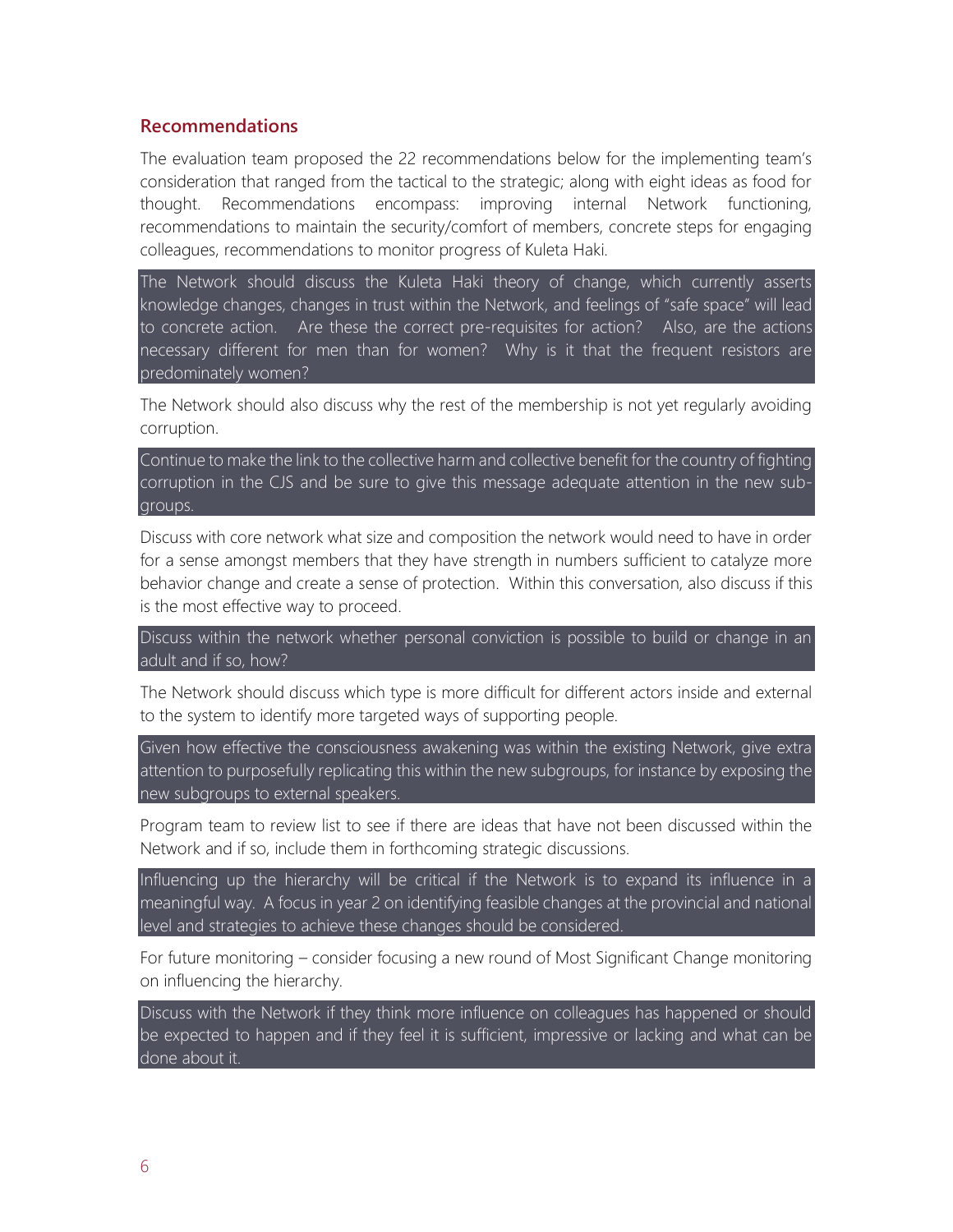The program has always maintained that having mechanisms for accountability between Network members will be key to long term success. Developing these mechanisms to encourage more action should be a priority for Year 2. One idea – of many possible – would be to develop some form of tracking or documenting of 'effects' that members submit regularly to the Program Team or Core Group.

Discuss the future use of visual symbols (e.g. T-shirts) to determine how to maximize their value for all members. For instance, do all members of subgroups have a T-shirt? According to the workshop, members get a T-shirt when they demonstrate the values of the Network in their professional life. If it requires their professional life to be in accordance with the slogan, who and how is that decided? Would items that are more suitable to a professional legal environment be more useful e.g. lapel pins, pens? Are there visual symbols more appropriate for specific groups – e.g. scarves for women?

For future monitoring – consider tracking if there is a gender difference in use of and response to the T-shirts.

Develop a list of positive responses to mockery or teasing, so that members are equipped to verbally deflect this situation in a positive manner.

Organize similar workshops for sub-groups, with further thought given to how to make these experiences inspirational without losing the educational value. Perhaps focusing on people's experience more, or highlighting the benefits or positives of saying no could inspire people more.

For future monitoring e.g. feedback forms – track the inspiration felt by different strategies to gain a better understanding of what motivates people.

Discuss with the Core Network if the Code of Conduct is the right way to create common values and to hold people accountable. If so, think of ways to make the network more aware of its content

The evaluation team feels that the listening clubs should only be continued if a clear strategy for how they will support Network member's corruption resistance is articulated. This recommendation needs to be discussed by the Network.

Coordinate timing of activities further in advance to facilitate members' schedules.

Interviewees gave several recommendations on how to improve the Network. The responses to this question are aggregated in the report and are not the opinion of the evaluation team. It is useful to point out that a majority of the questionnaires corroborated the interview statements about how to improve Network functioning. The questionnaires requested that the Network be made larger (5 responses), as well as "legalized" and given a structure (3 responses). More capacity building was also requested (5 responses).

Discuss how visibility of structure and message will increase the Network's ability to resist e.g. due to more people involved, more status coming from membership etc. List out all possible risks associated with the answer and identify ways we can tackle them. (with the network)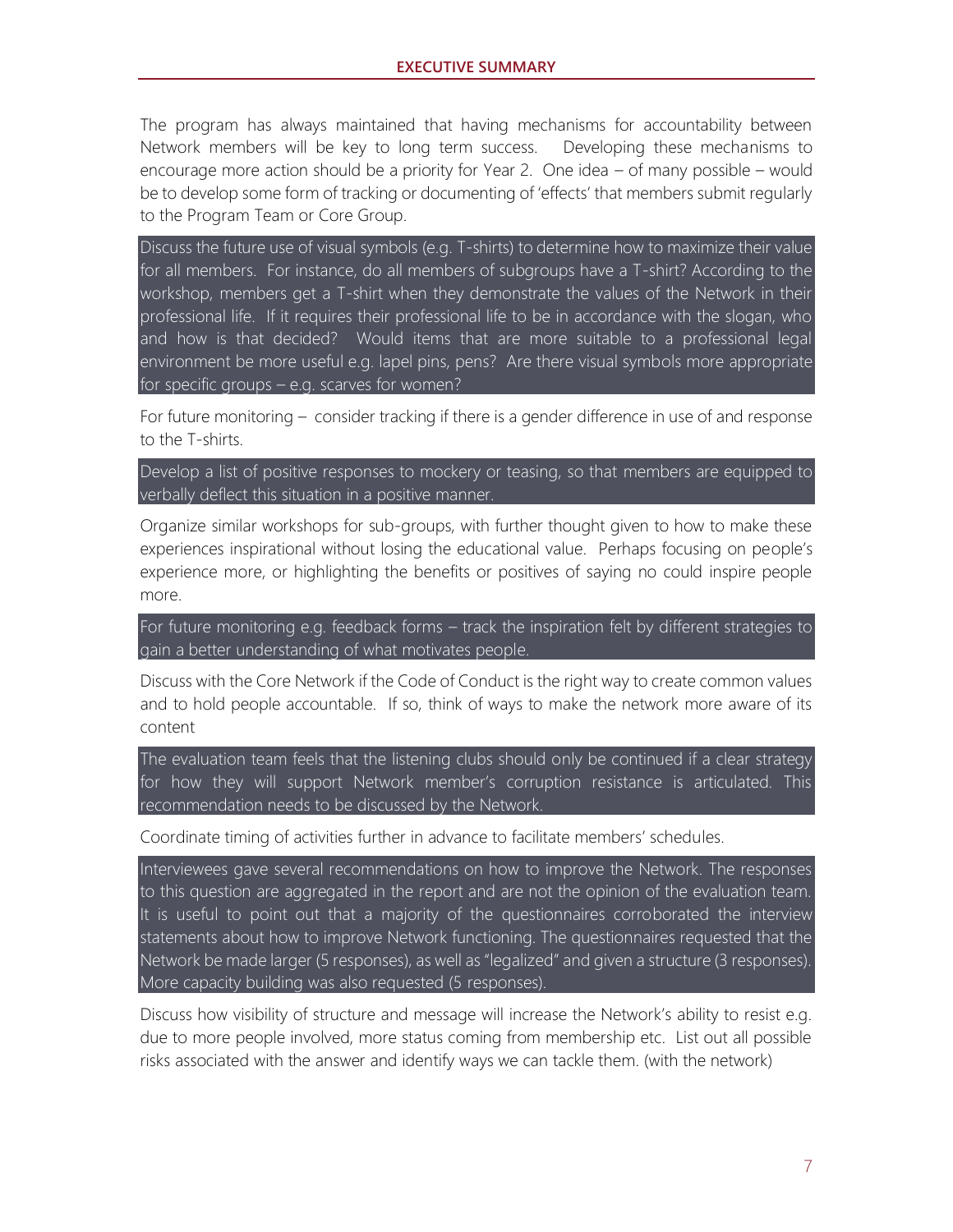## **Table of Contents**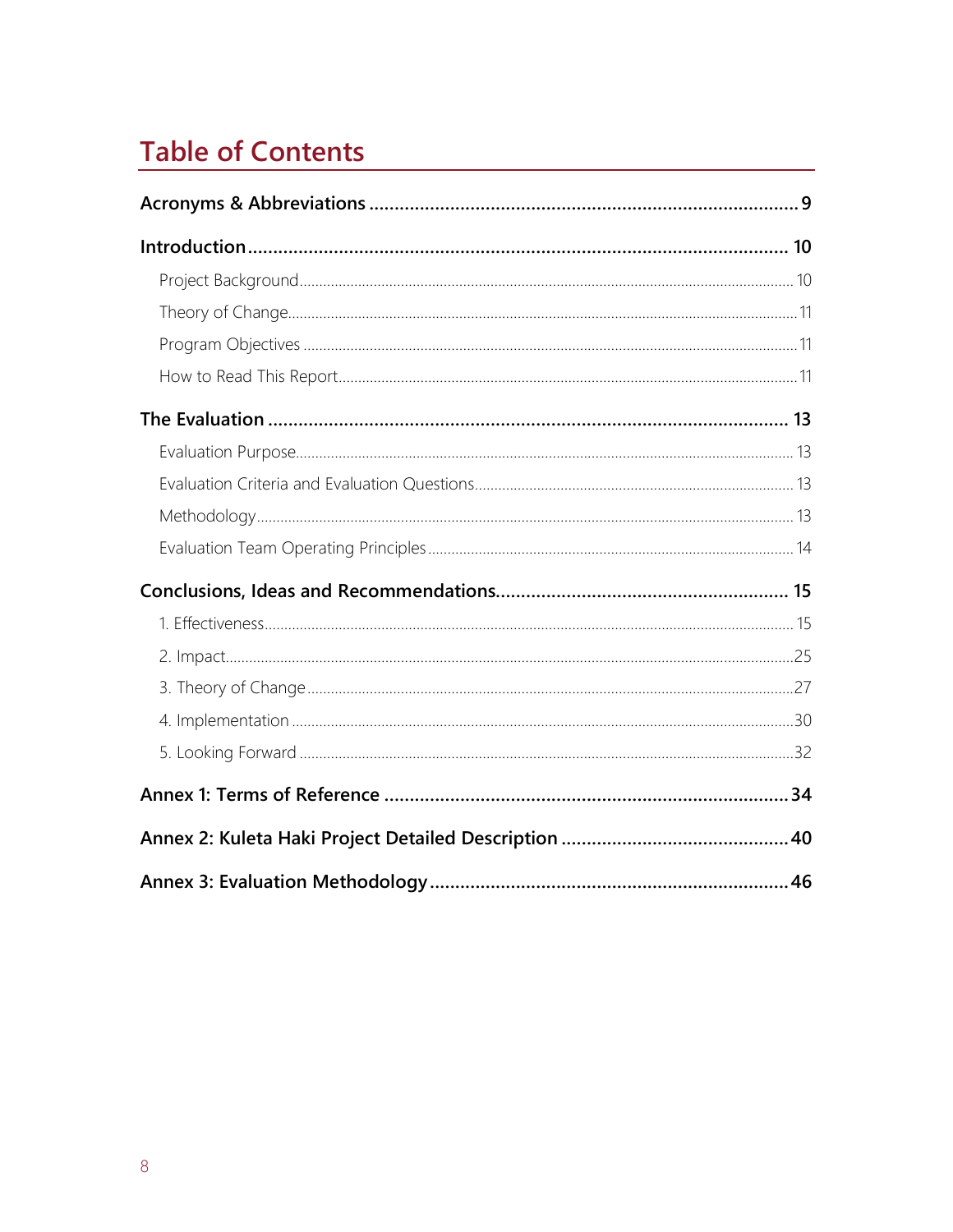## **Acronyms & Abbreviations**

- RCN J&D RCN Justice & Démocratie
- CAASDI Central African Accountable Service Delivery Initiative
- DRC Democratic Republic of Congo
- CJS Criminal Justice Sector

- CSO Civil Society Organization
- LICOCO Ligue Congolaise Contre la Corruption
- ESSOR DFID Anti-Corruption Program<sup>2</sup>
- OSISA Open Society Initiative of Southern Africa

<sup>&</sup>lt;sup>2</sup> Essor is a DFID-funded flexible program to improve the business environment in the Democratic Republic of Congo (DRC). Essor is part of DFID DRC's wider private sector development program for the period 2015-2020. ESSOR's portfolio of activities is built around 7 projects, including one anti-corruption project.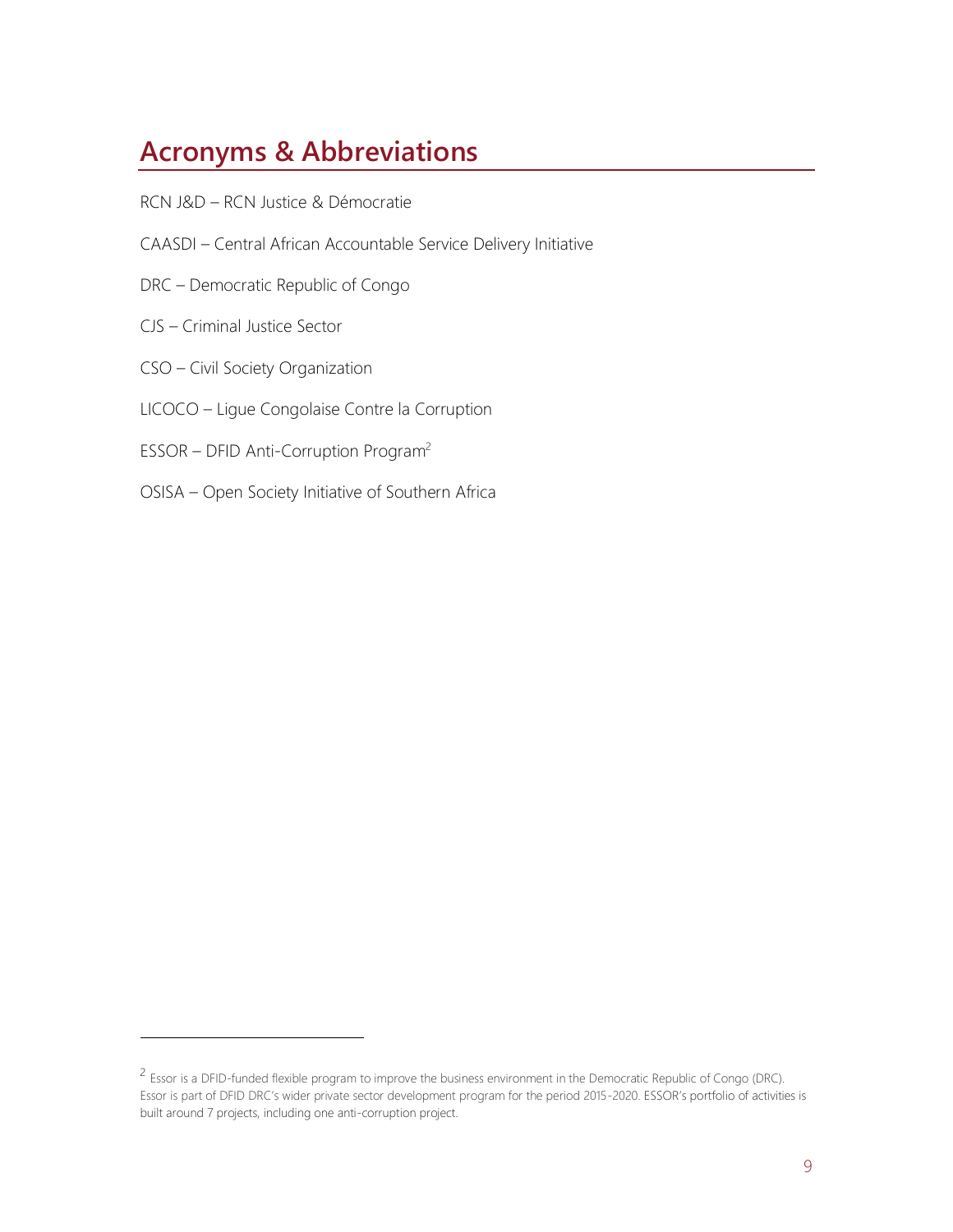## **Introduction**

Commissioned and conducted internally by CDA and RCN J&D, this formative evaluation is a key aspect of the learning component central to this program. The evaluation was implemented at month 15 of the programming portion of the CAASDI grant that supports Kuleta Haki in Lubumbashi, DRC. With data collected in November 2016 and early findings reviewed by the Core Network that same month, the evaluation will inform the Network, program and learning team for year 2 of the program. More information on the evaluation may be found in the Terms of Reference (**Annex 1**). See below for a short guide on how to navigate the information provided in this report.

## **Project Background**

The Kuleta Haki project vision is a criminal justice system that is free of monetary corruption and political interference in the DRC. (Note that political interference encompasses i) interference by public authorities for their own political gain, *as well as*, ii) interference by public authorities in the justice system on behalf of commercial or private interests for which they receive a bribe or other gain).

Addressing complex problems like corruption requires an adaptive, open-ended approach. CAASDI set out to take a "systems" view of corruption and the criminal justice sector to understand how corruption operates to impede services in the justice system and why. Systems thinking is a way of understanding reality—a context, conflict, corruption, etc.—that emphasizes the relationships among a system's parts, rather than the parts themselves. Systems analysis helps to identify dynamic relationships among different factors; it also has the potential to help bridge the gap between analysis and programming by facilitating thinking about how to interrupt or change the system.

Before designing the Kuleta Haki pilot (2015-2016), the system of corruption in Lubumbashi was mapped and analyzed to uncover important entry points for the project. Two important entry points were revealed: (1) Individuals who did not participate in corrupt activities faced dangers from these acts of resistance, which precluded them from fully realizing their professional and ethical responsibilities. Thus, the CDA team theorized that if a safe space for these "islands of integrity" existed, action to fight against corruption may be possible. (2) From the research, there appeared to be few cases of collective action undertaken by CJS actors *in collaboration with civil society actors.* Thus, with strategic support, cross- sector anti-corruption collaborations might more effectively engage the local population, and build upon existing degrees of frustration and discontent to effectuate positive change in the system.

In addition, CAASDI found a widely-held perception amongst justice sector actors that pre-trial detention is where the prosecution and judiciary earn considerable illicit money, suggesting motivation in favor of issuing pre-trial detention. CAASDI found prisons in Kinshasa and Lubumbashi to possess deeply integrated corruption to the extent that prison is almost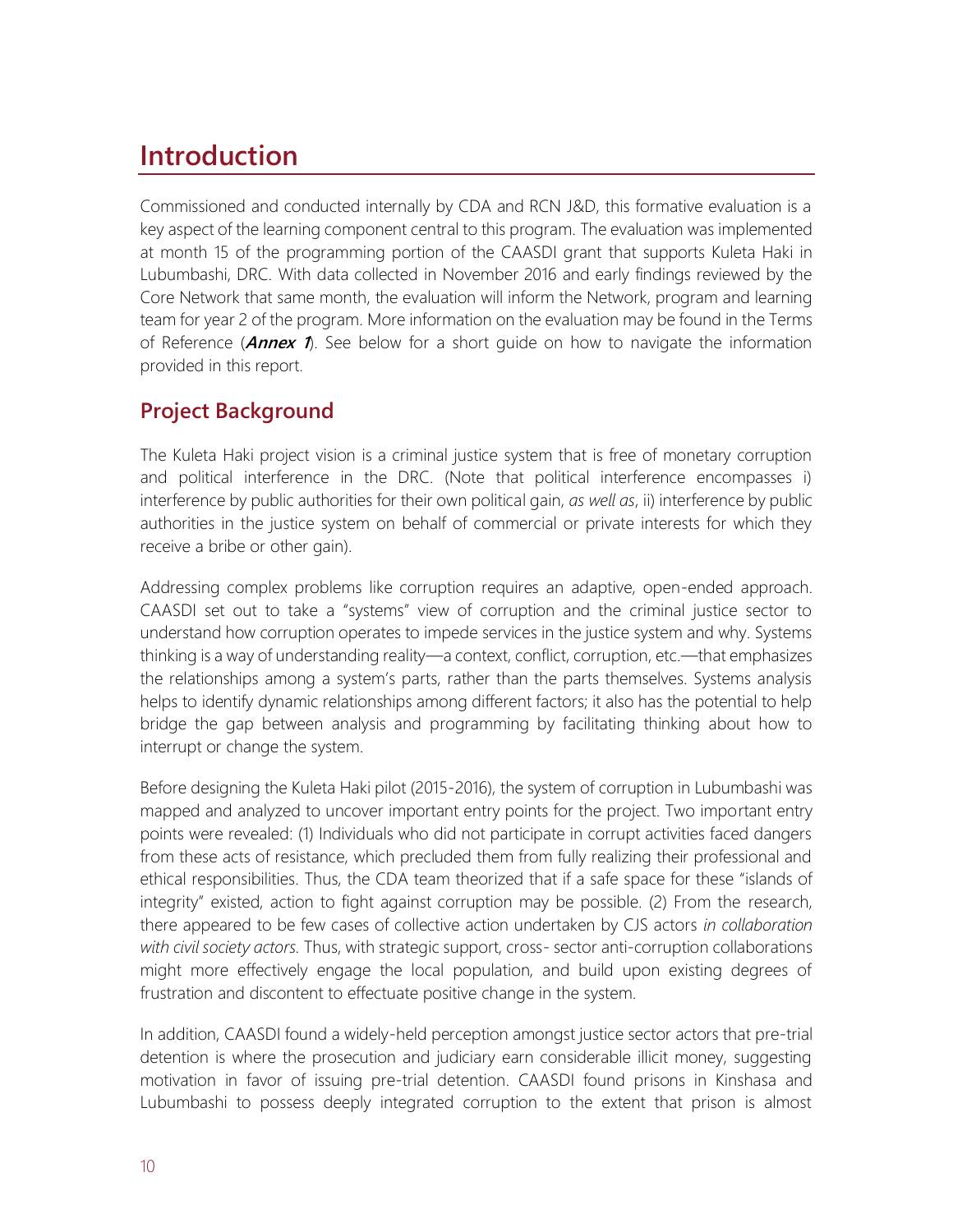impossible to exit without payment. During year one of Kuleta Haki, the system of corruption within preventive detention and police custody in Lubumbashi was selected by the anticorruption Network as a key area of focus. (For a detailed description of the project to-date, reference **Annex 2**).

In sum, the program approach is based on a core assumption that there is an untapped pool of people – both providers and consumers of the security and justice system – who are discontented with the effects of corruption on the access and quality of justice, and whose individual and collective mobilization can strengthen resistance to the complex practice of corruption.

## **Theory of Change**

To begin, this project believes that if the Network, comprised of individuals inside and external to the criminal justice system, shares the same understanding of corruption (e.g., anticorruption strategies, legal rights), and participating actors accept that corruption is collectively/ mutually harmful, these actors (especially **magistrates**, but not limited to them) will start to demand mutual accountability – particularly in their daily work.

Meanwhile, the Network will increasingly be perceived as a "safe space" for discussing corruption, because the Network will hold team-building events to share their stories and experiences with corruption. They will also continue to remind one another of the rules for maintaining Network confidentiality and adhere to a common unifying Code of Conduct and slogan for the Network.

These actions will result in judicial actors (inside and external to the official criminal justice system) beginning to feel confident to act against corruption – particularly after further motivation in the form of stories from those that have successfully resisted corruption.

For the purposes of this evaluation, an **internal** judicial actor is employed by the State (a "*fonctionnaire*") while an **external** is not e.g. journalists and defense attorneys. Yet they all work within the criminal justice system.

## **Program Objectives**

As stated in the program documentation the objectives are:

- Objective 1: As a result of judicial actors starting to take actions against corruption in the 1 year pilot, these actors will now strategically resist and support colleagues standing up to corruption.
- Objective 2: The Network creates conditions that enable CSOs and others to resist the practice of corruption in the CJS.

### **How to Read This Report**

**Recommendations Versus Ideas**: both capture the evaluation team's sense of what needs to happen, but they differ in terms of the strength of conviction held by the evaluation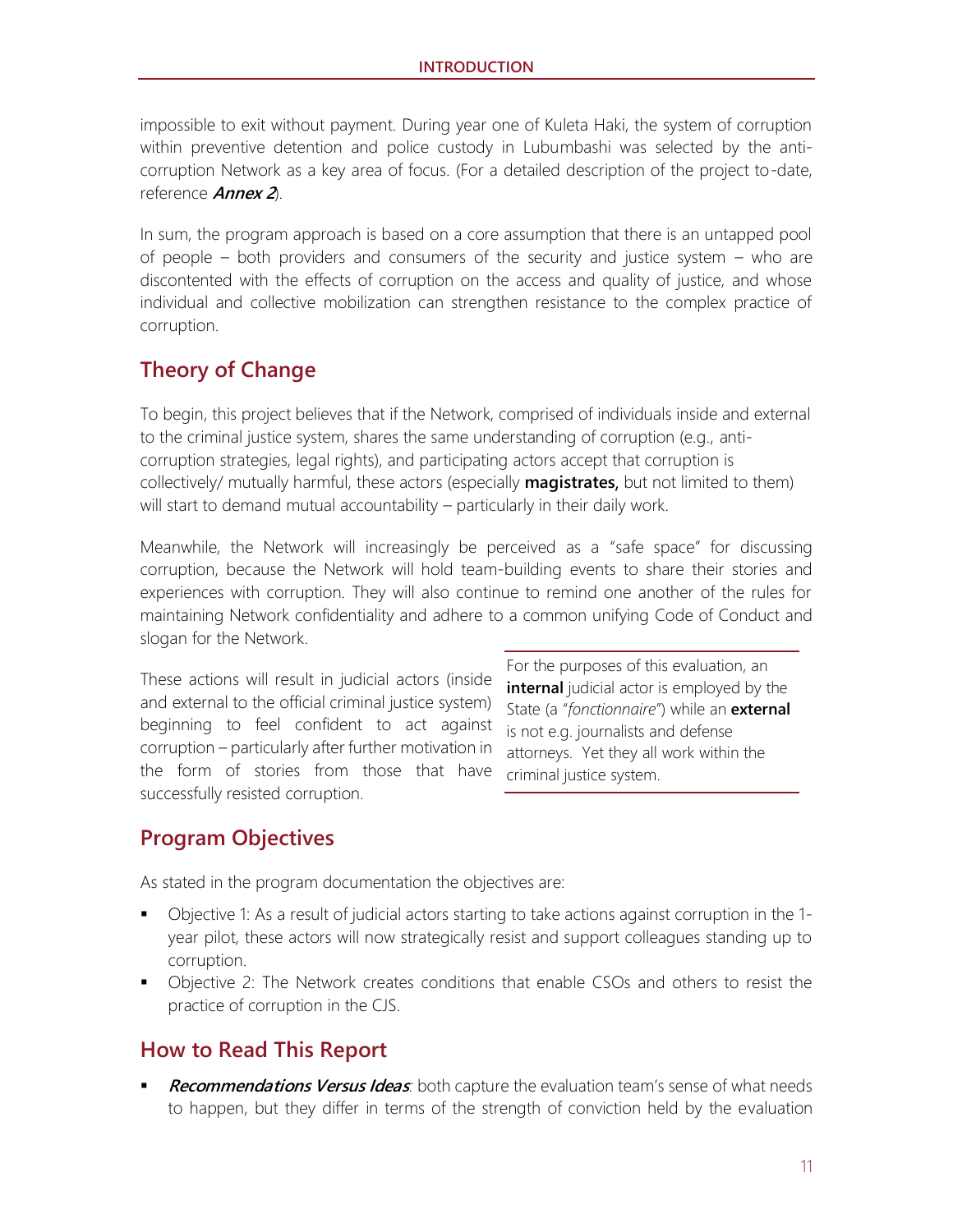team. Ideas should be considered suggestions for next steps because the team had less confidence in the notion or there was insufficient evidence from the evaluation. Recommendations, on the other hand, are next step ideas that the evaluation team feels stronger about in terms of necessity and evidence basis.

- **Interpretation of Data**: answers given are based on trends in the data and shown whenever possible with the evidence base supporting a conclusion. This is shown as the number of supporters from the total number of possible e.g. "16 of 40 interviews stated." As the methodology of this evaluation did not require that every interviewee answer every question, the difference between the total number (e.g. 40) and the number of supporters (e.g. 16) of an idea cannot be seen as those who do not support. They may not have been asked this question or they may have offered other responses that did not add up to a trend.
- **Double and Single Quotes**: double (") quotations indicate this is a direct quote from the interviews, while single quotes (') show something that is indicative of what was said.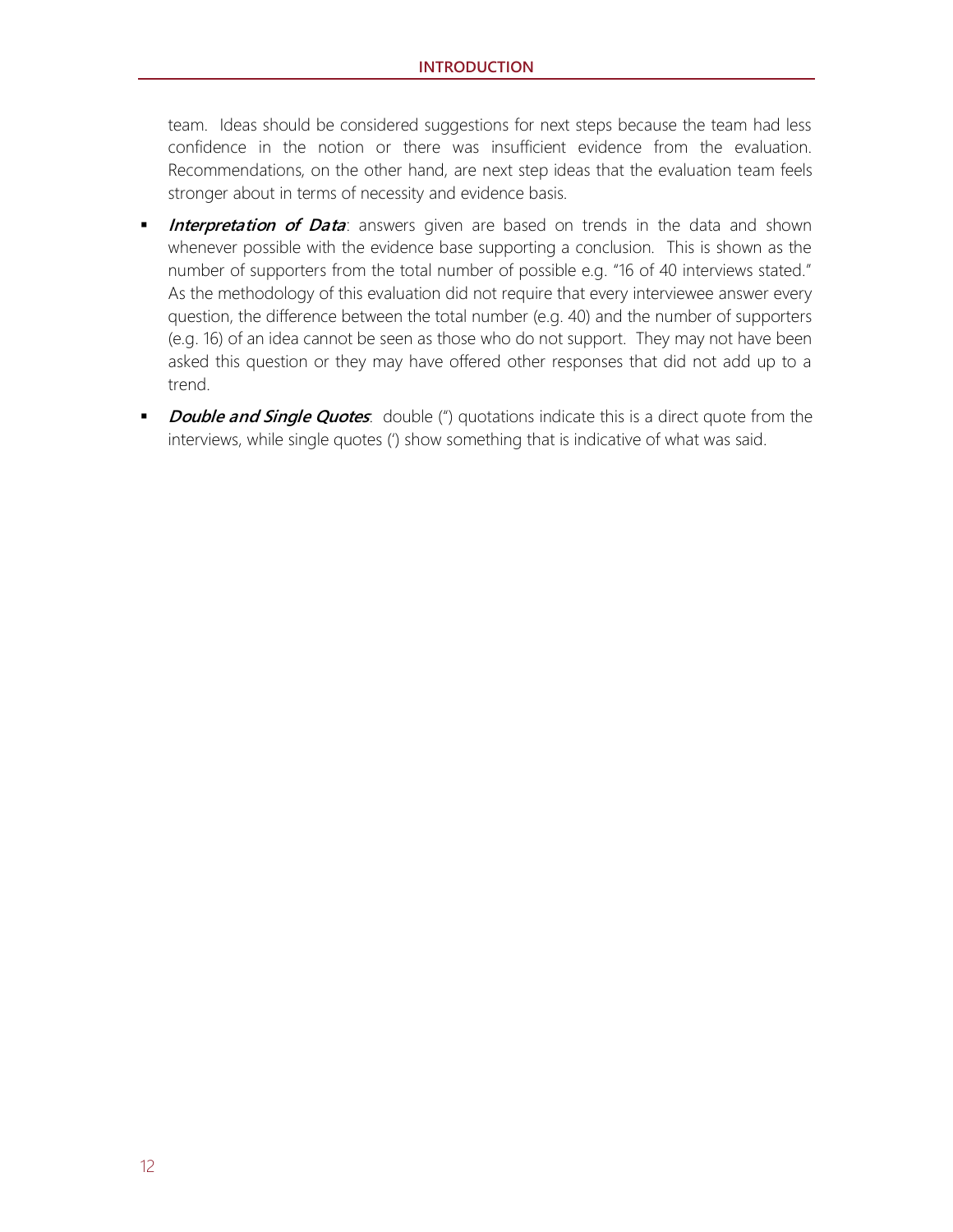## **The Evaluation**

## **Evaluation Purpose**

The purpose of the evaluation was to determine what elements of the theory of change have catalyzed change (of any type) within participants and beyond, why this is so and what needs to be altered to increase the likelihood of making a difference on corruption in the judicial process. To this end, the evaluation focused on three areas: assessment of whether Kuleta Haki is achieving intended results; identification of positive and negative unintended consequences of this intervention; and, review of the assumptions underlying the project. The evaluation was intended to provide RCN J&D and CDA with learning opportunities to improve implementation of Kuleta Haki during Phase Two of the project (2016-2017).

It was critical that this evaluation prompt an updated and expanded programmatic theory of change. To this end a facilitated design workshop was later held (2 weeks after evaluation field work), to review and challenge the findings and consider the implications for the next year of work.

## **Evaluation Criteria and Evaluation Questions**

Five evaluation criteria accompanied by several evaluation questions were developed by the evaluation team in consultation with the program team and Core Network. These five are: Impact, Effectiveness, Theory of Change, Implementation and Looking Forward. For a detailed list of the evaluation questions please see the **Terms of Reference – Annex 1**.

## **Methodology**

A four-person blended team (3 internal to the program, 1 external) conducted this evaluation, using a Utilization Focused evaluation approach with mixed-method data collection. Significant time was spent in the preparation phase ensuring that the evaluation questions responded to the needs of the Network and program team. Forty semi-structured interviews were conducted using a purposeful stratified sample (see **Table 1** for demographic information) plus two focus groups of 4 people each. Eighteen interviewees had been in the Network since the beginning of the project (approx. 15 months), 8 participating for 7-9 months, 10 participating for 1-6 months, and 4 were not in the Network. In addition, nineteen completed questionnaires, monitoring data and the post-data collection workshop conversation were incorporated. The draft evaluation conclusions and recommendations were taken back to the Network for review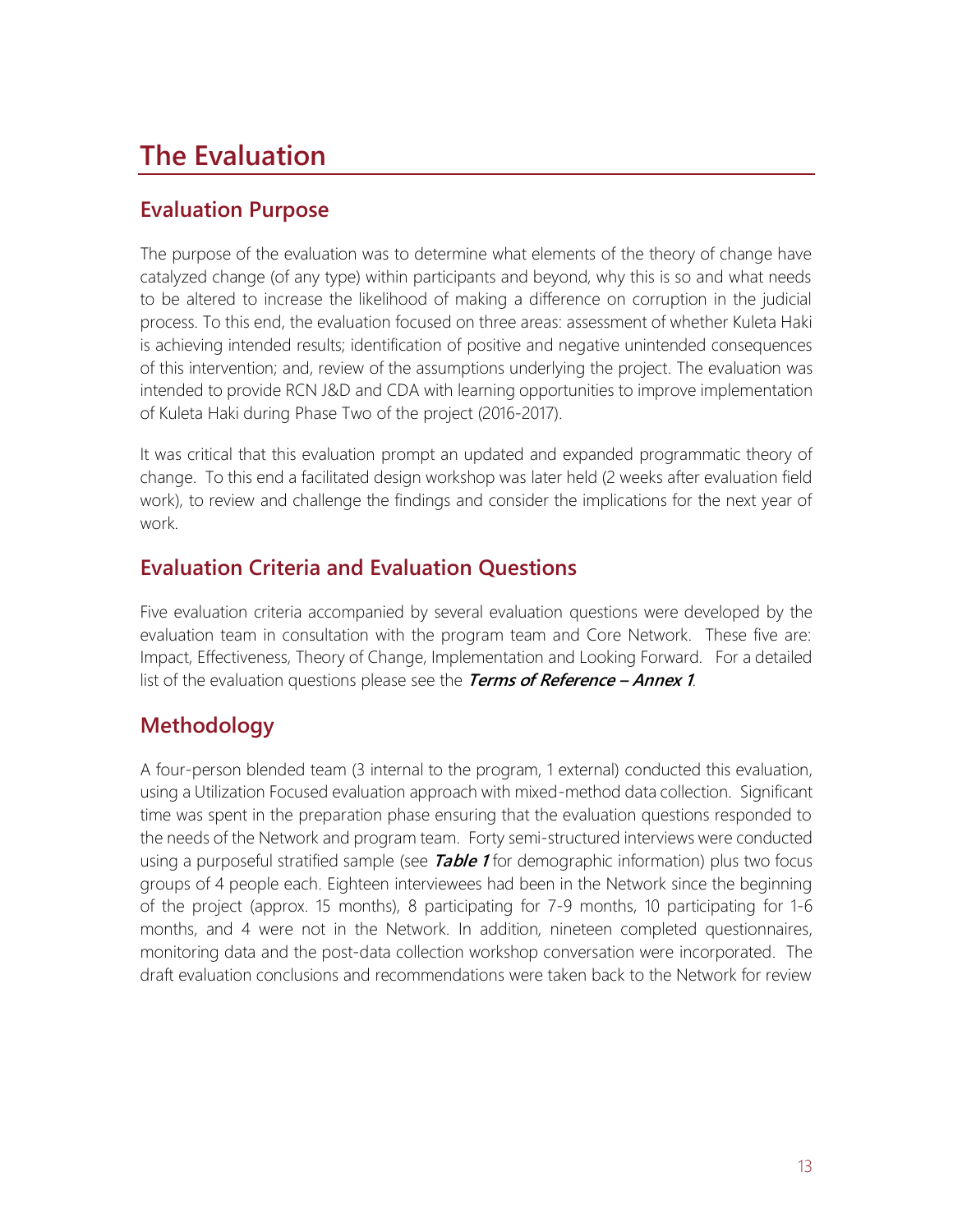and comment through a two-day working meeting. The evaluation adhered to the African Evaluation Association Guidelines.<sup>3</sup>

*Table 1. Interviewee demographics*

|                         | Internal to CJS | External to CJS | Total    |
|-------------------------|-----------------|-----------------|----------|
| Total Male Interviews   |                 |                 | 22 Men   |
| Total Female Interviews |                 |                 | 18 Women |
| Total                   | 23 Internal     | 17 External     | 40 Total |

As with most evaluations, this process had limitations. A short time frame, possible positive bias resulting from the internal team members, the English-French translation and challenges with maintaining anonymity with the questionnaires all surfaced. These were mitigated to the extent possible and should be kept in mind as the reader continues through the report.

For a detailed explanation of the methodology and its limitations please see **Annex 3**.

### **Evaluation Team Operating Principles**

The team committed to the following principles to guide the evaluation:

- **•** Conclusions are data-driven
- Participants are quaranteed anonymity
- **.** The team's process, framing and conclusions show respect for different voices & perspectives
- The evaluation has a transparent purpose & process
- What works matters as much as what can be improved

<sup>3</sup> Patel, M. 2013. "African Evaluation Guidelines." *African Evaluation Journal* 1(1): 5. http://dx.doi. org/10.4102/aej.v1i1.51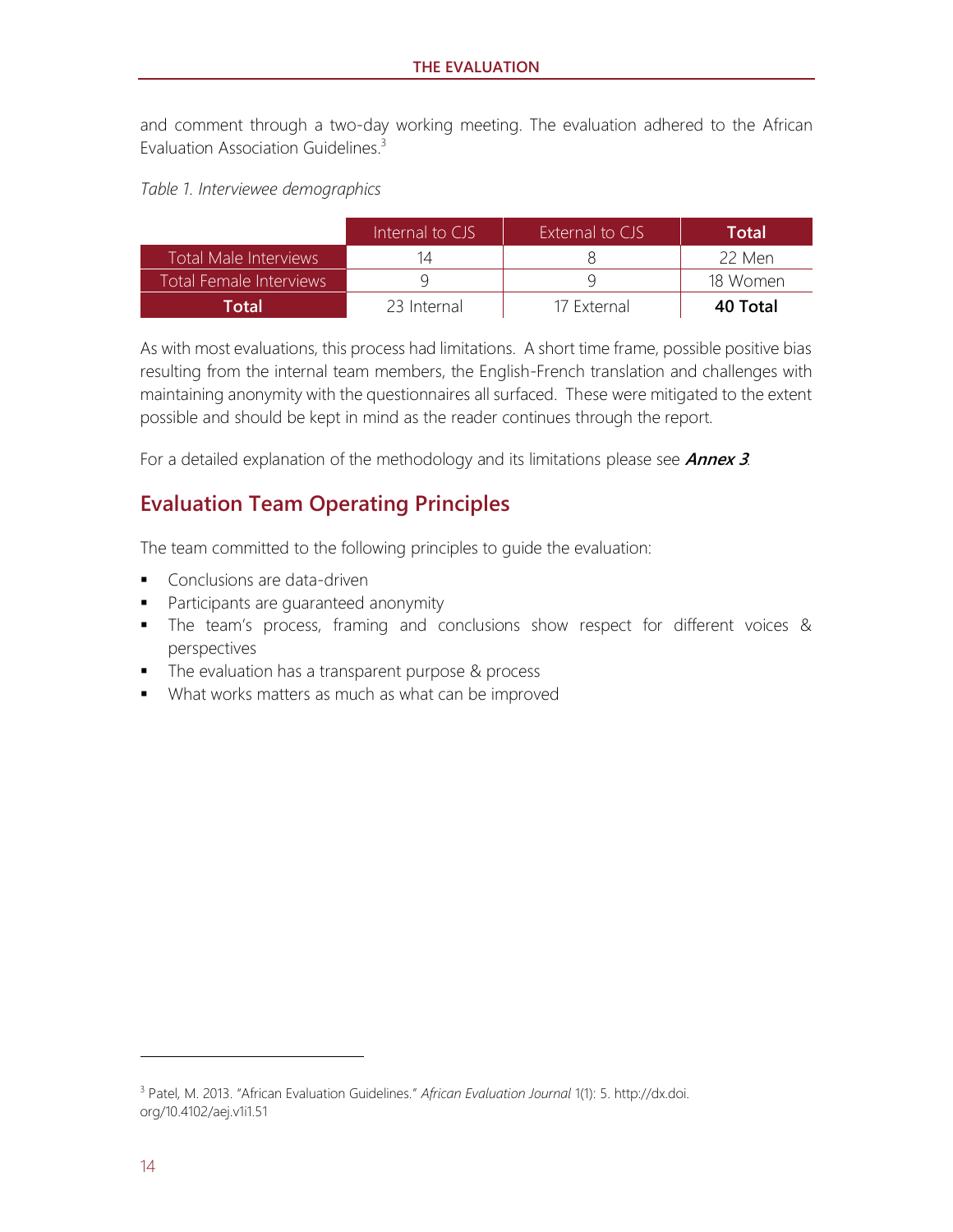## **Conclusions, Ideas and Recommendations**

The evaluation team sought to answer the set evaluation questions as directly as possible. To this end this section is organized as follows: our answers to the question labeled as Conclusions, followed by Ideas and/or Recommendations.

## **1. Effectiveness**

#### **1.1 Evaluation Question: What concrete actions have network members taken, if any, to resist corruption or support others in their resistance that they would not have taken before their participation in the Network?**

1.1a A small number of Network participants, after joining the Network, are more frequently taking concrete action [of any type] to resist corruption

6 of the 15 interviewees that discussed this issue said they were **not frequently** resisting corruption before joining the Network, which suggests there is some evidence that the project effectively changed the ability of participations to take concrete action to resist or support others. This group clearly felt resistance was now a priority in their lives, for varying reasons (see **section 1.2a**). The majority of the 6 frequent resistors were women, internal to the criminal justice sector. Unsurprisingly, newer project participants (e.g., joined in the last 2-7 months) had fewer concrete examples to give about actions taken to resist corruption.

Of the combined 40 interviews and 19 most significant change stories (gathered over two monitoring trips), 22 different individuals have given examples of concrete actions taken to resist corruption or support others in their resistance.<sup>4</sup> Five types of action were noted (in order of most to least frequently referenced):

- *talking to people/colleagues/corrupt individuals,*
- *saying no to money*,

- *waiting rather than giving in to corruption,*
- *saying no when a boss asks a case to be passed through*,
- refusing to give their own child a free pass through the criminal justice system (1 instance).

It is important to note when discussing types of resistance that *inaction* (e.g., waiting rather than giving in to corruption) was considered a concrete action by the evaluation team.

<sup>&</sup>lt;sup>4</sup> The difference between this group and the earlier group is the regularly of the resistance.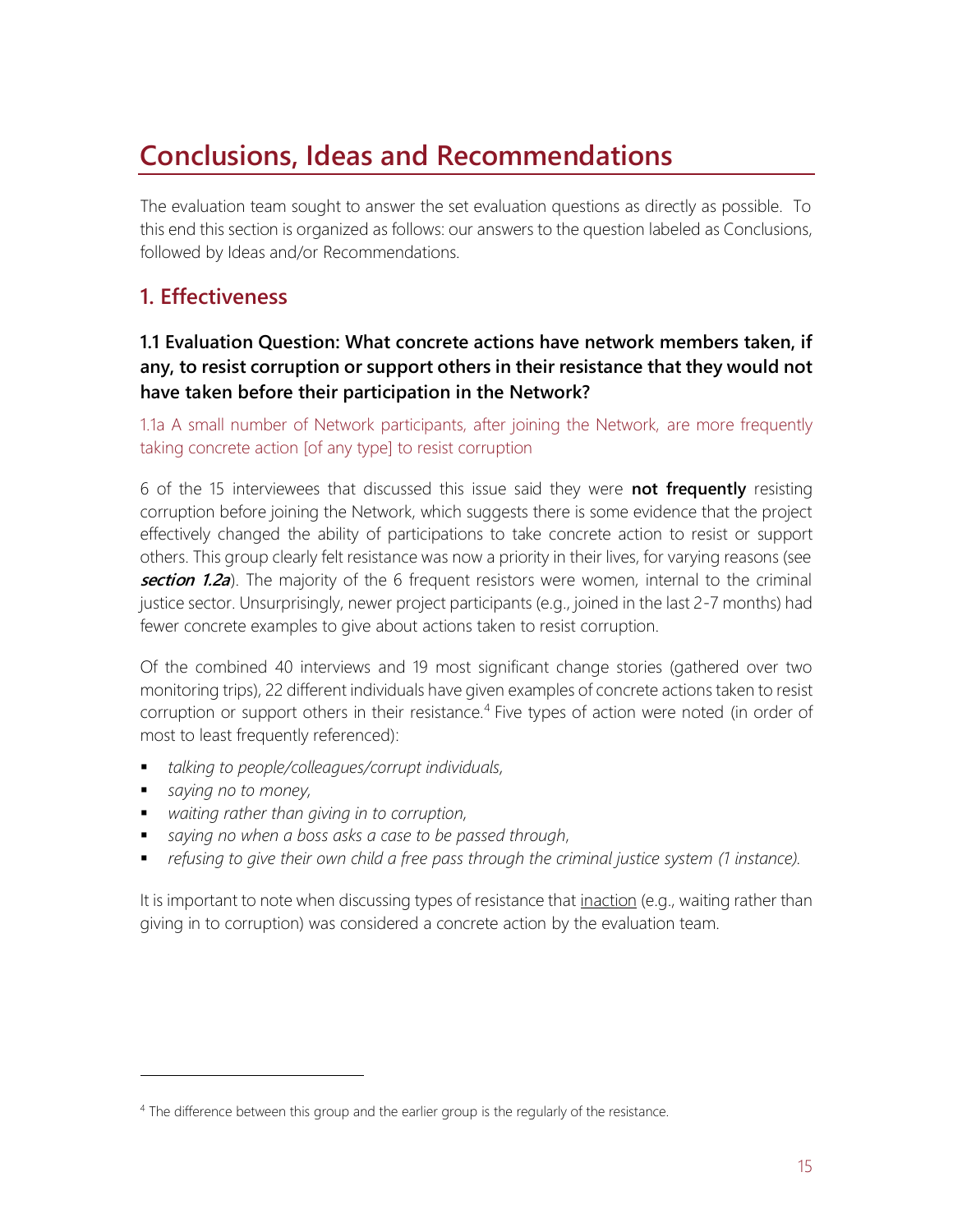#### **Ideas:**

■ Could the Network make a 'how-to' resist corruption guide based on real examples from the Network. Describe situations and how the individual avoided participating in corruption.

An  $\mathbf{i}$  dea is just that – a notion that the evaluation team has had in response to the conclusion for the Network's consideration.

■ As discussed in the workshop, could the Network identify instances where it was not possible to resist or take action and discuss why and what else could have been done to help generate options.

#### **Recommendations:**

**.** The Network should discuss the Kuleta Haki theory of change, which currently asserts knowledge changes, changes in trust within the Network, and feelings of "safe space" will lead to concrete action. **Are these the correct pre-requisites for action?** Also are

A **recommendation** is a proposed course of action the evaluation team wishes the Network to seriously consider.

the actions necessary different for men than for women? Why is it that the frequent resistors are predominately women?

**•** The Network should also discuss why the rest of the membership is not yet regularly avoiding corruption?

1.1.b. Many Network members, internal to the CJS especially, now recognize the collective harm caused by corruption. 16 of 40 interviewees (40%) identified a *"prise de conscience"* – or an "awakening" to corruption in their professional lives as a result of the project; many directly correlating this 'awakening' to a desire for action. The phrase appears to mean two things:

- 1. Participants felt that they are now "aware" of corruption [i.e., that there are payments demanded which are not legal];
- 2. They see these forms of corruption more frequently because they understand the negative effects corruption has (and, possibly, how it undermines a larger system).

This phrase does *not* mean participants now simply understand what was legal vs. illegal re: corruption. This is not a so much about fact learning as *early evidence of a possible paradigm shift*. Several actors explicitly stated that they knew about many different forms of corruption prior to joining.

In the project's original Theory of Change, the project team determined that if participants shared a common knowledge of corruption (e.g., types of corruption, corruption strategies) and also *accepted* that corruption is collectively harmful, judicial actors would feel confident to act against corruption. Thus, this paradigm shift is an important result not only becomes it suggests a pillar of the theory of change is accurate, but also because systems theory states that paradigm shifts offer the most significant impact on a system.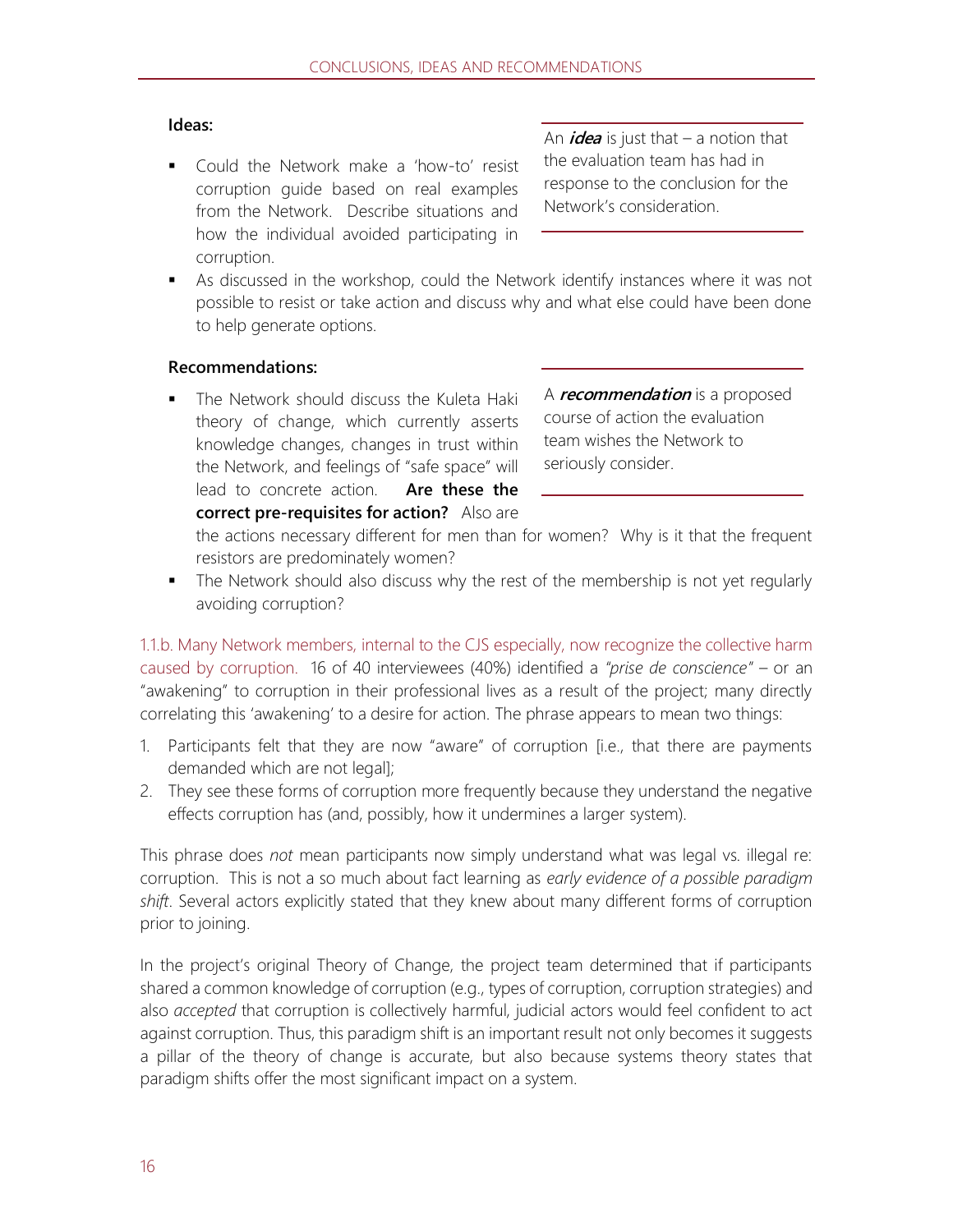Of the 16 that discussed their awakening, roughly 2/3 (10 members) hold positions internal to the criminal justice sector (e.g., magistrates, judges or clerks). This is significant, because the only way to change the system is by engaging with those on the inside of the system.

**Internal:** *this term describes individuals who are employed by the State in the criminal justice system.*

#### **1.2 Evaluation Question: Why have actors been able to take concrete action?**

1.2.a Some members have found newly acquired knowledge created more motivation and confidence to resist corruption*.* Interviewees (16 of 40) stated that their increase in knowledge was a key result of their participation in the Network. The most commonly cited knowledge gain, in order from most to least frequently mentioned, included:

- the different types of corruption,
- strategies to resist [specific types weren't mentioned] and
- theory of change.

Women were more likely to attribute a gain in knowledge than men (10 women and 6 men).<sup>5</sup> Why this is the case, is not clear to the evaluation team. It could be that women are more comfortable admitting to lack of knowledge, it could be different training or years of experience between groups, or it could be something else entirely. This gain in knowledge is a somewhat surprising finding for the evaluation team given the education process for the types of professions involved in the Network. It has usefully challenged the Learning Team's assumption about the existing understanding of corruption within CJS professionals.

Self-assessments linked the increase in knowledge –through primarily the sharing of experiences – to galvanizing **motivation to resist** and their **courage and/or confidence** to do so. This increase in motivation and courage was felt more so by women than men.

A small number of members (8 of 40) also explicitly mentioned that they found it motivating to make the direct connection between corruption and the possibility of changing the justice system and by extension the country. For some this clearly had a powerful impact and a few quotes will illustrates this point:

- "I learned that good justice elevates a nation. And that starts with us."
- "Corruption hurts the development of our country!"
- "I've been very affected in learning there's a chance for justice in the best sense."

**Idea:** Discuss the value of including confidence-building measures explicitly related to corruption in the gender and corruption sub-group or even in all of the newer subgroups. Activities could include role plays in how to handle sensitive situations related

 $5$  N.B.: it is entirely coincidental that there were 16 out of 40 interviewees responding to both question 1.1.x as well as question 1.2.a. Although members of these groups may overlap, the groups are not identical.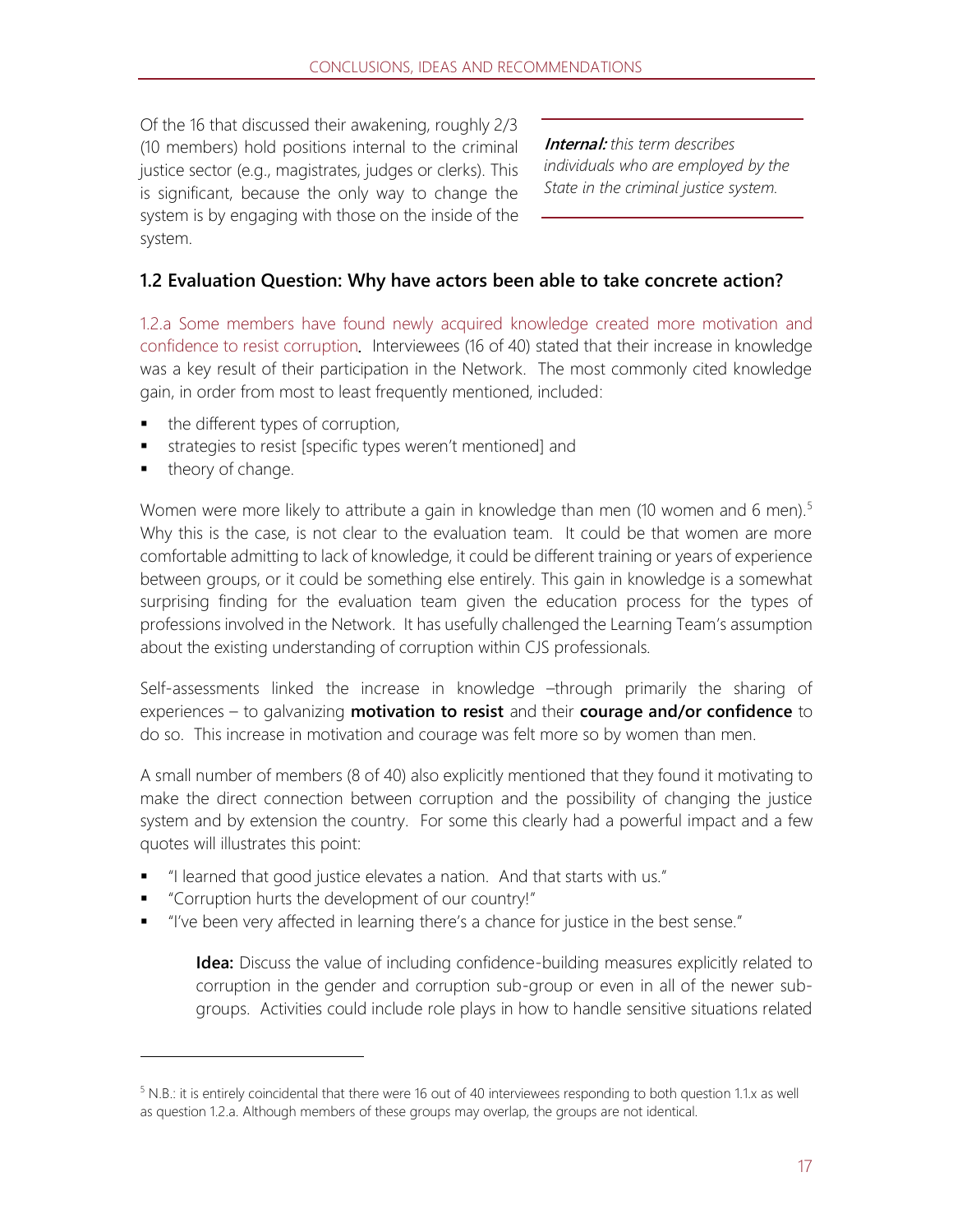to corruption as well as more 'success-stories' from those who have been in the Network longer.

**Recommendation:** Continue to make the link to the collective harm and collective benefit for the country of fighting corruption in the CJS and be sure to give this message adequate attention in the new sub-groups.

#### *1.2.b. Majority of members are not pointing to 'strength in numbers' as a factor behind their ability to take action.*

A small number of respondents (7 of 40) explained their ability to resist as directly related to the existence of a group. These respondents clearly noted the difference this makes compared to acting in "isolation" and in terms of generating "moral support". This is a particularly important finding because a central tenet of the overall theory of change of this program is 'strength in numbers' – connecting the islands of integrity so they are able to support each other in order to do more against corruption.

With so few mentioning this as helpful, it raises the question as to the validity of this theory. Yet in separate parts of the interviews, respondents regularly recommended an expansion of the size of the Network and there is a strong desire amongst many for more Network visibility. With so many competing variables it is not possible to draw a firm conclusion on the validity of the theory. The sense of the evaluation team is that it is still likely that the theory is sound, but we have not yet done sufficient work to create the sense of strength in numbers in the Network and therefore capitalize on it as a force for change. This could include reaching the 'right size' for a sense of strength in numbers to be created and/or it could be related to the need for greater visibility of the Network. It should be noted that bigger may not always be better when it comes to the 'right' size as one will lose trust and relationships as the numbers grow.

**Recommendation:** Discuss with core network what size and composition the network would need to have in order for a sense amongst members that they have strength in numbers sufficient to catalyze more behavior change and create a **sense of protection**. Within this conversation, also discuss if this is the most effective way to proceed.

1.2.c. The most common reason members gave for taking action against corruption was due to personal conviction.Some respondents explained that their resistance to corruption was due to a belief (i.e. personal conviction) that corruption is 'bad' or disapproved by God. The source of that conviction came from one or more of the following factors: Character/Values (13 mentions), Christianity (11 mentions) and Family Upbringing (4 mentions).<sup>6</sup> This raises the

 $6$  Mentions are not equal to number of people as one person may have mentioned several of these factors e.g. Values and family upbringing. Further it is clear that these factors are inter-related and probable that someone who mentioned character may also have been meaning Christian values or their upbringing.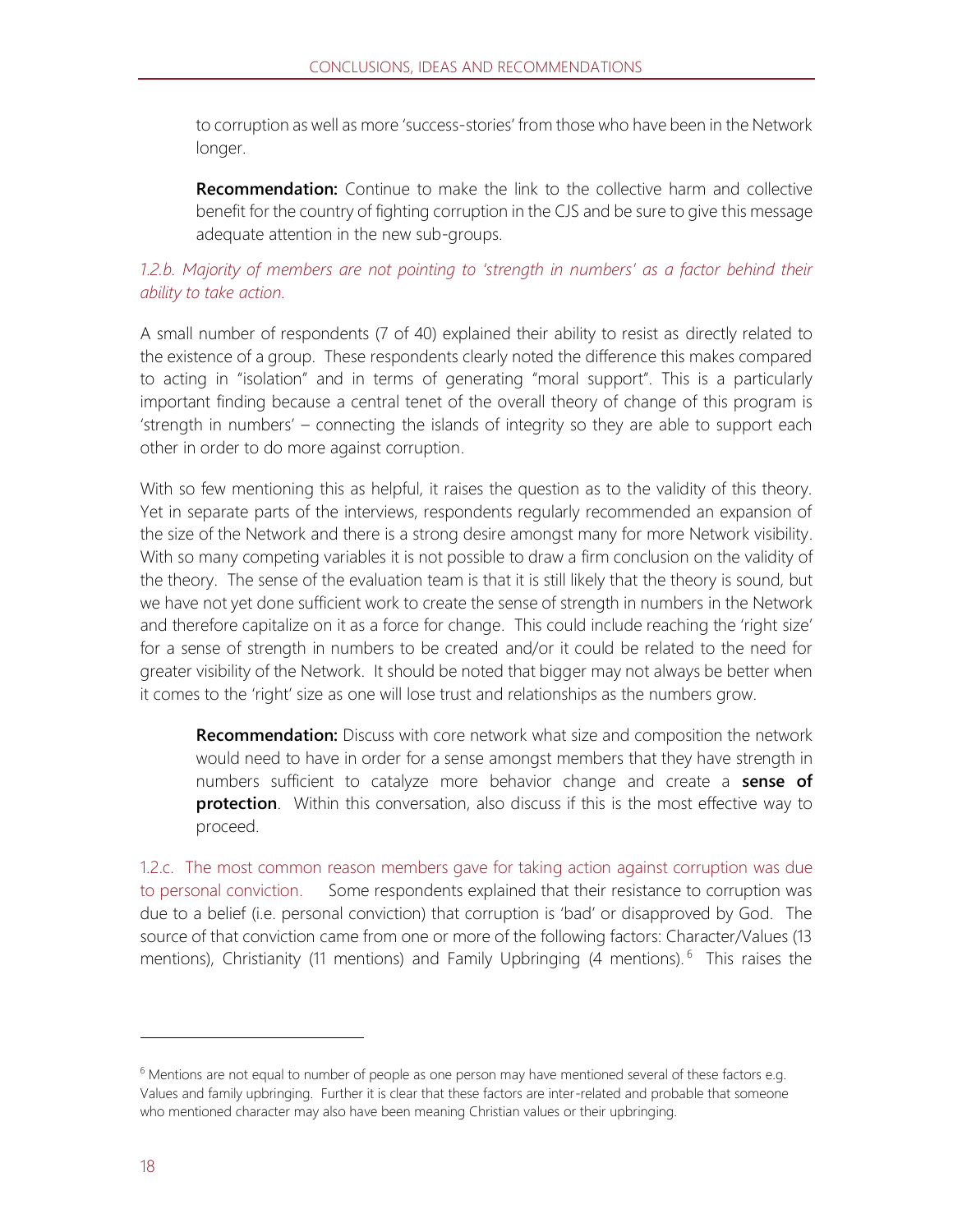question; if personal conviction is key to resistance, how transferable is this to others? As one interviewee noted, "there is a proverb that says, the tree grows when it is young."

A core assumption of the CDA team is that both drivers and enablers of corruption must be altered if

**Driver:** *those factors that cause corruption.* **Enabler:** *those factors that permit corruption to happen.* 

corruption is to sustainably diminish. In some contexts lack of personal conviction e.g. greed may be a driver so if this was changed that could alter the system. However greed is not the only or dominant driver according to the systems map in Lubumbashi. For instance, the real need of paying for basic expenses such as school fees, which can drive corruption. In this case, how does personal conviction become more important than those other drivers?

A small number of respondents (5 of 40) explained that an individuals' ability to resist was because they had access to "sufficient" resources. "Sufficient" in this case is subjective and defined differently for each person. The thrust of this finding is that if a certain individual perceives they have 'enough' resources then they will *feel enabled* to resist corruption. Although this finding is small (5 of 40), it is significant as it could explain an important **condition for**  resistance. Given that insufficient salary is identified as a critical reason why individuals participate in corruption, it also begs the question: what is the relationship between personal conviction and a sense of having sufficient resources? Are those who feel they have sufficient resources more able to act on their personal conviction to resist corruption? Or does personal conviction impact one's perception of how much is sufficient?

**Recommendation:** Discuss within the network whether personal conviction is possible to build or change in an adult and if so, how?

1.2.d. A small number of members experience less demand for money due to good reputation amongst those working within the criminal justice system.The data behind this conclusion is limited, but the relationship between this possible reason behind successful resistance and the network desire for greater visibility makes it worthy of inclusion. A small number of members (8 of 40) – mostly internal to the system – spoke of their "good" or **"tough" reputation**; meaning that others in the system know that they do not participate in corruption. They assert that this reputation has resulted in a decrease in demands for payment or favors; for instance they are able to enter the Palais de Justice without anyone requiring payment. The team was not able to ascertain how much participation in the Network helped to build these 'tough' reputations.

#### **1.3 Why have actors not been able to resist corruption?**

#### *1.3.a Different types of corruption are difficult to resist for diverse actors.*

The evaluation identified three types of corruption that respondents felt were difficult to resist. In order from most to least mentioned: Corrupt Hierarchy, Paying for each step in a process and Pre-emptive Gifts. Interestingly these three types cover quite a large spectrum of the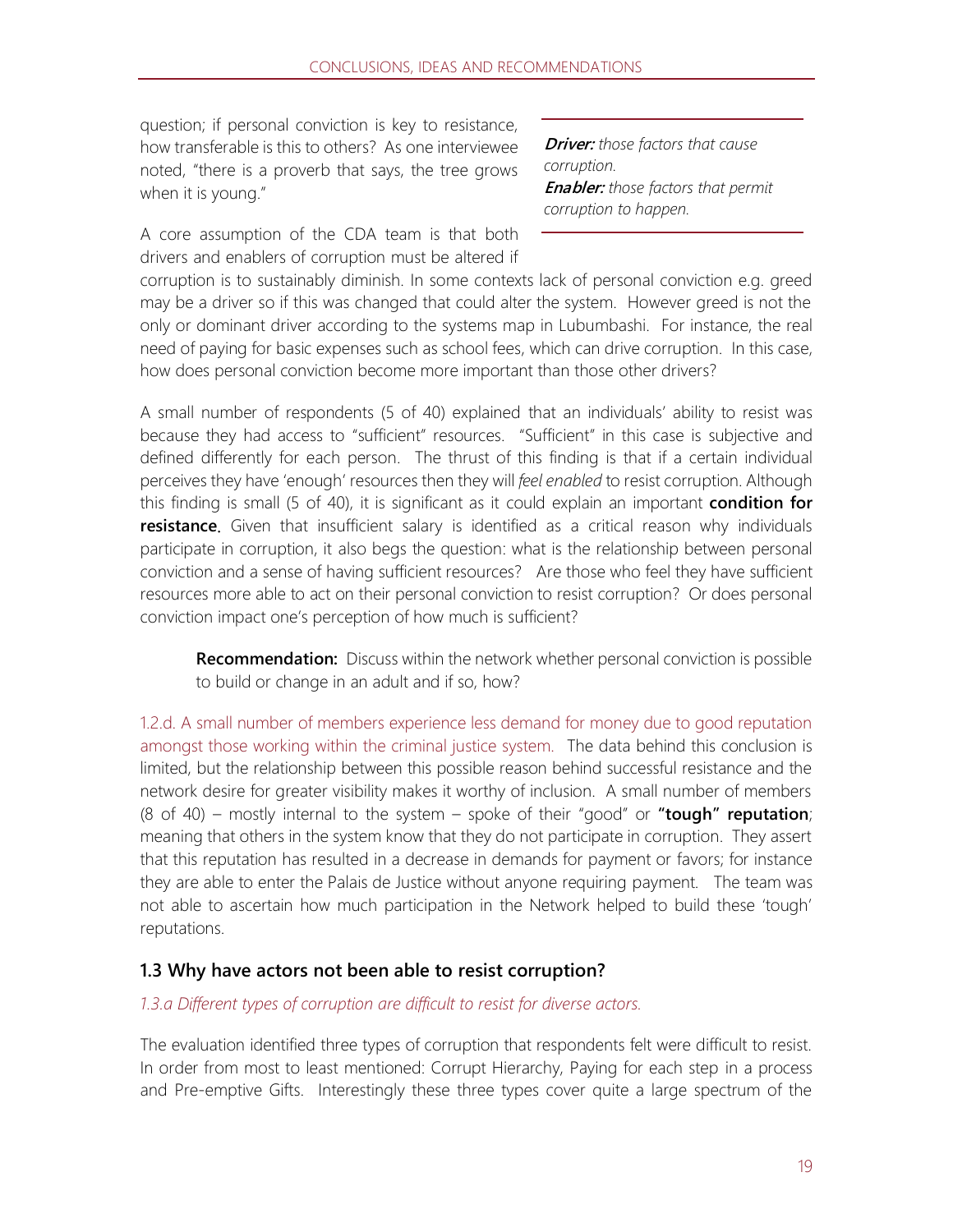possible corruption risks. Respondents who commented on this were medium and long-term members; either since inception of the Network or having been a member for 8-9 months.

*1. The Corrupt Hierarchy.* Corrupt bosses and pressure from said bosses are seen by all types of CJS actors to be difficult to resist. This issue was raised in 30% (12 of 40) of the interviews, with no differences of note between internal, external, male or female. That said, it was predominately mentioned by long-term (i.e. since inception) members of the Network. There was insufficient information to draw conclusions around the specific type of corruption being **External:** *these are positions that work on or with the criminal justice sector but are not employed by the state. E.g. private lawyer*

required by the Hierarchy e.g. extortion.<sup>7</sup>

- *2. Paying for each step in a process.* The daily fees charged to move from step to step in the justice process were felt to be difficult to resist. Phrases used to describe these events in the interview notes included "*cautionnement*", "*amendes transationelles*" and "*frais de fonctionnement*". Eight respondents referenced this type; again there were no differences between internal, external, male or female. The duration of time in the Network varied more greatly in this group, with long and medium-term and recently joined members referencing the difficultly in resisting this form of corruption.
- *3. Pre-emptive gifts:* Referenced the least, was the giving of gifts to officials with the expectation of future preferential treatment. This was mentioned by only three female respondents (2 internal & 1 external) using terms such as "*le plan financiere-l'argent*" and "*les pots de vins*".

The data shows clearly that different people find the different types more or less difficult to resist. Of the 12 who pointed at the corrupt hierarchy as the most difficult to resist, only one also said paying for each step in the process was difficult to resist. There was not adequate information available to determine what differentiates these individuals any further.

Moreover, these three types encompass both the giving and receiving (i.e. supply and demand) side of corruption as well as the pressure to participate in either side. It was not clear from the interviews if there was a dominant form.

**Recommendation:** The Network should discuss which type is more difficult for different actors inside and external to the system to identify more targeted ways of supporting people.

 $^7$  There was one explicit reference to influence trafficking and two to the expectation that one is to pay up the chain.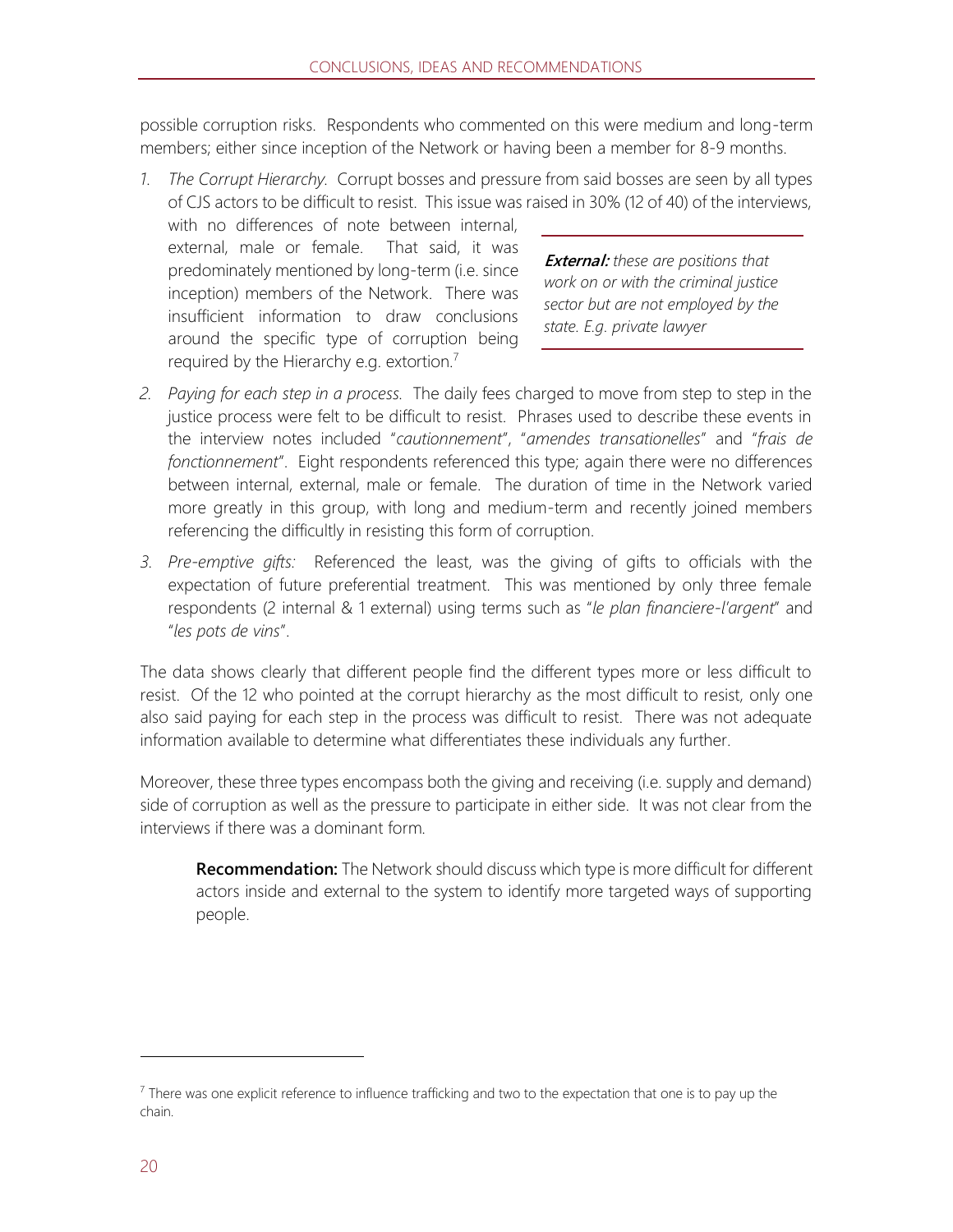#### *1.3.b. Perceived and real fiscal needs lead to participation in corruption.*

By far the most common reason given for participating in corruption (27 of 40) was the need for money. This was generally framed in terms of the low salary and poor living conditions of judicial actors. Far more internal actors spoke of this than externals (18 of 27) however, there were more internal actors as part of our pool. For some this was seen as a 'real' need linked to being able to look after one's family e.g. pay school fees etc.

For a far larger number of respondents, the asserted need for money was more driven by a 'perceived' need and thus an act of greed. $8$  Greed, lack of morals or a desire to live beyond one's means to meet societal expectations were used to describe this driver of corruption. One interviewee explained it this way, "[t]hose who don't resist are greedy and they don't have moral behavior. They are weak."

**Idea:** Start to discuss what the Network can do to encourage the State to fulfill its obligations to state employees in terms of paying salaries. This work would need to be done in a very sensitive manner so that the Network did not create the perception of challenging the government and being labeled an opponent. One option would be to consider a more collective approach to advocacy whereby the Network identified partnerships. Alternatively, RCN could partner with others such as LICOCO, ESSOR, OSISA so that it was collective advocacy through institutions, but that could be contrary to Network sustainability independent of RCN J&D.

#### **"…among magistrates it's necessary to uphold a certain standing. They try to live a bit outside of their means…"**  one interviewee

1.3.c. Often CJS professionals do not resist corruption because they do not want to. Approximately 33% (13 of 40) explained that CJS professionals do not resist corruption because they did not have any motivation or will to change how things are currently done. This was sometimes linked to the normalization of corruption in the system and in a few cases explained as a lack of education<sup>9</sup>. Of note, men working in the system and women working outside the system were far more likely to point at the lack of interest in changing, than men external or women internal to the criminal justice system. Past conversations with the Program Team suggest that this is possibly because women working inside the system are not reaping as many

 $8$  N.B.: previous research indicates that certain types of corruption are perceived as "real" corruption (e.g., a bribe that is demanded for the personal use of the public servant); whereas other types are seen as necessary, or "functioning" corruption. For example, fake "fees" demanded by traffic police so they can perform their jobs (e.g., buy gas). It should be noted that the functioning form of corruption necessitated by poor working conditions was rarely, if ever, mentioned in the interviews.

<sup>&</sup>lt;sup>9</sup> This seemed to reference formal schooling as well as family upbringing and values, but often it was left just as lack of education without further specificity.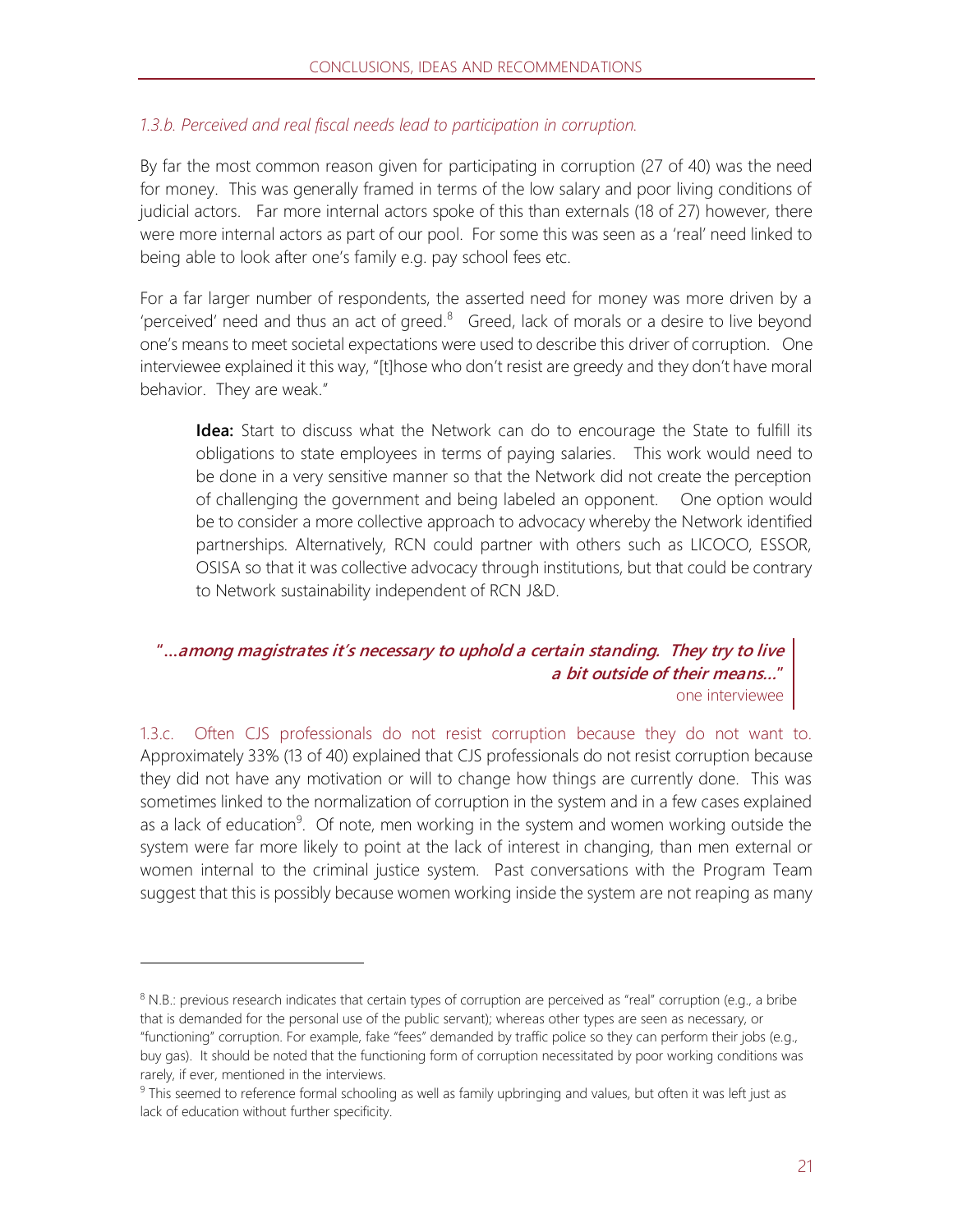benefits from the status quo – though there is no evidence from this evaluation to support this hypothesis.

**Recommendation:** Given how effective the consciousness awakening was within the existing Network, give extra attention to purposefully replicating this within the new subgroups, for instance by exposing the new subgroups to external speakers.

1.3.d. Fear and impunity were rarely mentioned as reasons behind members feeling like they cannot resist corruption.Two commonly cited reasons in the literature as to why individuals will not stand up to corruption are impunity and the perceived risk of acting against the interests of those in power; which are clearly linked to each other. Yet, in this evaluation, these two factors were very rarely mentioned. Fear of the consequences of resisting e.g. being fired were raised by 3 women and 1 man while impunity (i.e. the fact that there will be no sanction taken against those who engage in corruption) was mentioned by 2 women.

What makes this finding particularly relevant to the program is that there were many interviewed who advocated for greater sanctions to be applied to those who are caught in corrupt acts. This would suggest that it is the lack of sanction (i.e. impunity) that is a force behind these corrupt acts – yet it was very rarely mentioned as such.

1.3.e. The membership has many ideas about how the Network can support resistance. A number of ideas were offered that respondents felt might bolster resistance to corruption. The following list captures all ideas given, in no order of preference, and should not be seen as endorsed by the evaluation team. This is simply an accurate reflection back of the data collected.

- Develop '*prise de conscience*' for leaders
- Expand the mechanisms of resistance
- Have an exterior force (e.g. RCN) denounce corrupt actors
- Expand the network
- **•** Provide more information on how to resist, the actual process and fees and how corruption destroys our country
- Build capacity through more training and external materials
- **■** Lawyers should develop an alternative arbitration structure to avoid the formal system
- Enforce the 2012 law to punish authorities who are corrupt

**Recommendation:** program team to review list to see if there are ideas that have not been discussed within the Network and if so, include them in forthcoming strategic discussions.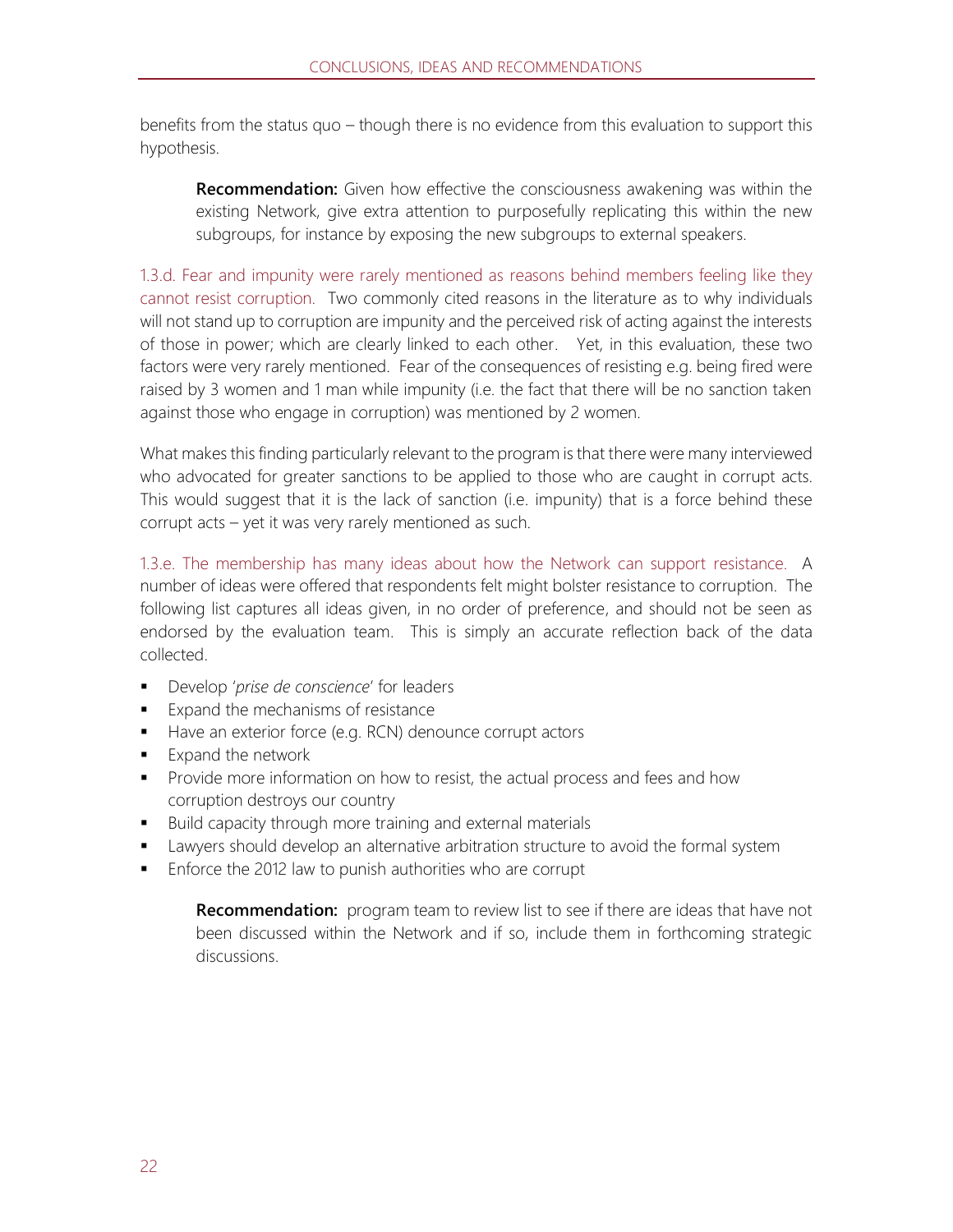#### **1.4 Evaluation Question: What effects have members of the Network/subgroup had on their colleagues at work, if any? Why or why not?**

This section analyzes Network member reports that their behavior had an effect on colleagues. Nineteen of 40 of interviewees (47.5%) indicated having an effect on colleagues in some way, negative or positive.

1.4.a. Members feel they have created interest in the Network and corruption amongst colleagues; though little evidence of behavior change in colleagues was found.The trends observed were overwhelmingly positive; with the majority of respondents talking about catalyzing an interest in the Network or a desire to know more about corruption amongst colleagues. Nineteen people commented on effecting colleagues; 15 of which were positive comments.

Ten of the 15 respondents who responded affirmatively were female Network members. They reported that they had witnessed colleagues respecting them more and/or expressing more interest in the Network's activities since joining while only 5 male members reported the same. Additionally, for all those that reported a positive effect on colleagues - 10 of these respondents were internal to the CJS, and 5 were external. These differences stand out, but we do not have data to explain them.

Two members talked about colleagues who had changed their behavior because of advice given. This suggests influence is possible, though to achieve the Network's mandate far more of this will need to occur.

Stories about influencing bosses received significantly less attention in the interviews. In the few instances were bosses had positive reactions to Network members it was reported as having more respect for the member, and showing surprise when the member won cases without corruption.

#### **Recommendations:**

- **■** Influencing up the hierarchy will be critical if the Network is to expand its influence in a meaningful way. A focus in year 2 on identifying feasible changes at the provincial and national level and strategies to achieve these changes should be considered.
- For future monitoring consider focusing a new round of Most Significant Change monitoring on influencing the hierarchy.

The evaluation team disaggregated members' effects on colleagues by length of time the member has been participating in the Network.<sup>10</sup> Seventeen of the total forty interviewees have been in the Network since inception. Of these, 53% (9 of 17) reported that effects on colleagues had been achieved; which suggests that 47% of those in the original group had no

 $10$  Of the 40 total interviewees there were 17 that have participated in the Network since its start.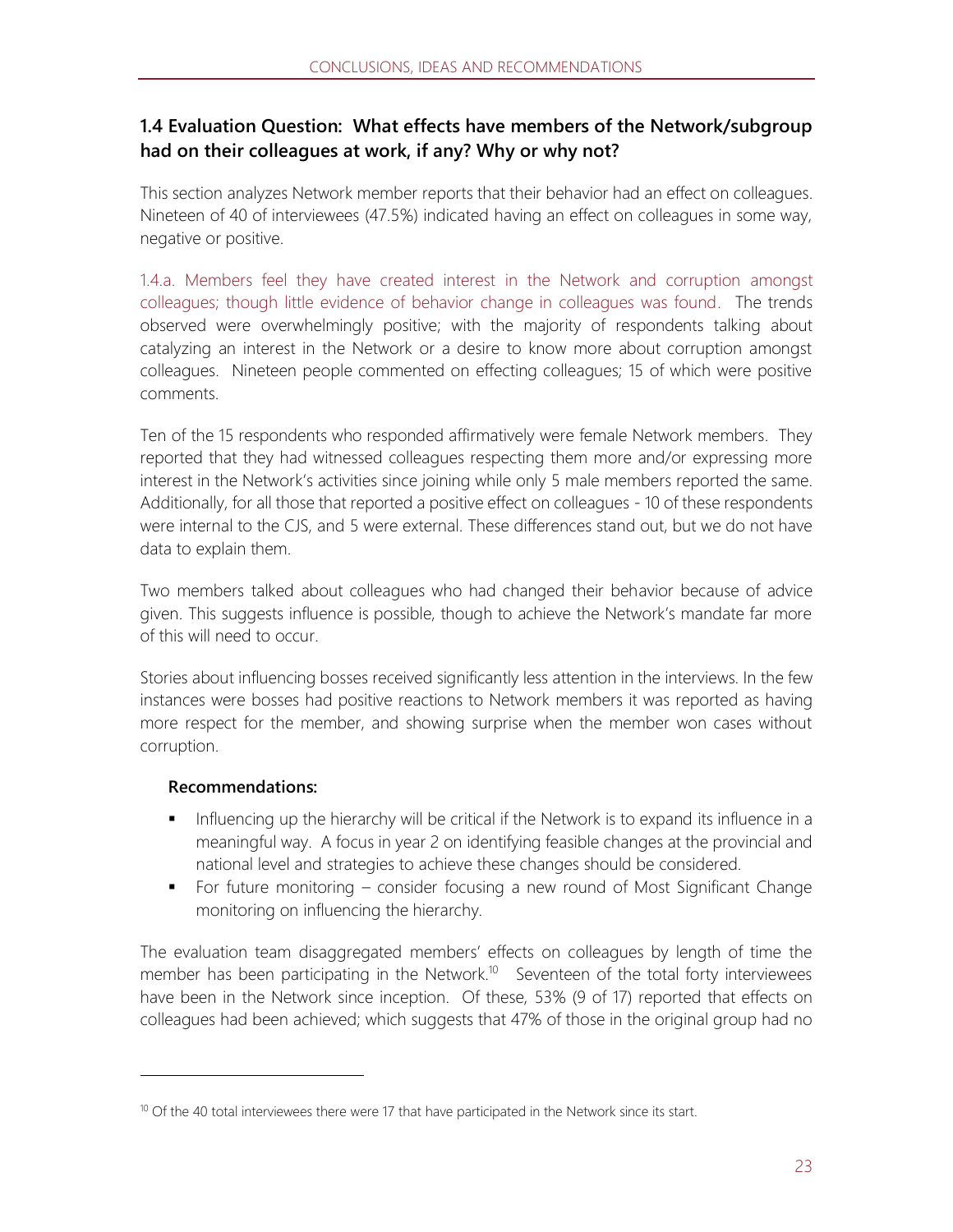effect on colleagues to report.<sup>11</sup> In considering this achievement, it is recognized that some of these original participants may be in civil society groups where changing colleagues is not required and others may be in very difficult work environments. This however does not account for all of the remaining individuals in this original group or those that have participated for well over 6 months.

It is encouraging that some Network members perceive that they have had positive impacts on their colleagues. Yet it is also notable that this is not the norm among membership and that there were few reports of behavior changes amongst colleagues in terms of resisting corruption. Interpreting whether these results are on track is for the Network to decide.

#### **Recommendations:**

- **■** Discuss with the Network if they think more influence on colleagues has happened or should be expected to happen and if they feel it is sufficient, impressive or lacking and what can be done about it.
- **•** The program has always maintained that having mechanisms for accountability between Network members will be key to long term success. Developing these mechanisms to encourage more action should be a priority for Year 2. One idea – of many possible – would be to develop some form of tracking or documenting of 'effects' that members submit regularly to the Program Team or Core Group.

#### **1.5 Evaluation Question: Why are some individuals that have expressed interest in the past no longer participating?**

1.5.a Members perceive lack of attendance to be due to a combination of busy schedules and disinterest in the mission.<sup>12</sup> The most common perception as to why Network members cease to participate was that they must be "too busy". It was not clear from the discussions if this was meant to be understood literally or if it was meant to suggest disinterest in the Network mandate. However, 9 interviewees did directly interpret the lack of attendance by others as due to a lack of interest or a lack of prioritization of the Network.

Interestingly for the Network to consider given the conflict sensitivity implications, 4 interviewees mentioned that Network members may feel negatively judged when at Network activities and are thus participating less. Interviewees explained that members who still accept monetary

<sup>&</sup>lt;sup>11</sup> This percentage – 47% – should be understood to be an approximation as it is possible that people forgot to mention issues or that in some interviews this question was not asked. That said, it was a priority issue and so every effort was made to ask it every time.

 $12$  These conclusions are based on perceptions of those who are participating about those who are no long attending. Insufficient numbers of individuals who were no longer active were interviewed to draw first hand conclusions.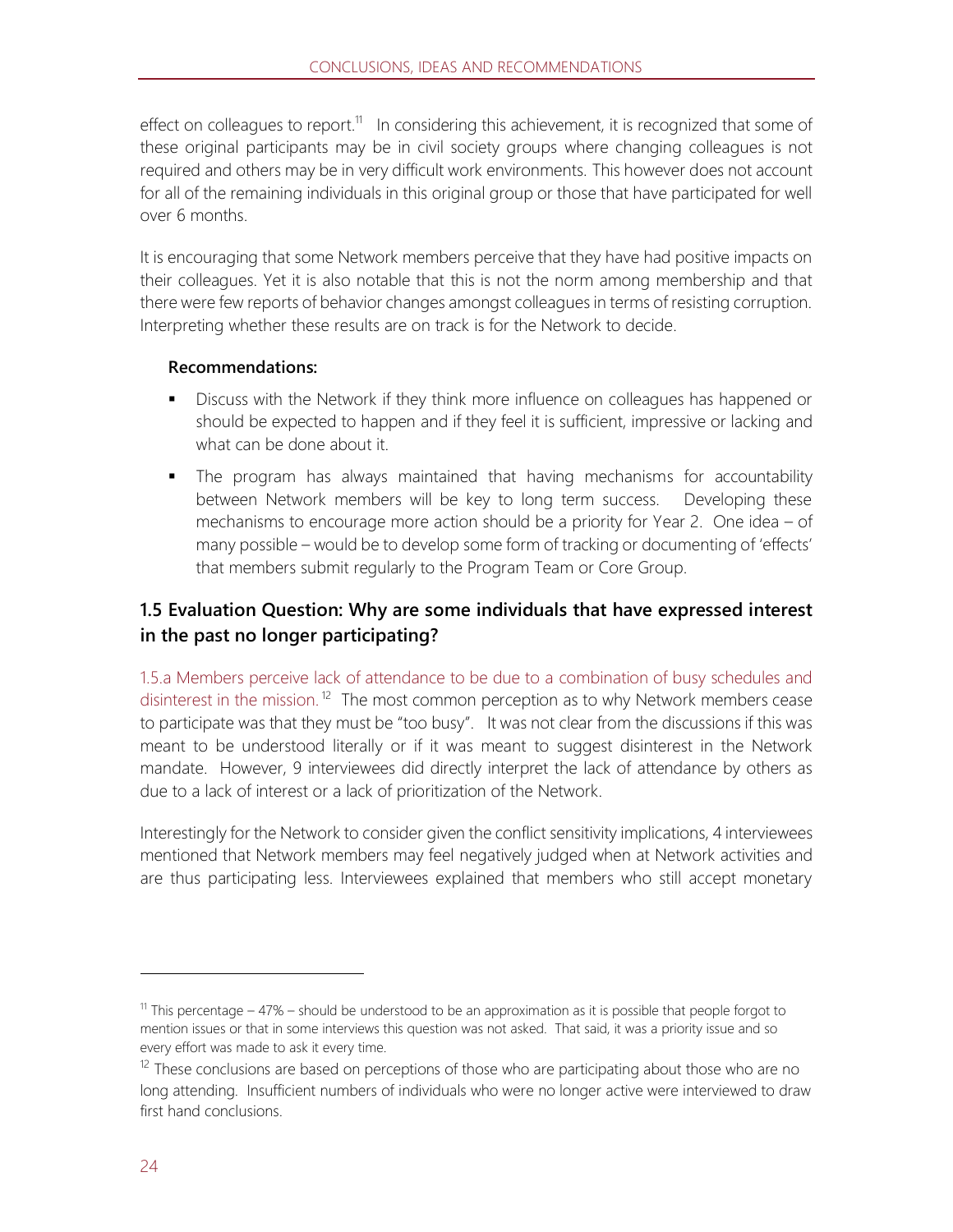forms of corruption to use for school payments/food for their family might feel skeptical if told they should stop doing this (i.e., because it is "bad").

**Idea:** As discussed in the workshop, should those who have stopped attending be interviewed privately by members of the Network to learn more about what has stopped their participation? This information could be brought back to the Network to improve its work.

### **2. Impact**

#### **2.1 Evaluation Question: What unintended positive/negative changes have occurred as a result of this project in any manner e.g. amongst individuals, the collective network etc.? How did this come about?**

2.1.a. T-Shirts Bolster Pride Among Members and Prompt Interest of Others. Nine of 40 members<sup>13</sup> provided evidence that T-shirts have had a positive impact on Network members. Network tshirts seem to be:

1. *A visible symbol of member commitment to anticorruption*. For instance, one actor mentioned this has been a way guards identify him as someone that fights corruption, and thus don't ask him to pay when he visits preventive detention centers; or another mentioned when he wears his shirt others say 'oh, he's the guy that never gives money.'

**Unintended Impact**: 'unintended impact' is an evaluation expression used to distinguish between what the program and learning team expected to happen compared to those things that did happen. Unintended impacts can be very significant and should be considered of equal importance to intended.

2. *A source of pride amongst members.* They have led these members to feel they can 'teach others' about corruption as they create discussion and spark curiosity of others.

This finding also offers an important lesson for the program and learning team at CDA and RCN J&D. Originally, it was difficult for us to understand how distributing T-shirts to Network members would support the project's theory of change. The Network members, on the other hand felt T-shirts with the Network's slogan ("*justice without corruption, it's possible - I'm committed")* would validate the Network's presence. Seeing the positive consequences of adapting to local expertise is valuable.

 $13$  The evaluation team did not explicitly ask about the impact of the T-shirts in the interviews. Six members voluntarily discussed the T-shirts and 3 more gave examples in the follow up workshop. It is entirely possible that there is far more evidence supporting this finding if all members had consistently been asked.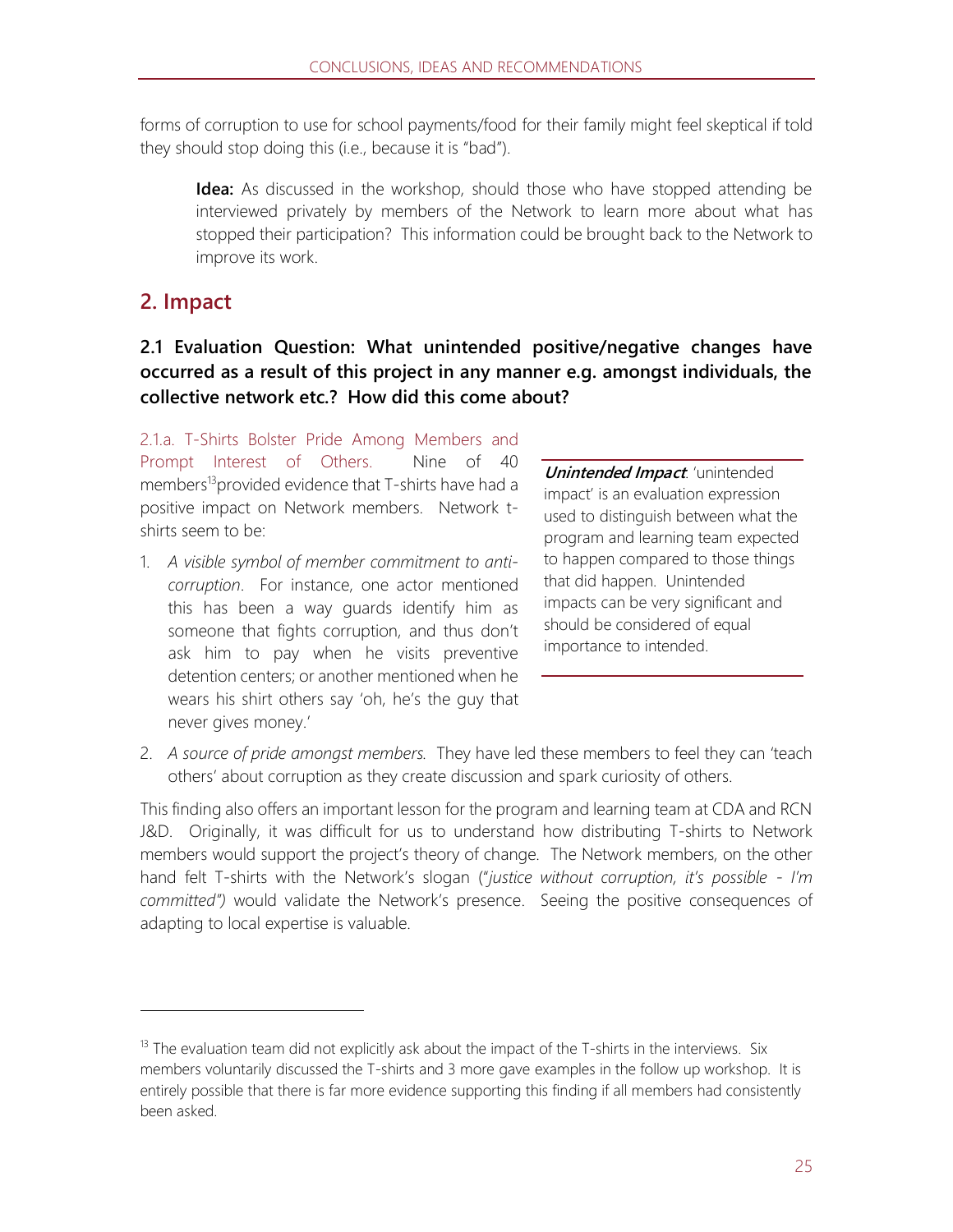#### **Recommendations:**

- Discuss the future use of visual symbols (e.g. T-shirts) to determine how to maximize their value for all members. For instance, do all members of subgroups have a Tshirt? According to the workshop, members get a T-shirt when they demonstrate the values of the Network in their professional life. If it requires their professional life to be in accordance with the slogan, who and how is that decided? Would items that are more suitable to a professional legal environment be more useful e.g. lapel pins, pens? Are there visual symbols more appropriate for women e.g. scarves?
- For future monitoring consider tracking if there is a gender difference in use of and response to the T-shirts.

2.1.b. Teasing – good natured and mean-spirited - is a common response received by Members when they abstain from corruption.Over a third (15 of the 40 or 38%) of interview respondents reported some form of teasing from colleagues in response to their opting out of corruption. In the DRC, good-natured teasing is common whereas mean-spirited teasing (i.e. mocking) can be humiliating and, overall, quite negative. It is the impression of the evaluation team that the teasing is mostly good-natured with some mockery occurring as well.

This finding also has an interesting gendered component as of the 15 respondents, 11 were men and 4 were women. Why are women not being teased as frequently or are they not reporting being teased as often? If women are being teased less, is this because they are not visibly fighting corruption as often as men in their workplace? If women are being teased just as often as men, but reporting it less frequently  $-$  is this due to a cultural factor or could this imply teasing is of a harsher variety and thus more shameful to admit?

Of the 11 men that experienced teasing, 8 were judicial actors internal to the CJS. There was insufficient evidence to determine why this internal-external difference existed. There are many possibilities such as greater feelings of disdain for those who resist from judicial sector colleagues, more teasing could be contextually common amongst this group or it is simply a social deflection when colleagues don't want to discuss sensitive corruption issues.

#### **Ideas:**

- **EXED** Discuss with the network the use of good-natured teasing as a strategy to stop colleagues from participating in corruption.
- For future monitoring if the Network feels that teasing is more mockery than good natured and if this could start to deter participants from resisting, it may be worth tracking the frequency and nature of these incidents.

**Recommendation:** Develop a list of positive responses to mockery, so that members are equipped to verbally deflect this situation in a positive manner.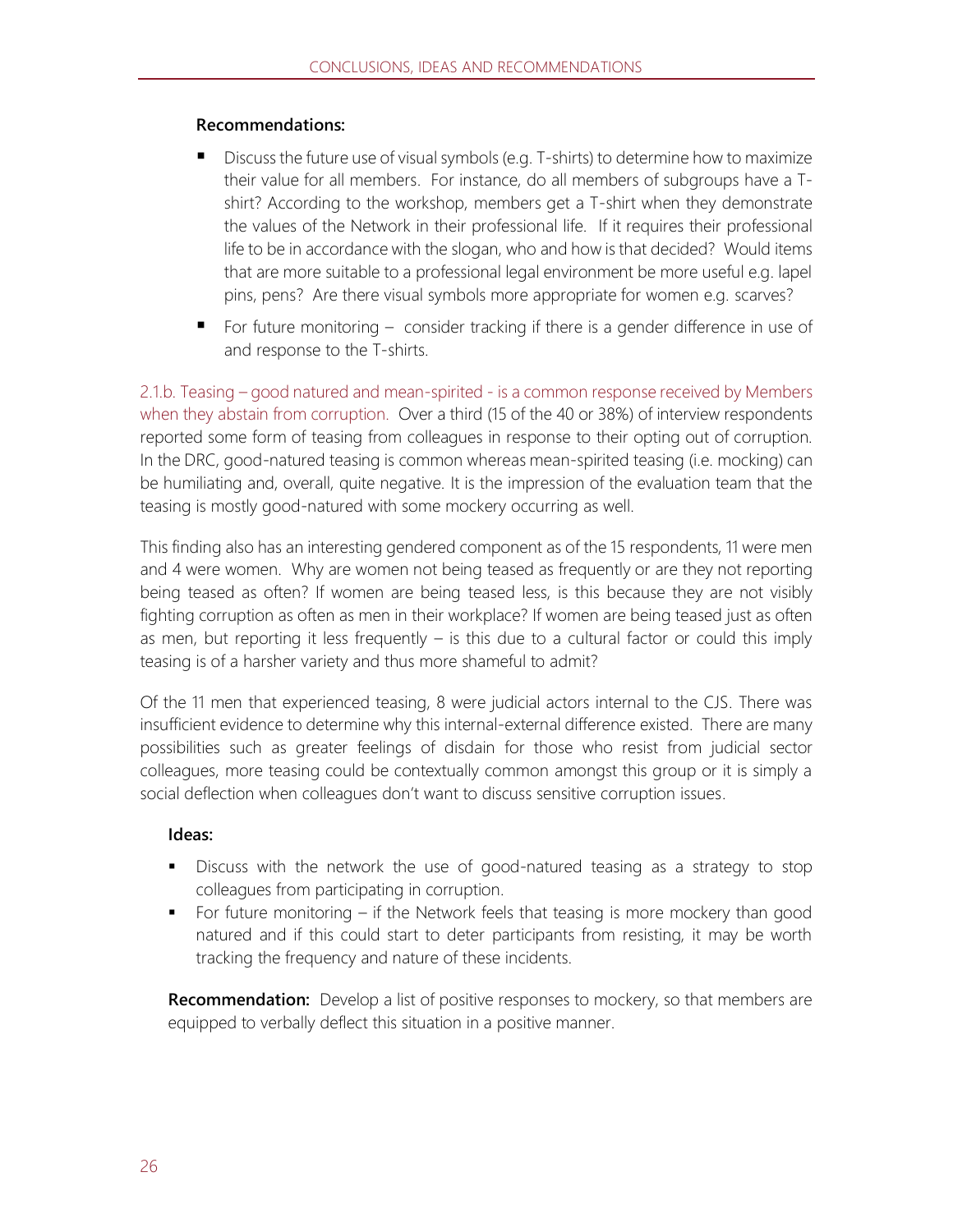## **3. Theory of Change**

#### **3.1 Evaluation Question: How have the stories and experiences from exemplary anti-corruption actors impacted the Network? Why?**

3.1.a. Exemplary actors were appreciated but not inspirational to Members.The three exemplary actor workshops with Julien Bareguwera and Marie Ingabire were intended to inspire Network members to action. Though the majority of data collected reflected favorably on the workshops, Members did not indicate that they were inspired by these individuals. The positive comments were mostly related to learning general facts about corruption, that it's possible to fight and some of the useful ways to do so. The feedback forms from the events confirm that participant's felt that they had gained new information and did not inquire about inspiration levels.

The evaluation sought to determine if country of origin and language of presentation impacted the reception of an exemplary actor. With regards to language preference, due to some data challenges we cannot draw a firm conclusion on whether or not the language of the presentations impacted the potential learning.

With regards to origin of speaker, the majority of data indicated that the origin of the speaker did not matter to the member. 69% of the questionnaires and those who were asked in interviews felt the presentations from regional speakers were relevant to the DRC context. Yet this is not a clear-cut acceptance of the value of these speakers as 25% of questionnaire-takers answered that they were 'unsure' of the relevance to their context. Further one comment relayed in an interview identified the Rwandan speaker as from a country that commits offenses in Eastern Congo. It should be recognized that this was only one individual, but the point was sufficiently important to be captured.

#### **Recommendations:**

- Organize similar workshops for sub-groups, with further thought given to how to make these experiences inspirational without losing the educational value. Perhaps focusing on people's experience more, or highlighting the benefits or positives of saying no could inspire people more.
- For future monitoring e.g. feedback forms track the inspiration felt by different strategies to gain a better understanding of what motivates people.

#### **3.2 What effect has the Code of Conduct had on the network as a whole or individually, if any? Why?**

3.2.a. The Code of Conduct is not known amongst Members, which raises questions about its effectiveness. The Code of Conduct, which is intended to build confidence between members of the Network and is referenced at all team-building events. Yet the document is not known by its name amongst the Membership, as only 4 of 40 members seemed familiar with the Code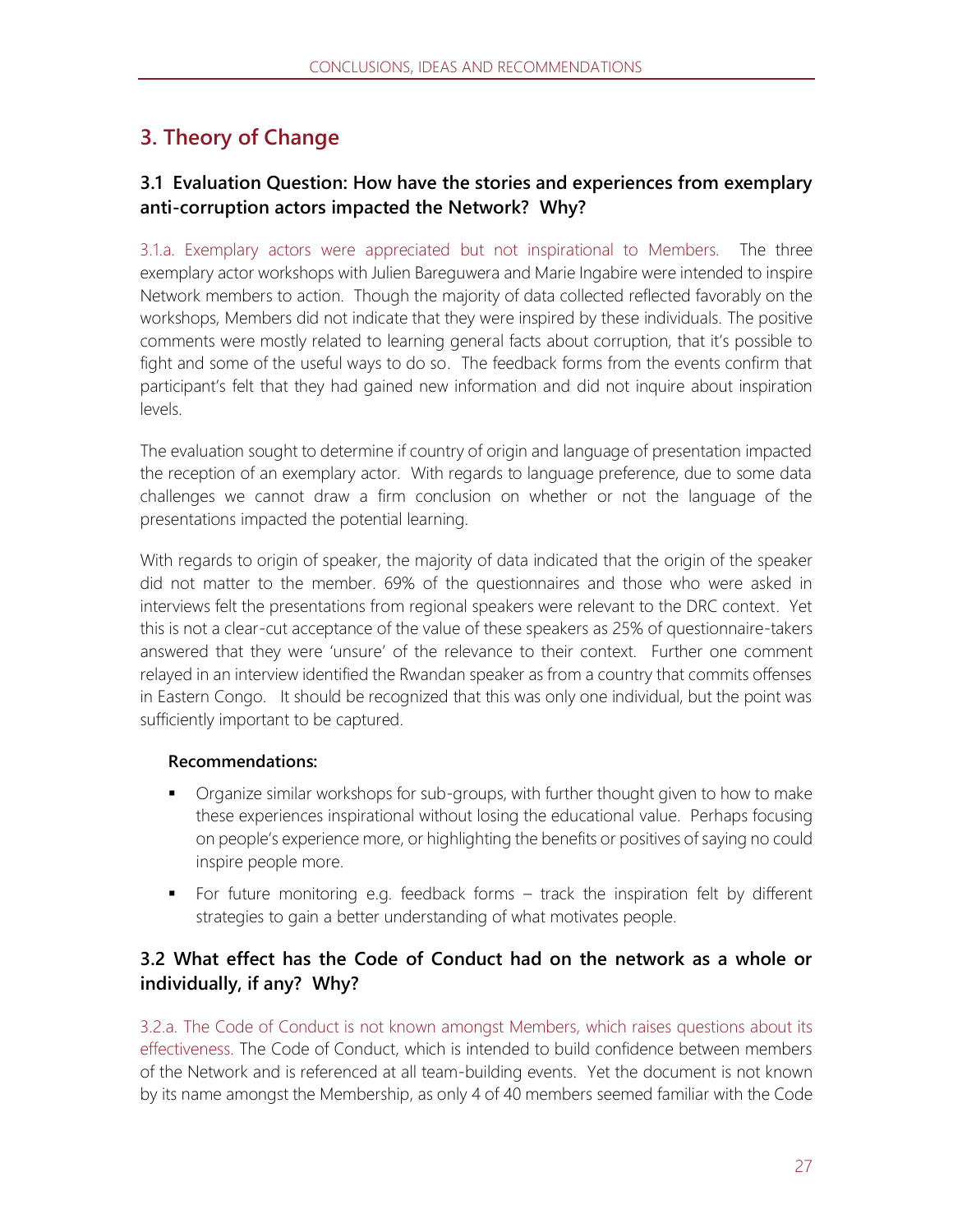itself. For instance, in interviews with Network members and sub-group members it was difficult to discuss if it an effective tool because there was confusion about what the interviewer meant by Code of Conduct.<sup>14</sup>

Conversely, the evaluation team heard words like accountability and commitment as values within the network. These are values enshrined in the Code of Conduct but people did not refer to them in this manner. As it is not the existence of the Code that matters as much as the content of it, this could mean it has been effective in the way that matters most. It is possible that these values were referenced by interviewees because of the Code of Conduct discussions that take place during Network meetings. Equally it is possible that these references had nothing to do with the Code and came from other conversations.

**Recommendation:** Discuss with the Core Network if the Code of Conduct is the right way to create common values and to hold people accountable. If so, think of ways to make the network more aware of its content.

#### **3.3 What difference have the emblematic cases showcased by the club d'écoute made for individuals, the subgroup, the network, others?**

3.3.a. Emblematic cases and case studies made negligible contribution to anti-corruption efforts amongst Members<sup>15</sup>. Not all members participated in this set of activities. Of the 40 interviewed, monitoring reports suggest 10 had attended these events.

Cases studies: 9 interviewees had knowledge of the case studies, approximately 90% women. Of this group, only 3 internal actors noted that they had gained knowledge from the cases.

Emblematic cases: about 30% (approx. 12 of 40) of respondents had knowledge of emblematic cases. The others did not remember or did not participate. Commentary was ad hoc, though generally positive. For instance, one woman - who is very involved in the listening clubs - said that emblematic cases inspired other network members; though members themselves did not speak of this. Three respondents talked about how they appreciated the "methodology" of the study on emblematic cases.

The workshop participants maintained that case documentation is a strategy for visibility. This argument possibly sheds light on one of the reasons that this work is being questioned – the purpose of doing it is insufficiently clear. Are these cases being conducted for Network structure

ı

 $14$  The questionnaire also asked about the Code of Conduct, but the confusion was so consistent in the interviews, that the evaluation team decided to omit the questionnaire data on this topic, as we could not be sure that the responses were accurate.

<sup>&</sup>lt;sup>15</sup> According to the monitoring reports e.g. monthly Carnet, approximately 25% of those interviewed in the evaluation participated in emblematic cases and / or listening clubs.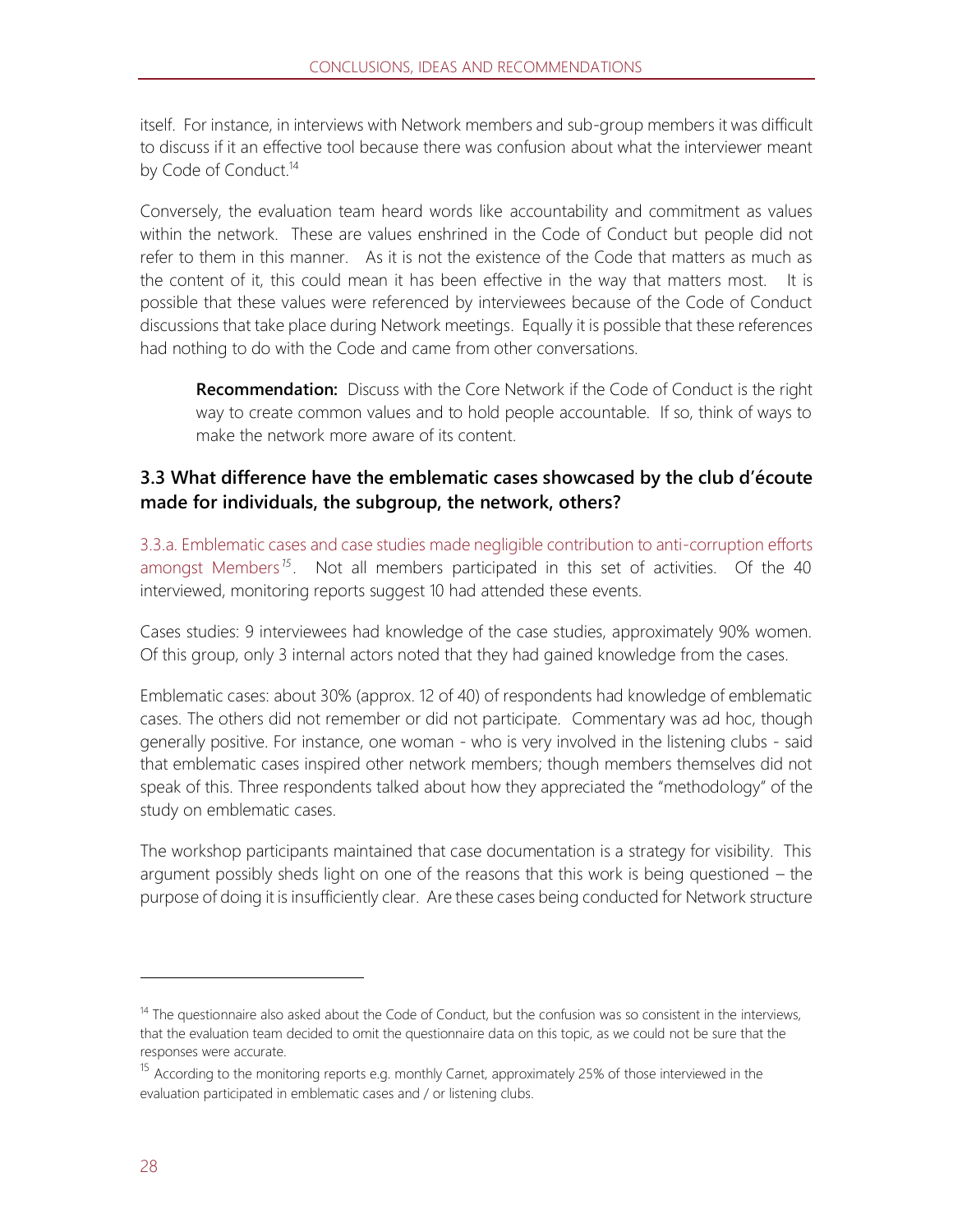or message visibility or is it to help Network members resist corruption or is it to help the women being illegally detained get past the corruption that keeps them imprisoned?

3.3.b. Listening clubs had positive consequences on other aspects. Respondents spoke of the positive effect of these clubs in aiding female detainees get released. Further the listening clubs seem have generated a common purpose for the gender and corruption sub-group which is one criteria of a good network. The listening clubs had a positive impact of the sub group's cohesion but not directly on resistance strategies.

**Recommendation:** the evaluation team feels that the listening clubs should only be continued if a clear strategy for how they will support Network member's corruption resistance is articulated. This recommendation needs to be discussed by the Network.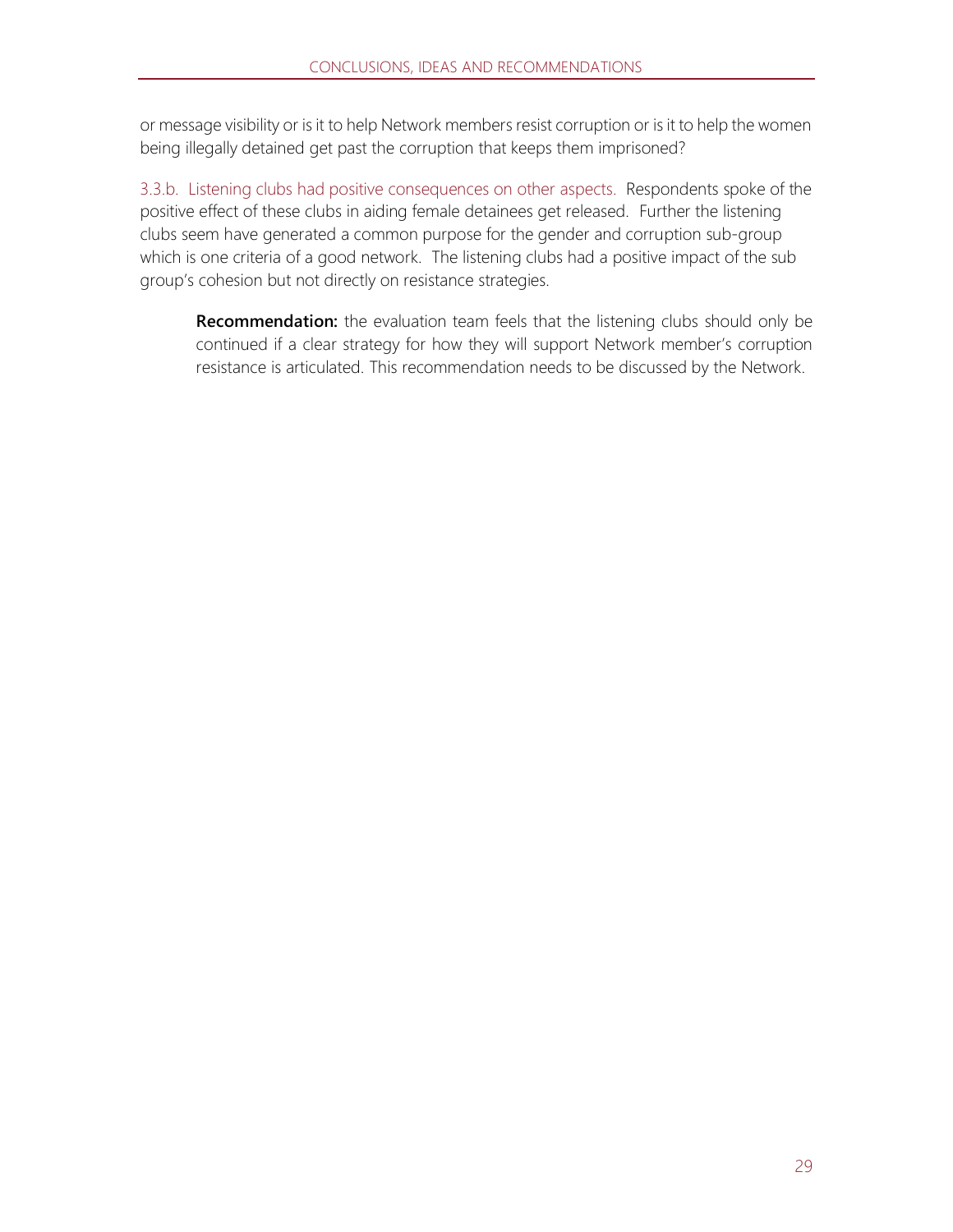## **4. Implementation**

**4.1 Evaluation Question: Is the network functioning well – as defined by the characteristics of a successful Network identified in December 2015 plus one new characteristic?**<sup>16</sup>



**4.1.a. Network Structure Enables Cooperation**



4.1.a. Network has a structure that enables cooperation:89% of questionnaire respondents agree or strongly agree when asked if the Network structure permitted cooperation.



4.1.b. The Network has done well sharing information about events.100% of questionnaire-takers agreed or completely agreed that the Network has done well sharing information about Network events. The latter is also supported by responses given during interviews, with one caveat. Interviewees often highlighted that the timing/planning of Network meetings needs to be more consistent and done further in advance.

 $16$  The findings in this section rely primarily on questionnaire responses, rather than the interview data.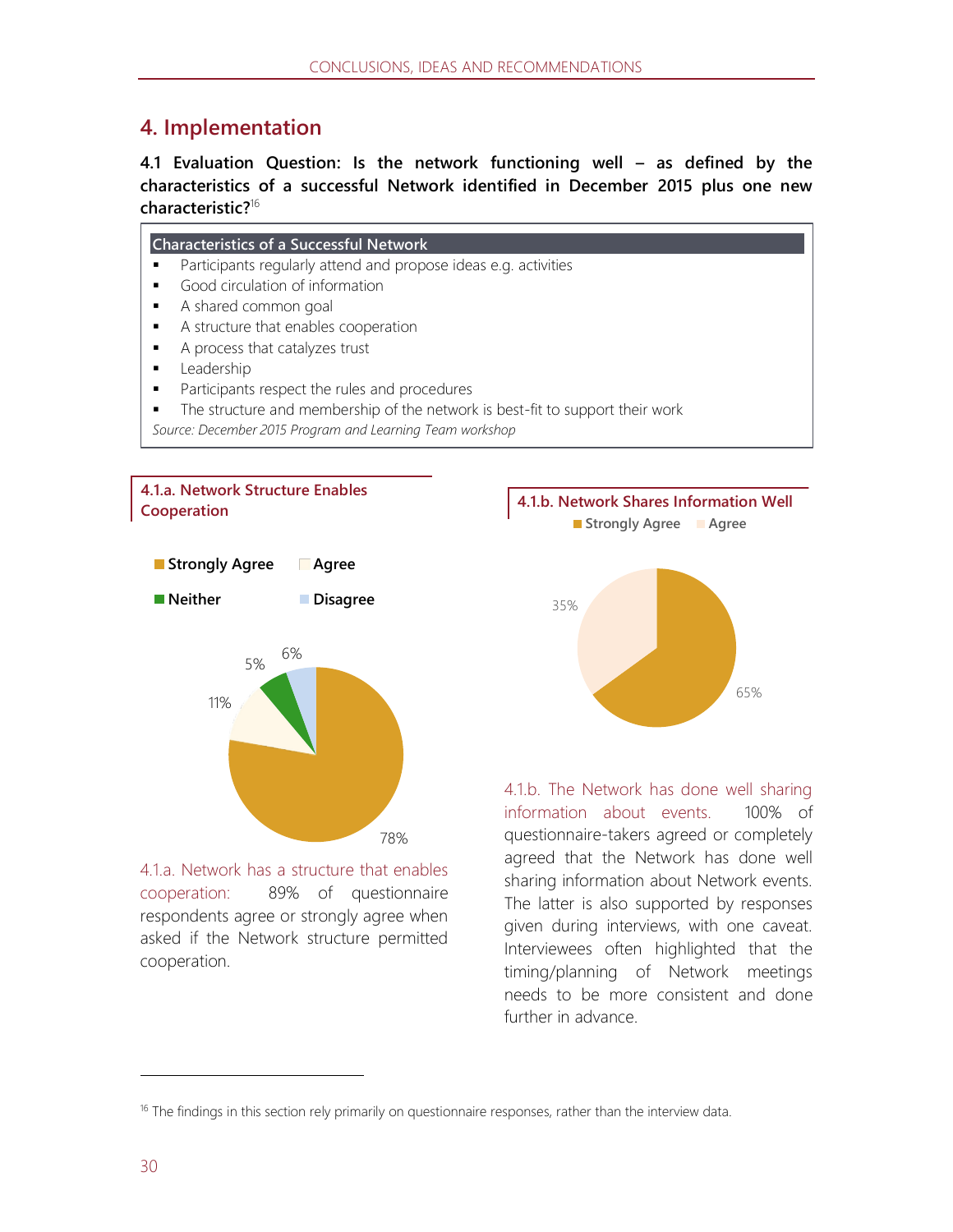**Recommendation:** Coordinate timing of activities further in advance to facilitate members' schedules.





4.1.c. Network Members Feel Comfortable Speaking Honestly During Network Events*.*  100% of respondents (19 of the 19 that responded) felt comfortable speaking honestly about corruption during Network events.





4.1.d. Network Has Reinforced Trust Among Members.18 out of 19 respondents to the questionnaires indicated that they felt they could trust members of the Network.



4.1.e. Member Recommendations: Interviewees gave several recommendations on how to improve the Network. The responses to this question are aggregated below and are not the opinion of the evaluation team. It is useful to point out that a majority of the questionnaires corroborated the interview statements about how to improve Network functioning. The questionnaires requested that the Network be made larger (5 responses), as well as "legalized" and given a structure (3 responses). More capacity building was also requested (5 responses).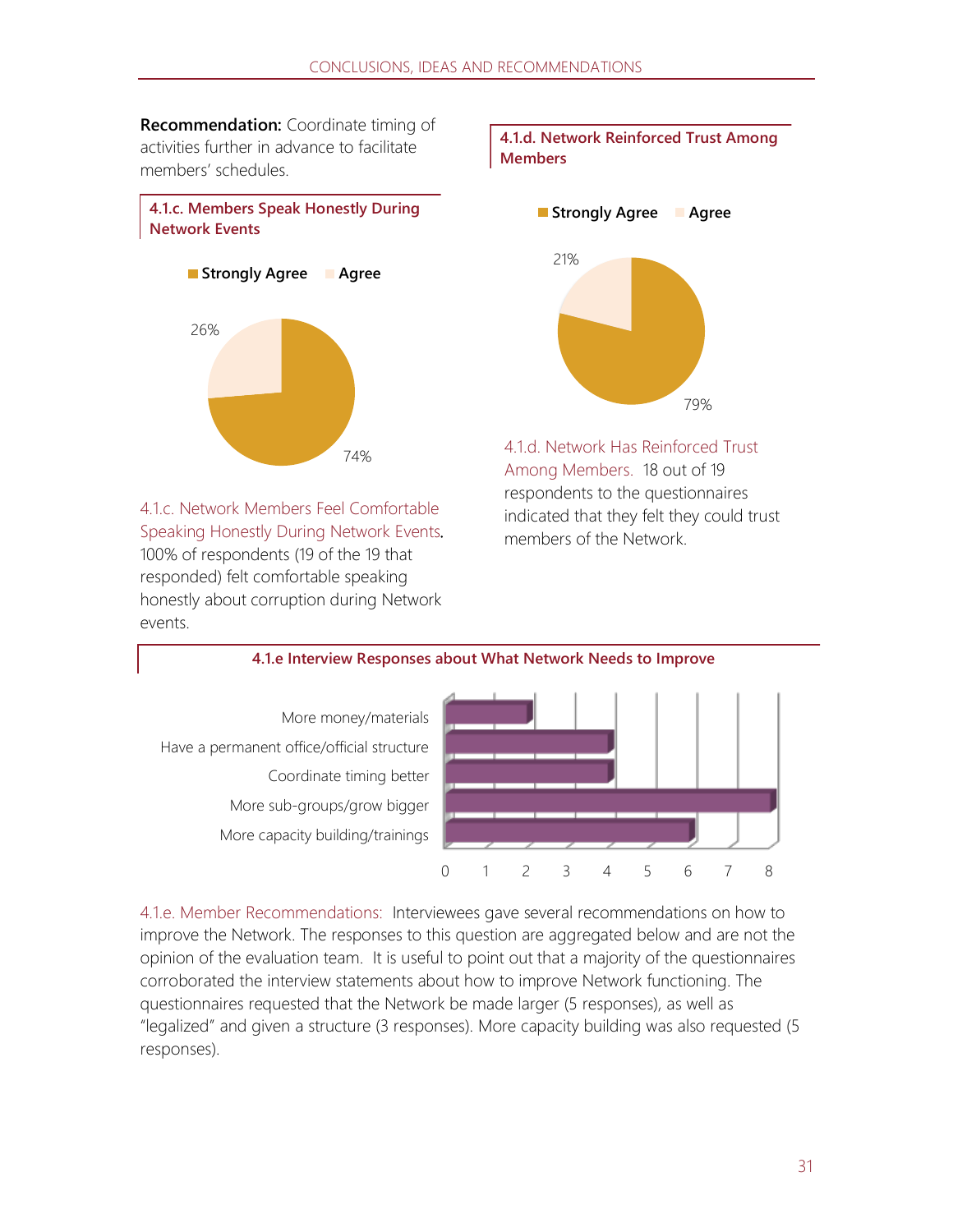### **5. Looking Forward**

#### **5.1 How would greater public visibility help or hinder the Network?**

**"[The] eye of the network"** one interviewee

5.1.a. Data stated clearly that the membership wants greater public visibility.When asked, who should know of the Network in order for the Network to be successful, 17 of the 19 questionnaire respondents replied that the public should know, which is consistent with most of the data collected for this evaluation.

100% of questionnaire respondents said that visibility would have a positive impact, including: bringing courage (7 people of which 5 were external actors), create more awareness on how the justice should work (3 people), create strength and inspire others (6 people). According to interviewees, visibility would create pressure on CJS actors to play according to the rules. The notion of putting pressure on CJS actors as an important thing to do was mentioned often in the interviews.

For the majority of respondents, the biggest risk is that authorities would want to "control" or "stop" activities of the network (7 people), particularly if it became too successful. There were 3 respondents, all internal actors, who did not think there were any risks to visibility. Notably, members of the focus group (not members of the network) perceived more risks in visibility than advantages.

The next grouping that respondents felt were important to know of the Network was close colleagues and offices. Seven of the 19 respondents (37%) said that both their closest colleagues and their entire office should be made aware of the Network's mission if the Network is to succeed in its fight against corruption. Six of 19 (32%) said their professional networks should know about the Network.

This data about wanting your closest colleagues to know is supported by responses given in the interviews, however it is unclear why this is not yet happening (see previous discussion re: colleagues). It is interesting to learn, however, that an equivalent response to wanting colleagues to know is also wanting your entire office to know, as this was not something frequently brought up in the interviews. This has different implications, as it requires going beyond close professional relationships to engage colleagues that are not necessarily "bought into" the fight against corruption  $-$  a step the Network may want to take at this juncture, but has not yet.

5.1.b. There is more to understand about visibility. During the interviews, it was not clear if network members thought of visibility in terms of their message or visibility of the structure (the network itself). The workshop discussions clarified that visibility of the structure should come first and after which would come visibility for the message. Given that many interviewee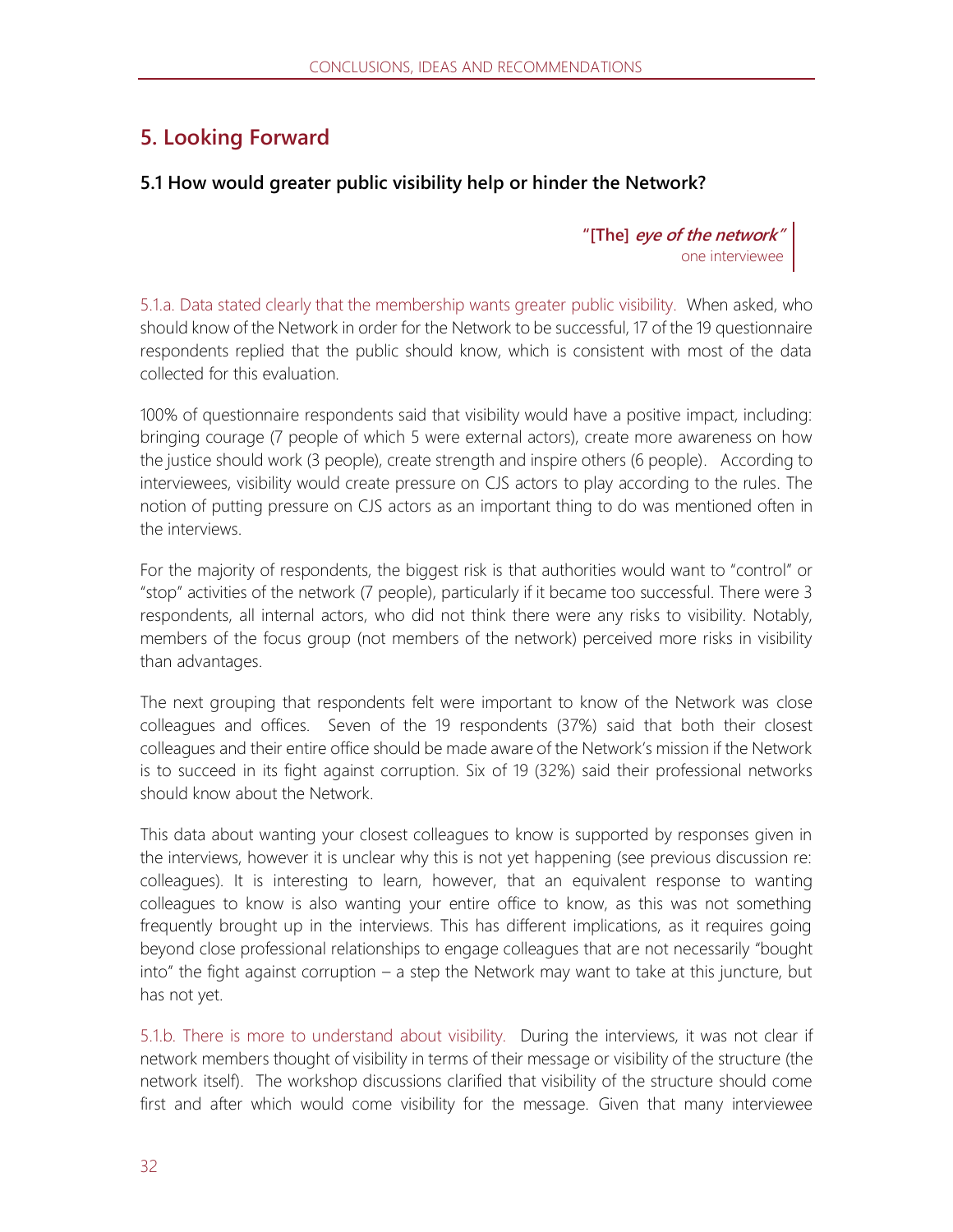respondents associated visibility with Network size, it would appear that the workshop interpretation aligns with some, if not all, of the evaluation interviews. It is possible that this is linked to the strength-in-numbers idea mentioned earlier; that with more numbers comes more visibility, which creates more strength to act. It is also possible that with Network structure visibility, there is the assumption that members will achieve a form of status that will help them resist and make others think twice about pressuring them.

**Idea:** Learn more about what *barriers* exist for sharing information with colleagues and professional Networks and take steps to remove these barriers.

**Recommendation:** Discuss how visibility of structure and message will increase the Network's ability to resist e.g. due to more people involved, more status coming from membership etc. List out all possible risks associated with the answer and identify ways we can tackle them (with the network).

> **"No one is proud of being corrupt."** two interviewees

#### **5.2 Will pride in professional ethics instill a sense of integrity among judicial actors, and thus enabled them to resist corruption?**

5.2.a. Personal values are more important than professional ethics in motivating anti-corruption efforts.Sanctions were mentioned as a common way to make people feel embarrassed if caught in a corrupt act. It is our interpretation that this embarrassment would be due to personal values and not due to the breach in professional ethics.

Professional ethics was not brought up as a reason why people resist corruption. "In my professional experience, the good professional is more dedicated by his conscious and religious belonging beyond law and ethics" (focus group 2). The "system" is stronger than professional ethics, thus professional pride does not have sufficient importance to be a lever of change. We can assume a CJS actor can be professionally proud and corrupted at the same time.

**Idea:** Include as a message to convince colleagues the fact that corrupt behaviors can make people be less respected.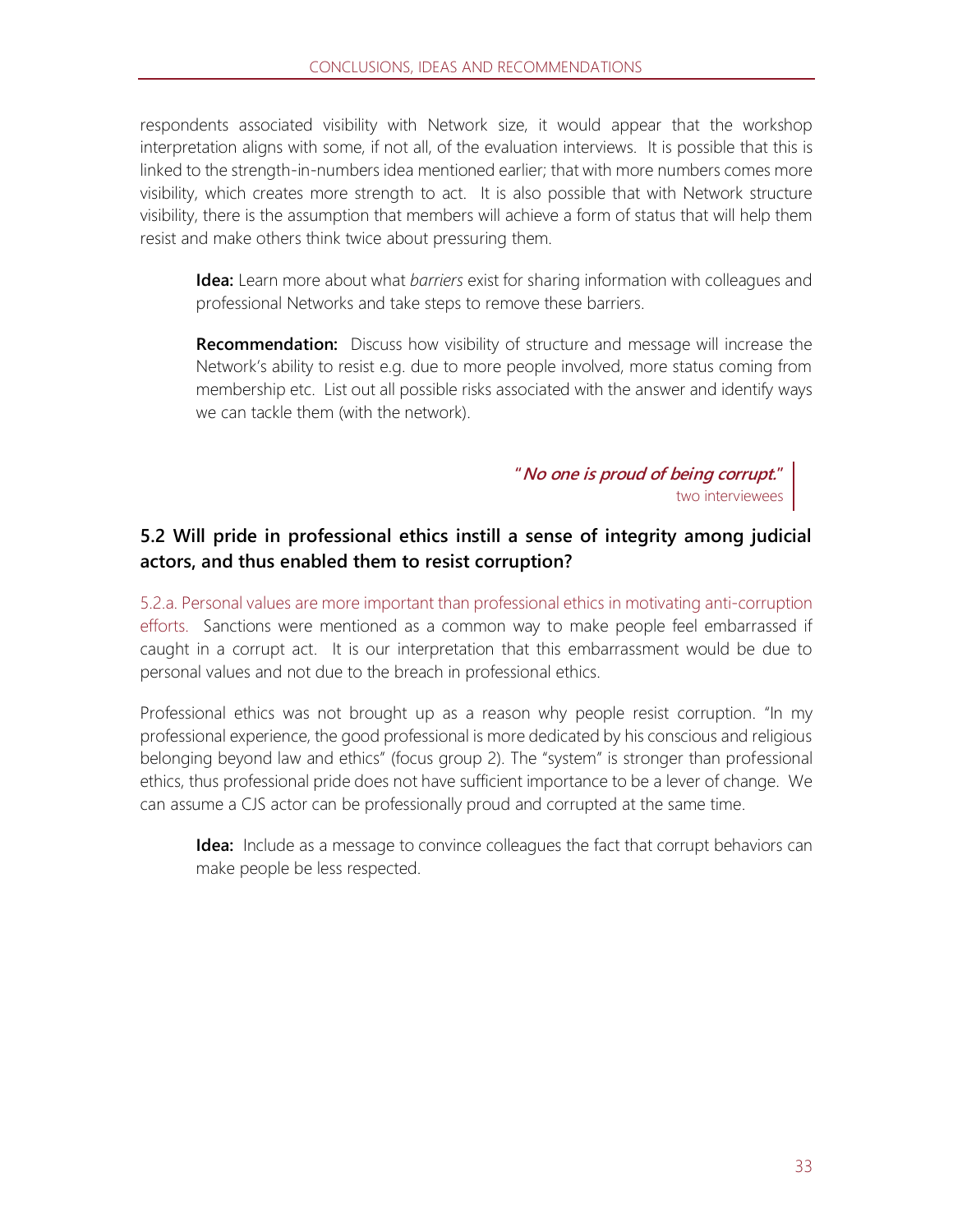## **Annex 1: Terms of Reference**

## **Mid-Term Evaluation RCN J&D/CDA Collaborative Learning Projects**

### **I. Overview**

The Terms of Reference outlines the requirements for a formative evaluation to be conducted at month 15 of the implementation portion of the CAASDI grant which supports the Kuleta Haki project in Lubumbashi, DRC. RCN J&D and CDA Collaborative Learning Projects are interested in learning more about the project's outcomes, the current status of the project's theory of change and what might be assumed going forward to inform the effective design of future programming. It is critical that the evaluation feeds an updated and expanded programmatic theory of change. To this end a facilitated design workshop will be held building from the evaluation results.

### **II. Background**

The Kuleta Haki project vision is a criminal justice system that is free of monetary corruption and political interference in the DRC. (Note that political interference encompasses i) interference by public authorities for their own political gain, *as well as*, ii) interference by public authorities in the justice system on behalf of commercial or private interests for which they receive a bribe or other gain).

Addressing complex problems like corruption requires an adaptive, open-ended approach. CAASDI set out to take a "systems" view of corruption and the criminal justice sector to understand how corruption operates to impede services in the justice system and why. Systems thinking is a way of understanding reality—a context, conflict, corruption, etc.—that emphasizes the relationships among a system's parts, rather than the parts themselves. Systems analysis helps to identify dynamic relationships among different factors; it also has the potential to help bridge the gap between analysis and programming by facilitating thinking about how to interrupt or change the system.

Before designing the Kuleta Haki pilot (2015-2016), the system of corruption in Lubumbashi was mapped and analysed to uncover important entry points for the project. Two important entry points were revealed: (1) Individuals who remained unwilling to engage in corrupt activities faced dangers from acts of resistance, which precluded them from fully realizing their professional and ethical responsibilities. Thus, the CDA team theorized that if a safe space for these "islands of integrity" existed, action to fight against corruption may be possible. (2) From the research there appeared to be few cases of collective action undertaken by CJS actors *in collaboration with civil society actors.* Thus, with strategic support, cross- sector anti-corruption collaborations might more effectively engage the local population, and build upon existing degrees of frustration and discontent to effectuate positive change in the system. In addition,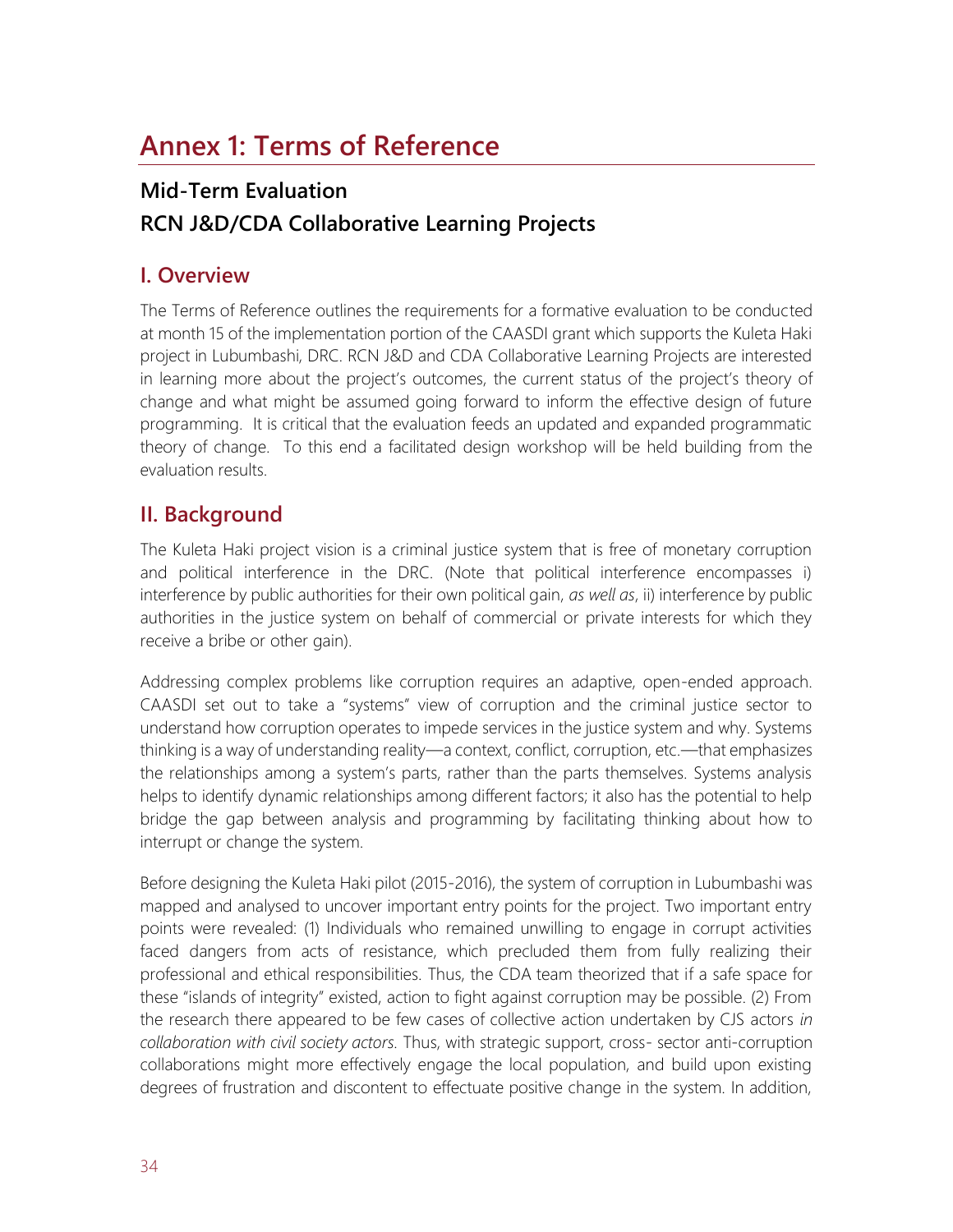CAASDI found a widely held perception amongst justice sector actors that pre-trial detention is where the prosecution and judiciary earn considerable money, suggesting motivation in favor of issuing pre-trial detention. CAASDI found prisons in Kinshasa and Lubumbashi to possess deeply integrated corruption to the extent that prison is almost impossible to exit without payment. During year one of Kuleta Haki, the system of corruption within preventive detention and police custody in Lubumbashi was selected by the anti-corruption Network as a key area of focus.

In sum, the program approach is based on a core assumption that there is an untapped pool of people – both providers and consumers of the security and justice system – who are discontented with the effects of corruption on the access and quality of justice, and whose individual and collective mobilization can strengthen resistance to the complex practice of corruption.

#### **Theory of Change:**

To begin, this project believes that if the Network, comprised of individuals inside and external to the criminal justice system, shares the same understanding of corruption (e.g., strategies, rights), and participating actors accept that corruption is mutually harmful, these actors (especially **magistrates**, but not limited to them) will start to demand mutual accountability – particularly in their daily work.

Meanwhile, the Network will increasingly be perceived as a "safe space" for discussing corruption, because the Network will hold team building events and informal "clubs d'écoute" to share their stories and experiences with corruption. They will also continue to remind one another of the rules for maintaining Network confidentiality and adhere to a common unifying slogan for the Network.

These actions will result in judicial actors (inside and external to the official criminal justice system) beginning to feel confident to act against corruption – particularly after further motivation in the form of stories from those that have successfully resisted corruption.

#### **Program Objectives: (as per the original design document)**

Objective 1: As a result of judicial actors starting to take actions against corruption in the 1-year pilot, these actors will now strategically resist and support colleagues standing up to corruption.

Objective 2: The Network creates conditions that enable CSOs and others to resist the practice of corruption in the CJS.

### **III. Evaluation**

#### **Evaluation Purpose**

The purpose of the evaluation is to determine what elements of the theory of change have catalyzed change (of any type) within participants and beyond, why this is so and what needs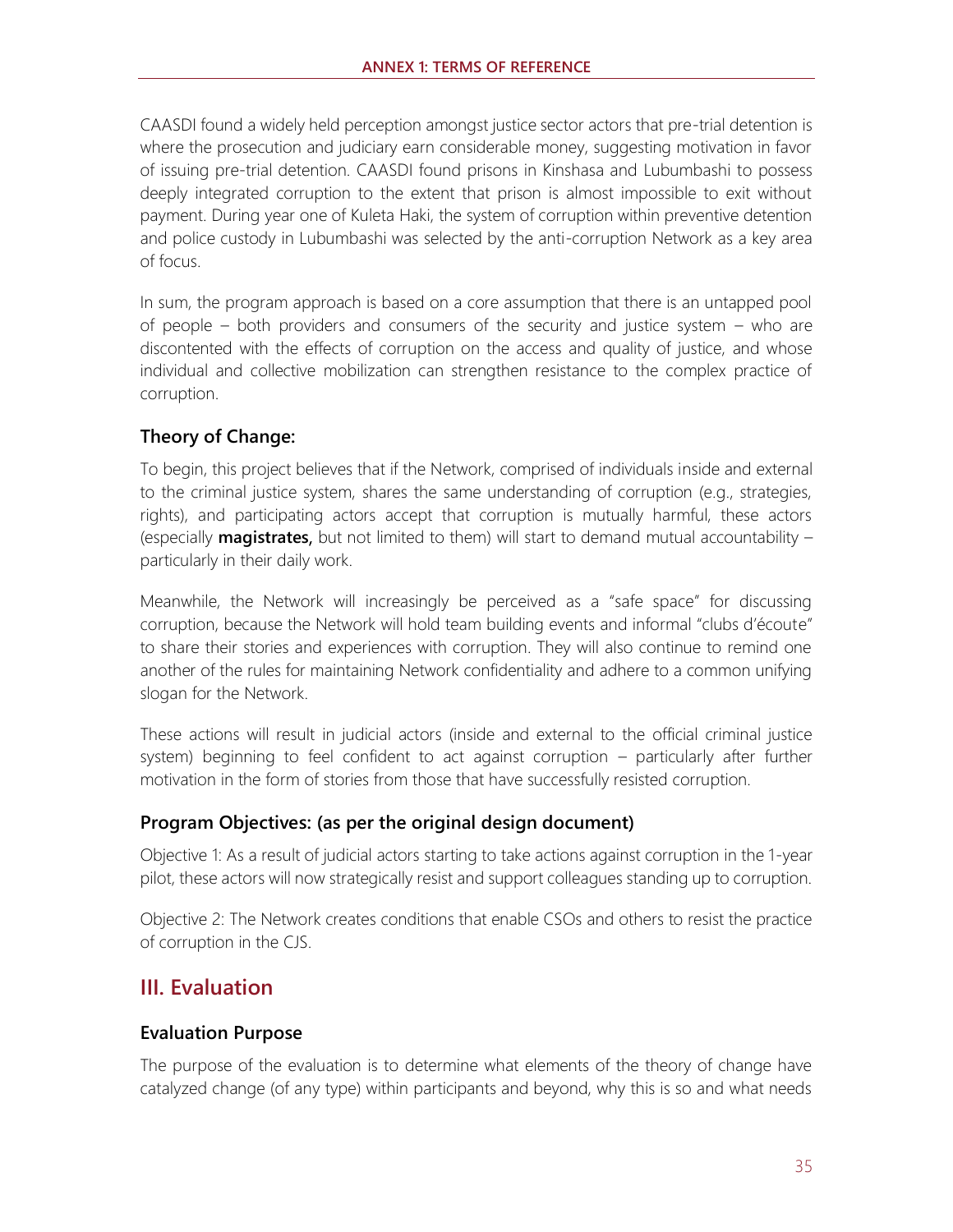to be altered to increase the likelihood of making a difference on corruption in the judicial process. To this end an assessment of whether Kuleta Haki is achieving intended results as well as identifying positive and negative unintended consequences of this intervention will be done as well as a review of assumptions. The evaluation will provide RCN J&D and CDA with learning opportunities to improve implementation of Kuleta Haki during phase two of the project (2016- 2017).

#### **Evaluation Objectives and Evaluation Questions**

1. **Impact:** What unintended positive/negative changes have occurred as a result of this project in any manner e.g. amongst individuals, the collective network etc.? How did this come about?

#### **2. Effectiveness:**

- 2.1. What concrete actions have network members taken, if any, to resist corruption or support others in their resistance, that they would not have taken before their participation in the Network?
	- 2.1.1. In relation to concrete actions, are there any differences between network and subgroup members? Why?
- 2.2. Why have actors been able to take concrete action?
	- 2.2.1. What is the role of status in their ability to resist corruption?
	- 2.2.2.What enables some people within the system to resist, but not others?
- 2.3. What effects have members of the Network/subgroup had on their colleagues at work, if any? Why or why not?
- 2.4. Why aren't certain individuals especially those that have expressed interest in the past – participating?

#### **3. Theory of Change:**

- 3.1. How have the stories and experiences from exemplary anti-corruption actors impacted the Network? Why?
	- 3.1.1. Did the language/country of origin matter?
- 3.2. What effect has the Code of Conduct had on the network as a whole or individually, if any? Why?
- 3.3. What difference has the emblematic cases showcased by the club d'ecoute made for individuals, the subgroup, the network, others?
- 4. **Implementation:** Is the network functioning well as defined by the characteristics of a successful Network identified in December 2015 plus one new characteristic?
	- Participants regularly attend and propose ideas e.g. activities
	- Good circulation of information
	- A shared common goal
	- A structure that enables cooperation
	- A process that catalyzes trust
	- **■** Leadership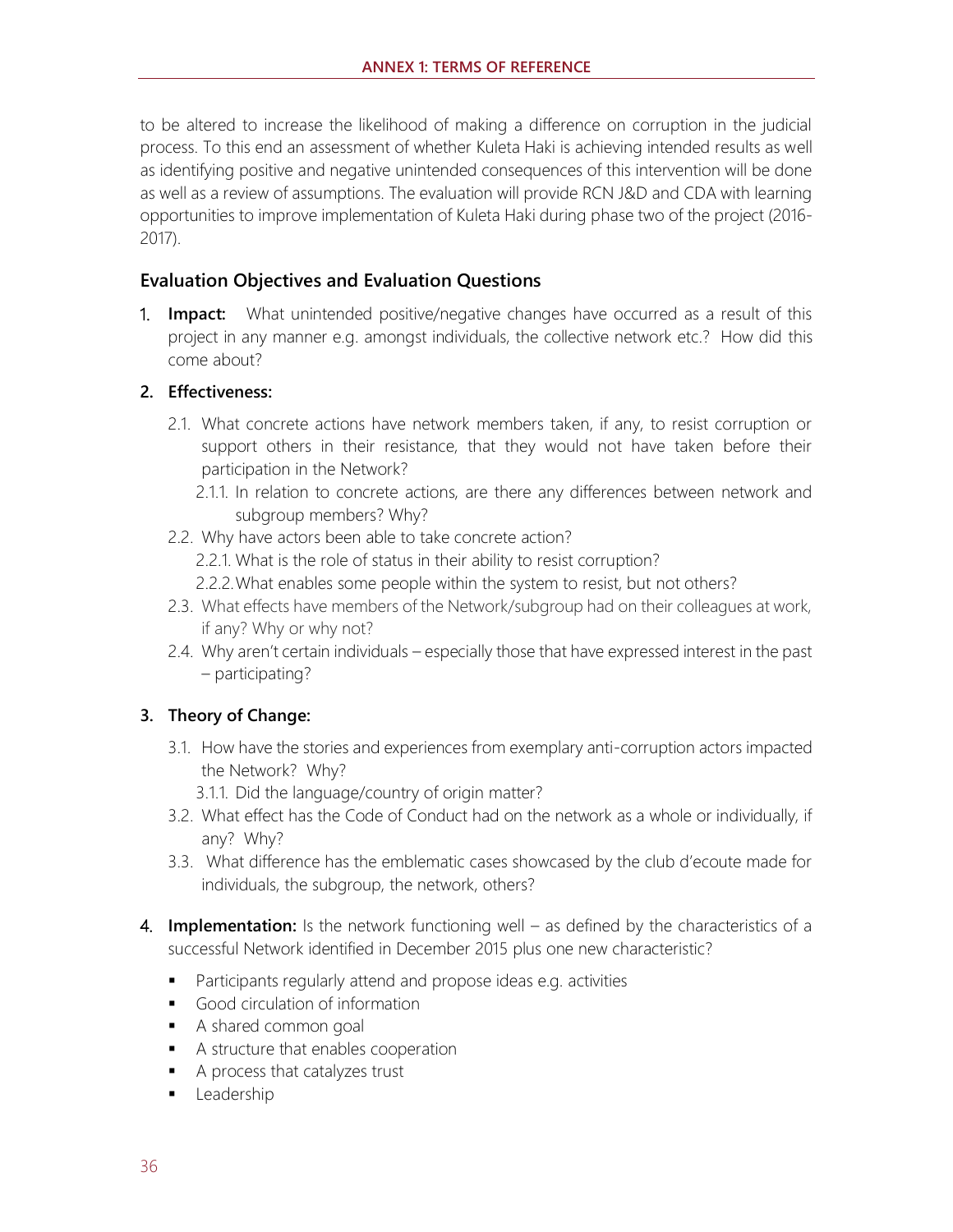- Participants respect the rules and procedures
- The structure and membership of the network is best-fit to support their work

#### **5. Looking Forward**

- 5.1. How would greater public visibility help or hinder the Network? Do people need to know what the Network is and what they do in order for the Network to be effective?
- 5.2. Will pride in professional ethics instill a sense of integrity among judicial actors, and thus enabled them to resist corruption?

#### **Audience**

The audience of this evaluation will be RCN J&D M&E Coordinator, the Project Team, CDA Learning Team and the Core Network.

## **IV. Theory of Change Planning [details of this to be finalized]**

Using the results of the evaluation a three-day [not finalized duration] workshop will be facilitated with the Network [actual participation TBD] to review and update the existing Theory of change. This will result in an updated, detailed program design. The new engagement with police officers will also be designed during the same workshop. Will we have time to get a few select police vetted so they can attend?

The workshop will start by engaging the participants in the evaluation findings and conclusions and then use systems-based thinking to update the Judicial (existing) theory of change. The same process will be used to engage with the police engagement.

## **IV. Implementation Information**

Managed by Sandra Sjögren and implemented by an internal team of RCN J&D and CDA staff, the team will:

- plan and implement the evaluation,
- provide deliverables
- **•** present evaluative conclusions back to the intended audience for discussion and
- facilitate a systems-based theory of change workshop to build from the evaluation, resulting in a detailed program design.

The team will be comprised of 5 people. A team lead, 2 data collectors, 1 workshop facilitator and a critical reviewer to act as a counter-weight to the internal structure of the majority of the team. The team will work in two stages of the evaluation: Stage 1 = Design/Data Collection/Analysis, and Stage 2 = Discussion of Findings & Theory of Change and Program Design Refinement.

*Location:* The data collection and workshop will be held in Lubumbashi, DRC.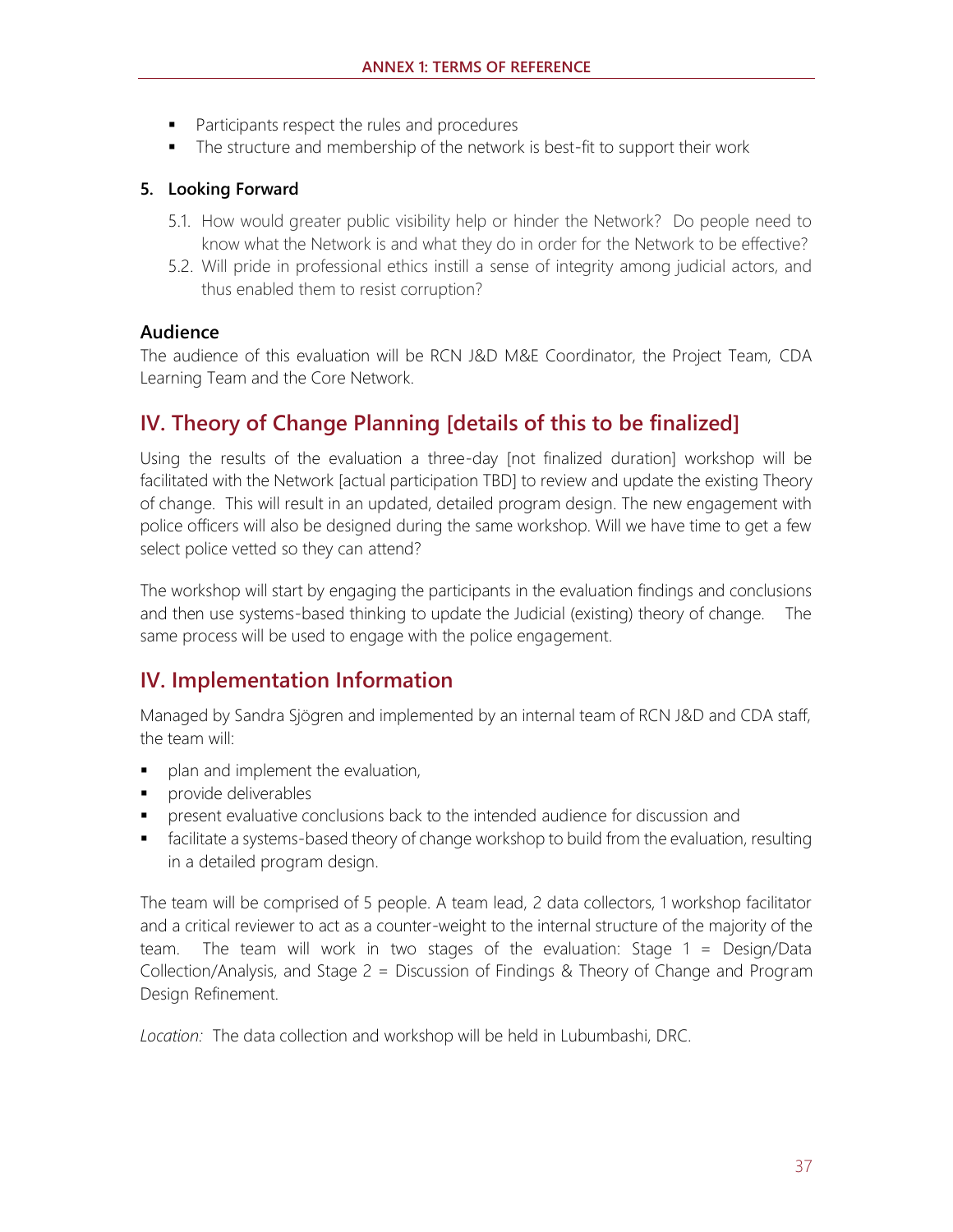#### **Deliverables**

- 1. Inception Report: this will design the actual evaluation.
- 2. Draft Evaluation Report: this will be circulated for feedback to all users in English.
- 3. Final Evaluation Report (English and French if budget allows)
	- Table of Contents/List of acronyms
	- **Executive summary**
	- Brief overview of the context
	- **•** Org/Program Background
	- **■** Evaluation methodology
	- Evidence-based conclusions
	- Recommendations
	- $\blacksquare$  Appendix A Terms of Reference
- 4. Workshop Purposes (tentative):
	- Presentation of conclusions for validation or correction
	- Update systems map and refine existing theory of change with concrete workplan
	- Design a program to integrate police into this work. The product needs to be at a level of detail to enable implementation.
- 5. Updated program design for the existing judiciary and a police engagement design.

Final report will be in English and French (pending budget) and a presentation will be done in French during the workshop. RCN J&D will manage the responsibility of translation. The workshop and program design will be in French.

#### **Confidentiality**

Given the nature of this work, participants will not be referred to by name in the Evaluation report.

#### **Dates & Deadlines**

- Preparation: October 1 November 5
- Data Collection Field Trip: Nov 7 13
- Analysis & Draft Conclusions: Nov 14 18
- Presentation & Theory of Change Workshop: Nov 21 25
- **EXECUTE: 19** Final Evaluation Report: Dec 19
- **EXTED Final Theory of Change with clear program goal, objectives, etc. plus quarterly workplan** and budget: Dec 23

#### **Logistical Support**

■ RCN J&D: will provide logistical support on the ground, including visa assistance, hotel booking, provision of a car and driver, office space, documents and interview set up support.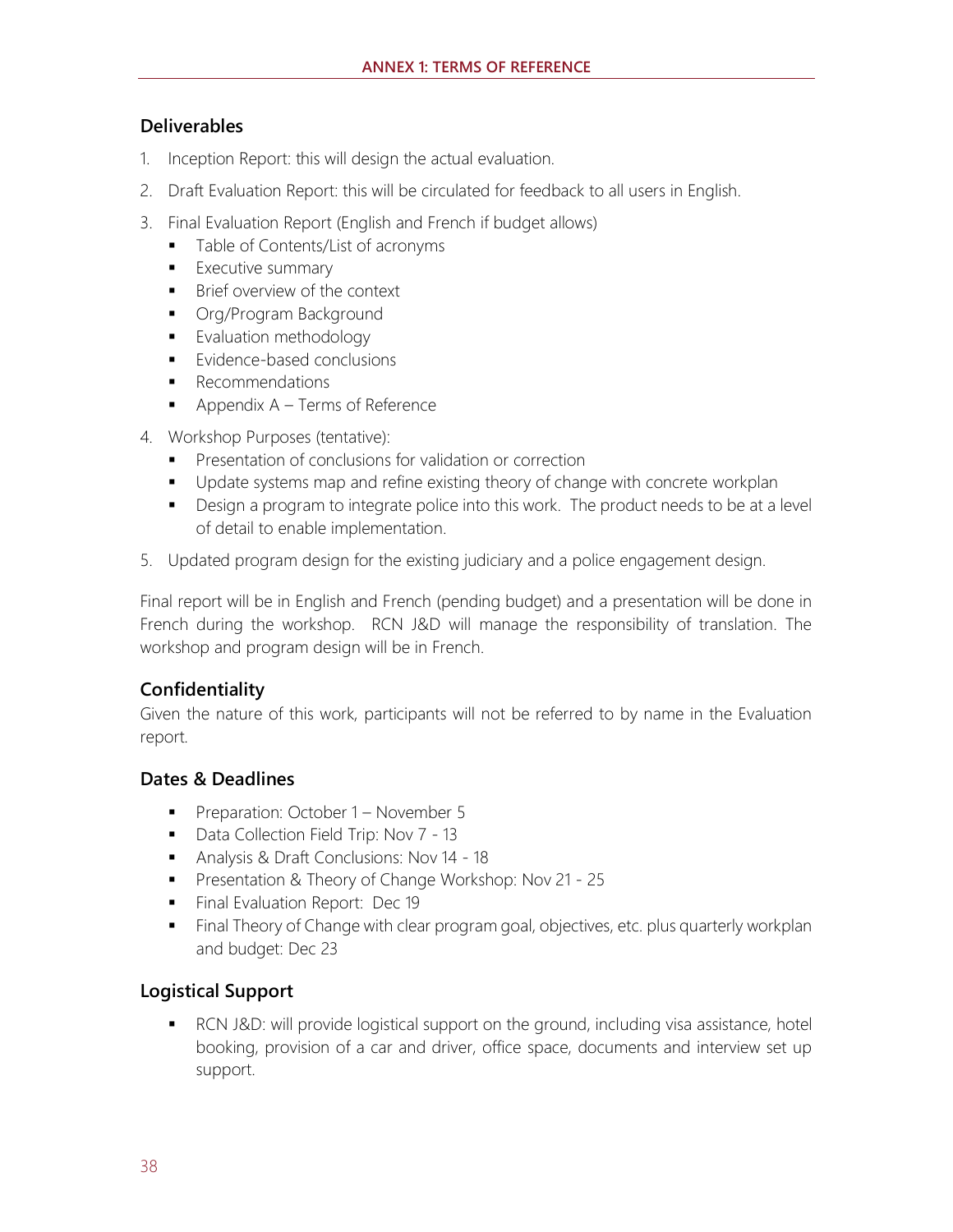▪ CDA: will be responsible for contracting the external participant, finalizing visas and booking flights.

## **VI. Budget**

CDA will be covering the costs for Kiely, Cheyanne, Peter and the external member of the team. RCN J&D will cover the costs of Sandra and the implementing team.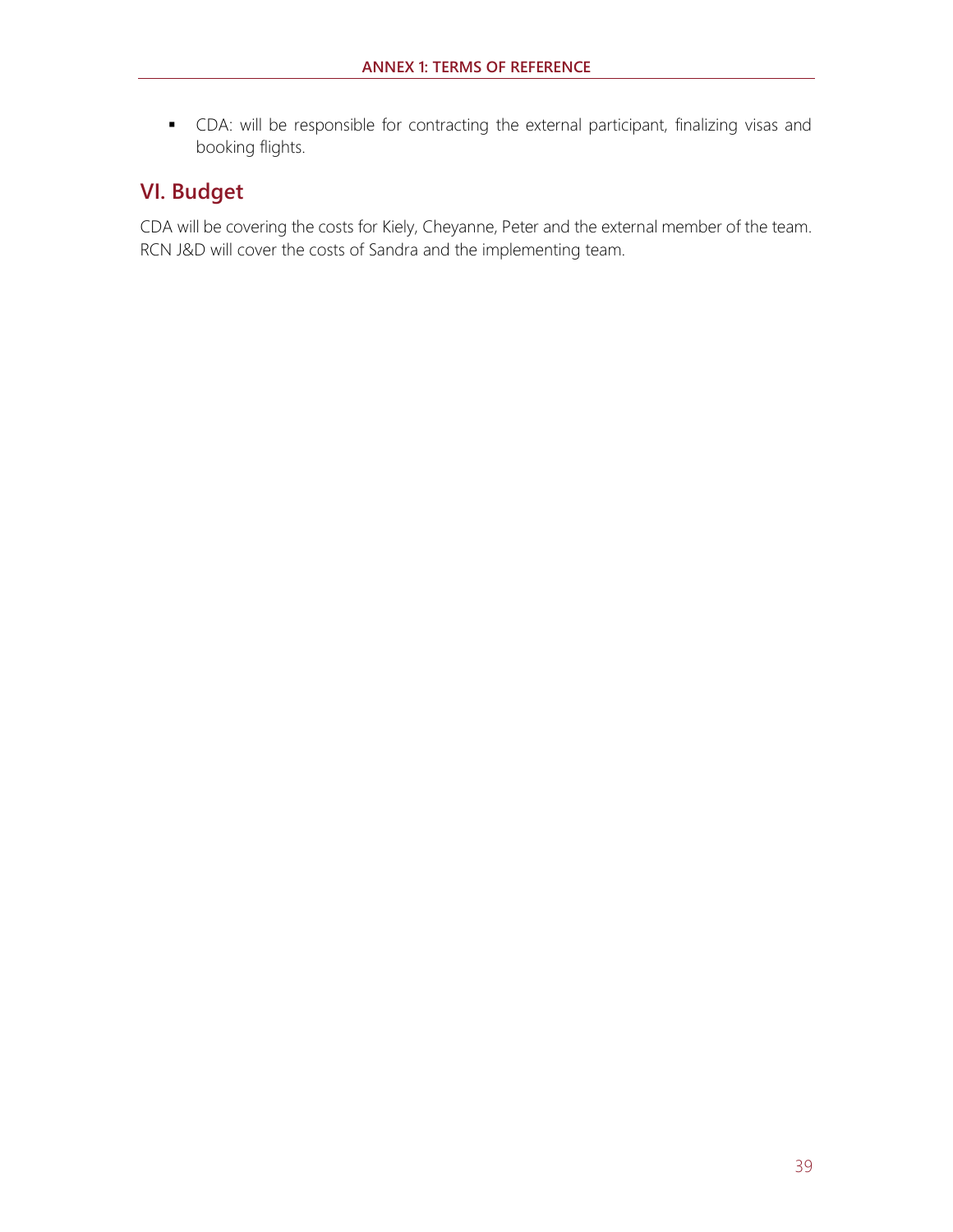## **Annex 2: Kuleta Haki Project Detailed Description**

*In alignment with the adaptive management approach of this project, Kuleta Haki is constantly evolving. The summary below depicts the program from its initiation in October 2015 to the end of 2016.*

Kuleta Haki ("Provide Justice" in Swahili) activities began in October 2015. Significant effort was spent within the first several months of the project (Oct-Dec) to build relationships with local authorities, criminal justice sector actors, and civil society actors in Lubumbashi and Kinshasa.

At the Kinshasa level in these early months – RCN J&D spent significant time engaging with the Ministry of Justice, Superior Court of Judges, Thematic Group for Justice and Human Rights, Observatory for the Professional Code of Ethics, and the General Prosecutor of the Republic, the principal advisor on administrative and legal matter at the Presidency of the Republic and military court. The overall objective was to explain the project, especially the 'Core network,' and identify possible 'Core network' members. Overall, there was a very high amount of verbal commitment at this level, but only some follow-through afterwards as project implementation continued. Among those who verbally expressed their commitment, the project took in account the goal / the objectives to achieve and selected 9 people to start the Core network.

In Lubumbashi ("L'shi"), the purpose of these conversations was the same (conversations with local authorities included: the Commissariat de la Police, Procureur de la République, Président du Tribunal de Grand Instance, Premier Président de la Cour d'Appel, among many others). However, in L'shi the team also spoke with lawyers, the head of the Bar association in Lubumbashi, women from UCOFEM, university professors from l'école de criminologie, among many others. The team met with 9 authorities in Kinshasa, and 26 authorities and civil society members in Lubumbashi between Oct-Dec 2015.

At both levels, the team's intention was to engage a breadth of actors *not* based on their group affiliation (e.g., *"7 with a religious background, 10 with specific political affiliations"*…etc) but rather based on the assumption that: (1) to effectively fight corruption in a group individuals must be committed to changing corruption dynamics (an idea supported by the CAASDI program's original research - that "islands of integrity," individuals within a variety of social circles, exist and are committed to fighting corruption but need protection to do so); and (2) that the project must engage managers/presidents/prosecutors (those with authority to mandate change at higher levels) in order to be able to take collective action to push back against corruption. The team spoke with individuals with these criteria in mind, and paid special attention to the reputation of actors – as a significant "risk" factor identified early on in the project was the possibility that a Network member was widely known as a corrupt figure (which would have instantly tarnished the Network's nascent reputation).

Many of these issues were discussed in an initial meeting with CDA and RCN J&D in Kinshasa. Over the course of a 3-day workshop, the team focused on determining the project's activities and establishing the project's M&E system. This workshop was also key to support the RCN J&D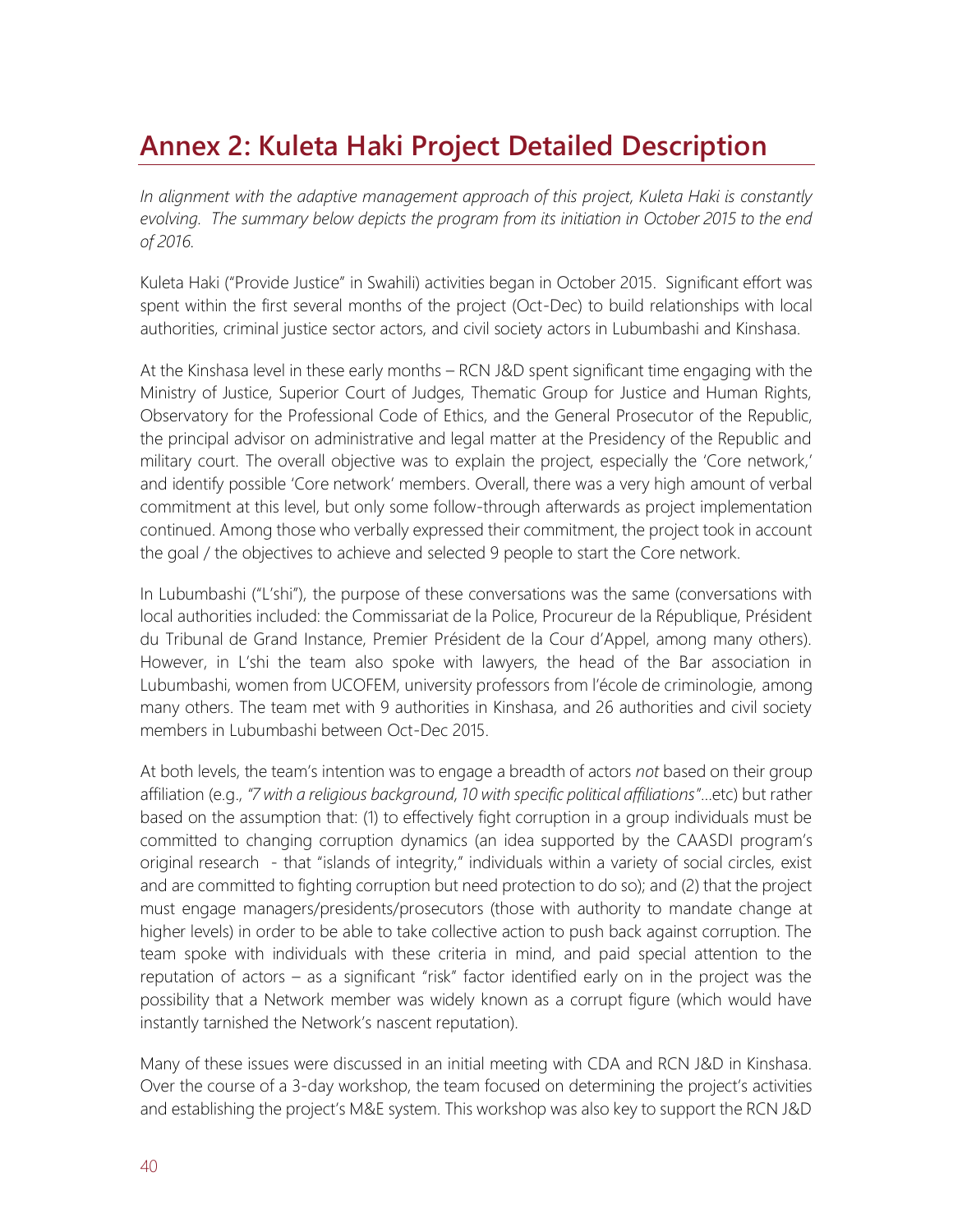team with the Theory of Change approach. It helped create a vision of what the expectations were for one year. At this point, the first meetings of the Core Network (first meeting in November with 4 women, 3 men took place. Meeting 2 took place in December with 3 women, 3 men) the group met to discuss initial theories of change and the project's action plan. The Core has met consistently every month afterwards, although their role as a group has evolved over time (more below).

Initial Core Network activities included building the group's internal management systems and building overall ownership of the project. For example, the group decided early on (Jan 2016) to work with corruption in preventive detention and police custody specifically. At this same time, the Core group highlighted the main criteria for identifying new members ((1) integrity, (2) willingness and constant practice to fight corruption, (3) free and voluntary expression against corruption in L'shi). They discussed already-emerging internal challenges (e.g., lateness to meetings, and defensiveness when discussing personal experiences with corruption). The group also called on one another to contribute solutions to these problems – further concretizing early feelings of ownership and responsibility for the Core Network's collective attitude and cohesion.

As ownership and systems were put in place to stabilize and grow the larger Network (e.g., early development of internal 'codes' like the larger Network's Terms of Reference and Code of Conduct), the Core group were also building their shared knowledge of corruption (e.g., debating what corruption "means" at different levels, i.e. prosecution, court, police and lawyer levels) as well as starting to establish trust and build relationships with one another (e.g., sharing stories during "listening clubs" and other early teambuilding activities).

By February 2016, the Core Network was ready to begin growing. On the 12<sup>th</sup> of the month, the Core shared the "basic documents" mentioned above (TOR… etc.) with new members (at this point, 7 new members had joined), signed a "commitment act" as a group and created a slogan to unify the group under a common anti-corruption banner/identity. This group also elected a "Steering Committee," however felt they needed to discuss a new risk: new members might feel marginalized if steering committee candidates were just the Core members. Thus, all those present at the February  $12<sup>th</sup>$  meeting were identified as candidates, and 3 were elected by majority vote; members felt comfortable recognizing that the steering committee could be assessed for relevance and possibly reformulated as the project progressed. The steering committee met 2 more times in March.

The tension about how best to incorporate new members continued in the first months of 2016, a time that represented a vital moment of growth for the project. The Terms of Reference, and knowledge-building (e.g., building on the legal framework and anticorruption strategies) were key ways to share learning, grow common knowledge about legal frameworks & anticorruption strategies, build internal confidence among members and equalize the status of all Network members, old and new. The "collective aspect" of the project was further established through mutual adherence to a Code of Conduct and via regular team building activities. At the first training on frameworks and strategies, 8 women and 7 men attended and participated. Building knowledge around this time also meant further understanding how each member defined/understood corruption. For example, is it corruption if an "envelope for good work" is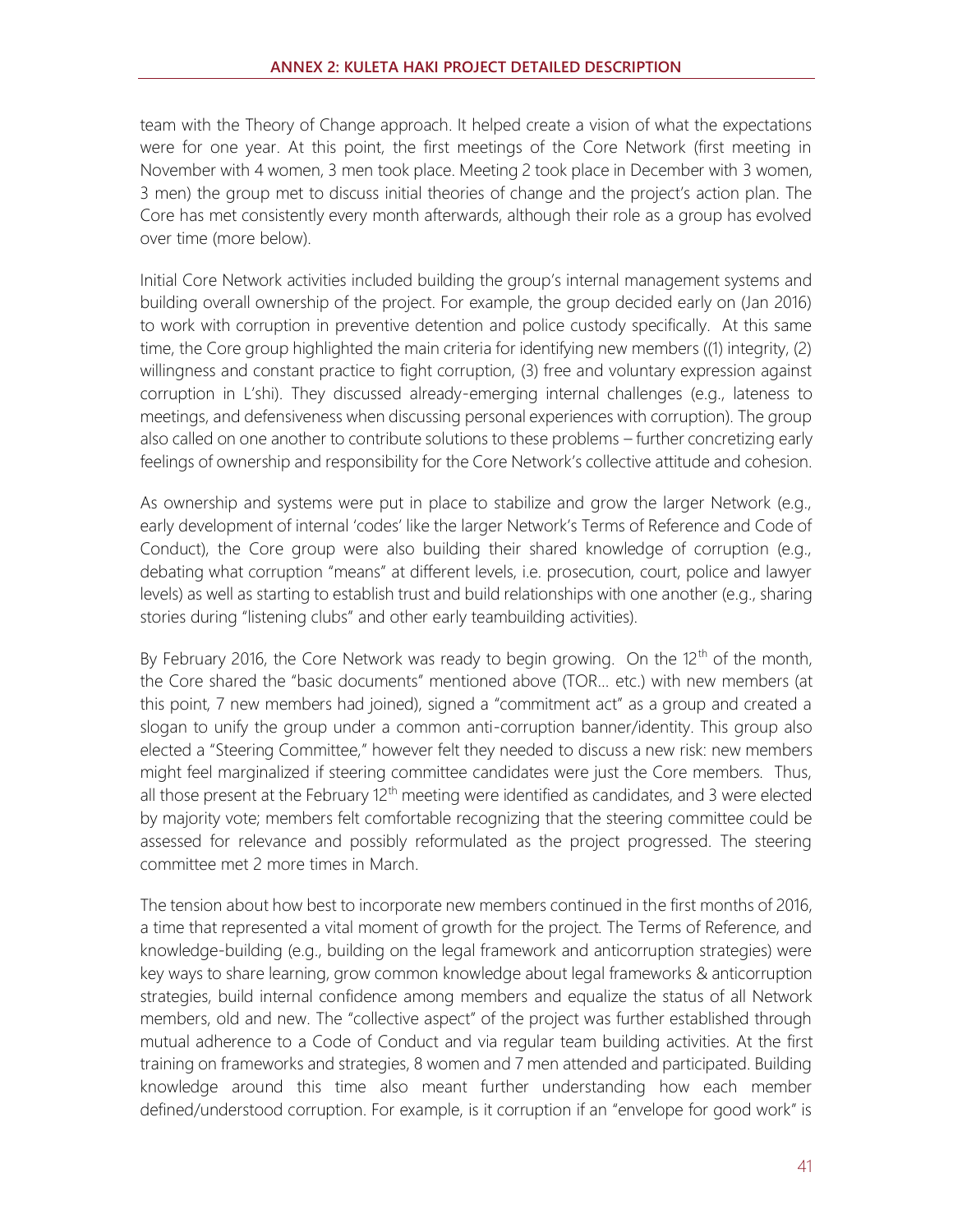given to an exemplary police officer by a citizen (in appreciation/as 'thanks')? Some members believed this was corruption, yet others did not.

As knowledge grew so too did conversations within the growing Network about *why* corruption occurs. Further to this point, a training was held in March 2016 to discuss ethics and deontological principles with judges and magistrates. The project team hoped the moment was ripe for members to start "un-trivializing" corruption (e.g., counter the overwhelming sense of "banalisation" in this context, or the belief that corruption is unavoidable in the judicial system). Discussing each member's assumptions about corruption and providing unique examples that contradicted these assumptions (e.g., some think lack of salary causes corruption, but magistrates are well paid and are still corrupt) helped the group feel hope that change was possible. To further promote this sense of hope and motivation to act against corruption, 3 external actors were invited to speak. One of whom, a former prosecutor from Burundi (Julien Bareguwera), was asked to train in this ethics workshop. Testimonies from these 3 actors about resisting corruption were meant to inspire and persuade the group that action was possible as well as instill in them the confidence to pursue this goal.

The expanding Network met several more times between January and March. By March, the 'Core' Network stood at 10 members (four women, six men. 1 Judge of the Appellate Court, 1 Substitute of General Prosecutor at the Appellate Court, 1 Judge of High Court, 1 Judge of First Level Court, 1 Clerk at the Appellate Court, 1 First Substitute of Prosecutor, 1 Parquet Secretary, 1 Police Inspector, 1 Lawyer/University Professor, 1 Journalist). Throughout this period the project team continued to meet with local authorities and other actors in hopes of recruiting new Network members (15 meetings were held between January-March; 40% with INGOs; 60% with individuals).

Also at this time (March 2016), the Network began working to understand the intersection of gender and corruption dynamics. It took a few months from the Core group's inception to find the "best" moment to begin work on gender, however it was discussed that the Core group should be solidified before gender work began so as to let the project team identify who would be appropriate members for the gender group, and for the Network to be prepared enough to help the gender group develop its own objectives. This work has been central to the project and developed over time, however in March the initial meeting (co-organized with UCOFEM, the Congolese Union of Women in Media) was focused mainly on reflection about the key issues central to this topic. Women discussed the ways gender discrimination occurs within the criminal justice sector (CJS), how discrimination interacts with corruption (i.e., is caused by corruption, further fuels corruption) and their early ideas about how to change both discrimination and corruption (e.g., help women build courage to push back against discrimination, teach men that harassment and influence peddling are "bad").

The Network's "sub-group" on gender and corruption was officially started in April 2016, with a kickoff meeting led by Mme Immaculée Ingabire, a Director at Transparency International in Rwanda. 30 women were invited to this meeting, and all 30 attended. As of June, the sub-group on gender and corruption had 13 female members (2 lawyers, 3 judicial defenders [lawyers working at the Peace Court or Tribunal de Grande Instance], 2 police officers, 3 magistrates and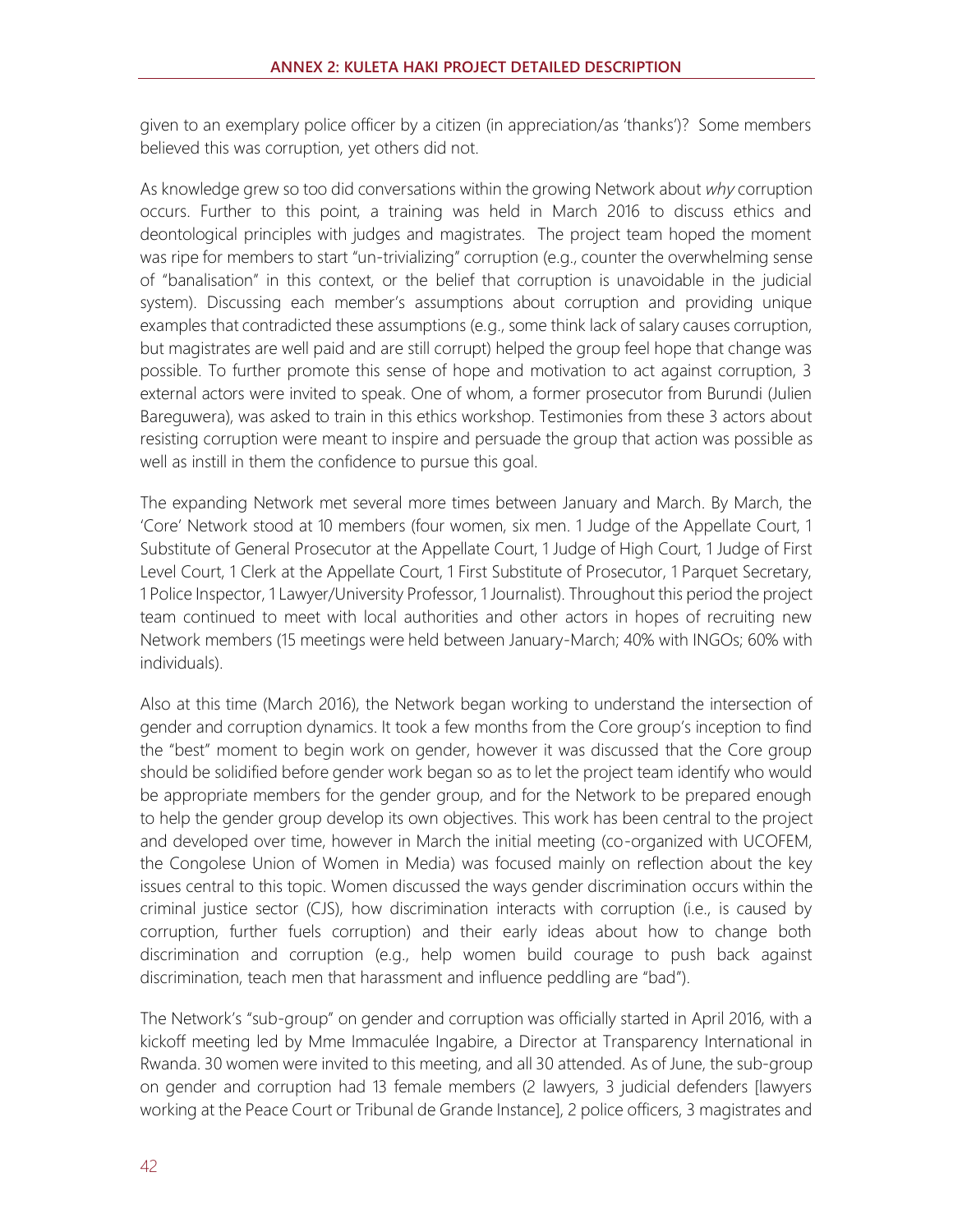3 women from UCOFEM). The goal of this group is to reflect deeply on the link on gender and corruption so to have strategies in an action plan which is a part of the global work plan of the network.

In tandem to the first gender and corruption sub-group meeting, the entire Network continued to bond and establish trust as a cohesive unit through teambuilding activities. For example, several lunches, quizzes (e.g., on the Network's Code of Conduct, types of local/national/international corruption... etc.), competitive games, and dinners were organized by the Network from January-March as fun, initial relationship-building events to unify the growing group.

Also during this time, in CDA's Headquarter office in Cambridge (late March), the team launched an anti-corruption blog<sup>17</sup> – a web-based platform to promote open conversation about systems-inspired strategies/tactics for changing corruption dynamics, and better means to analyze these dynamics in order to design innovative and effective programs.

The project's first monitoring trip (to collect stories from the Network utilizing the Most Significant Change technique) took place in April led by RCN J&D's M&E coordinator, who was based in Kinshasa. The Network also convened in April to learn about systems analysis with CDA's Executive Director. In this time, they were able to discuss the specific drivers of corruption in preventive detention and police custody, map these to visualize the larger system of corruption in these institutions and then begin brainstorming strategies for taking action. The project team had a day at the very beginning of the week to build the initial systems map and then met again on the last day to spend time discussing strategies and possible future activities as a result from the workshop analysis. 20 participants were invited and attended over the course of the 3-day workshop (9 Core network and 11 members of the network).

Returning to our discussion of the Core Network (still functioning as a cohesive unit, replete with steering committee), in May meetings with the Core continued. At this time, the role of this Core group shifted. While the Network was growing in early 2016 (larger Network: 20 members), the Core group had become accustomed to serving as the "backbone" to the Network – providing input on strategy, etc. Beginning in the Spring, the group also started to lead the Network in establishing relationships with external court clerks, secretaries, Judges, and Officiers du Ministère Public, magistrates, and judicial police (carnets de mai, juin & juillet). Several workshops were held, one in May with clerks and secretaries (14 men, 10 women; 5 of which were Network members) one in June with judges and magistrates (10 women, 3 Network members and 7 magistrates; and 13 men, 2 Network members and 11 magistrates) and one in July with OPJ and OPM members (6 members of the network, 12 judicial police, 6 magistrates, & a representative of the prison).

<sup>&</sup>lt;sup>17</sup> http://www.blog.cdacollaborative.org/what-can-we-learn-about-corruption-in-fragile-states/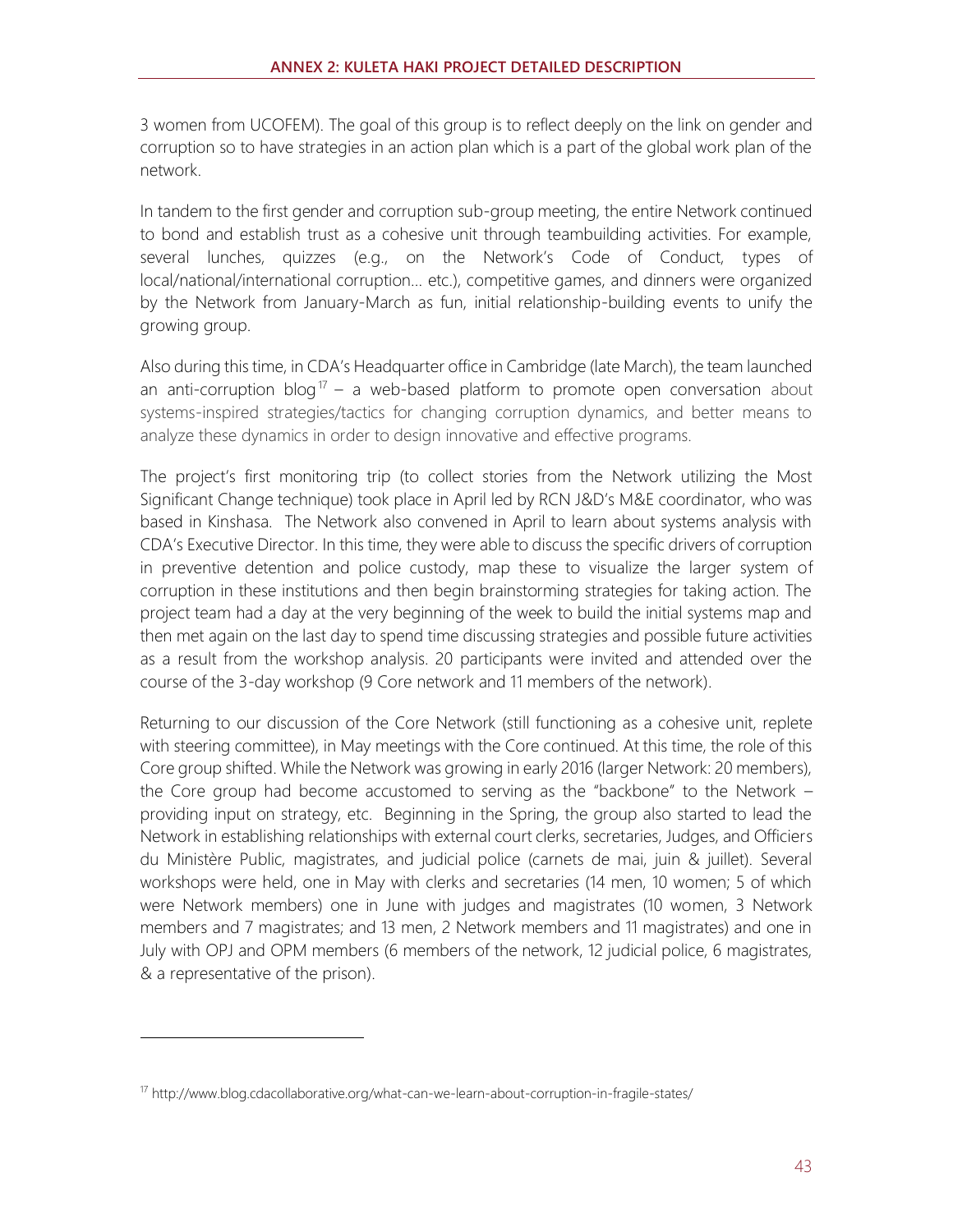The Network (the Core delegating Network members the task of engaging with court clerks, secretaries…etc) believed these workshops would open the door for participants to share stories about the types of corruption they witness daily and make plans for steps forward. However, and perhaps most importantly at this moment in the project's development, these workshops also ended up setting the stage for continued dialogue with these groups of actors and eventual planning to assemble them into different Network sub-groups. This work continues today (October 2016).

In early summer (May), UCOFEM and RCN J&D agreed to collaborate on a project together using UCOFEM's unique approach for gathering stories. These stories would come from women in preventive detention. A main goal of this project has since been to collect "emblematic" case studies, to: (1) add to the Network's knowledge base examples of types of corruption women (specifically) experience in prison/preventive detention, but also (2) identify successful strategies for women to fight corruption and (3) herald the exemplary women currently doing this (in line with the Kuleta Haki theory of change - that exemplary actors can build hope and instill confidence that action is possible). The Terms of Reference for this project were established in June. In July, August and September emblematic case studies continued to be collected (July & August: focused on detainees' and families' experiences with Kasapa prison and met prison/judicial authorities; September: focused on the town of Kampemba). This work continues today (October, 2016).

The sub-group on gender and corruption has felt comfortable steering the collaboration with UCOFEM on les clubs d'écoutes, and concretized this management by electing an internal steering committee at their second meeting. The sub-group has recently begun a research endeavor, proposing a few Core initial questions for further study/research: (1) women who are in the judicial system / police/ lawyers – are they less corrupt or more corrupt than men? (2) How do these women react when faced with the effects of corruption, and what action do they take to push back (i.e., strategies)? (3) How does corruption allow them to advance in their career / access to treatment of important issues (as a litigant or professional, as a magistrate, agent, judicial police officer, lawyer etc.) or – on the other hand – prevent them from advancing? (carnet de septembre).

Data from case studies that have helped launch this endeavor including tracking of the varieties of corruption issues women face in prisons and preventive detention (e.g., some forms include: sexual favors, and traffic of influence). The gender sub-group, along with the Project Team (who have contributed 2 blog posts further unpacking issues of gender discrimination and corruption for the CDA anti-corruption blog) feel much is still left to learn about this still very-general research topic.

As sub-groups and gender work have developed, the larger Network has maintained it's internal cohesion through continued teambuilding activities, which have also slightly shifted in nature from previous iterations. Over the summer months, an ad hoc technical committee was created to assist the Core Network with decisions regarding regular Network activities (e.g., teambuilding events), and new activities were introduced (e.g., anti-corruption marches, which succeeded in removing Network members of their professional titles that so often dictate social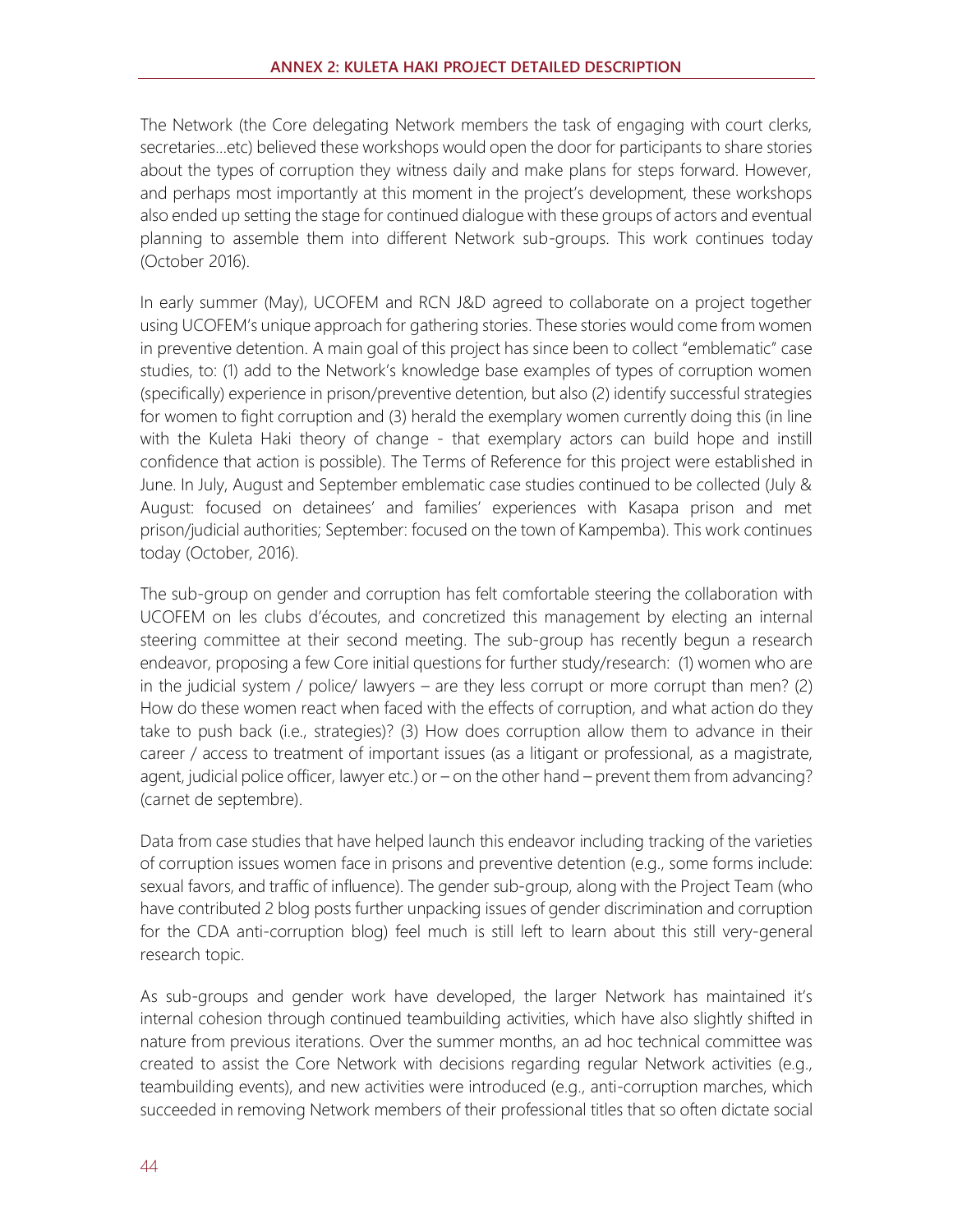norms and behavior in this context.) An "equal" space was developed for the entire group where they could build trust, let down their guard around one another, feel increasingly comfortable sharing personal stories about experiences with corruption, and discuss tricky and complex issues (e.g., reflecting how (with which strategy and attitude to adopt) to resist corruption with OPJ, OMP or judges; or how to explain to the boss/chef such as a prosecutor or president or director that corrupt practices in they engage with daily are harmful! OPJ, OMP or judges can be angry or not open to discussing corruption practices, which is why this activity is useful.)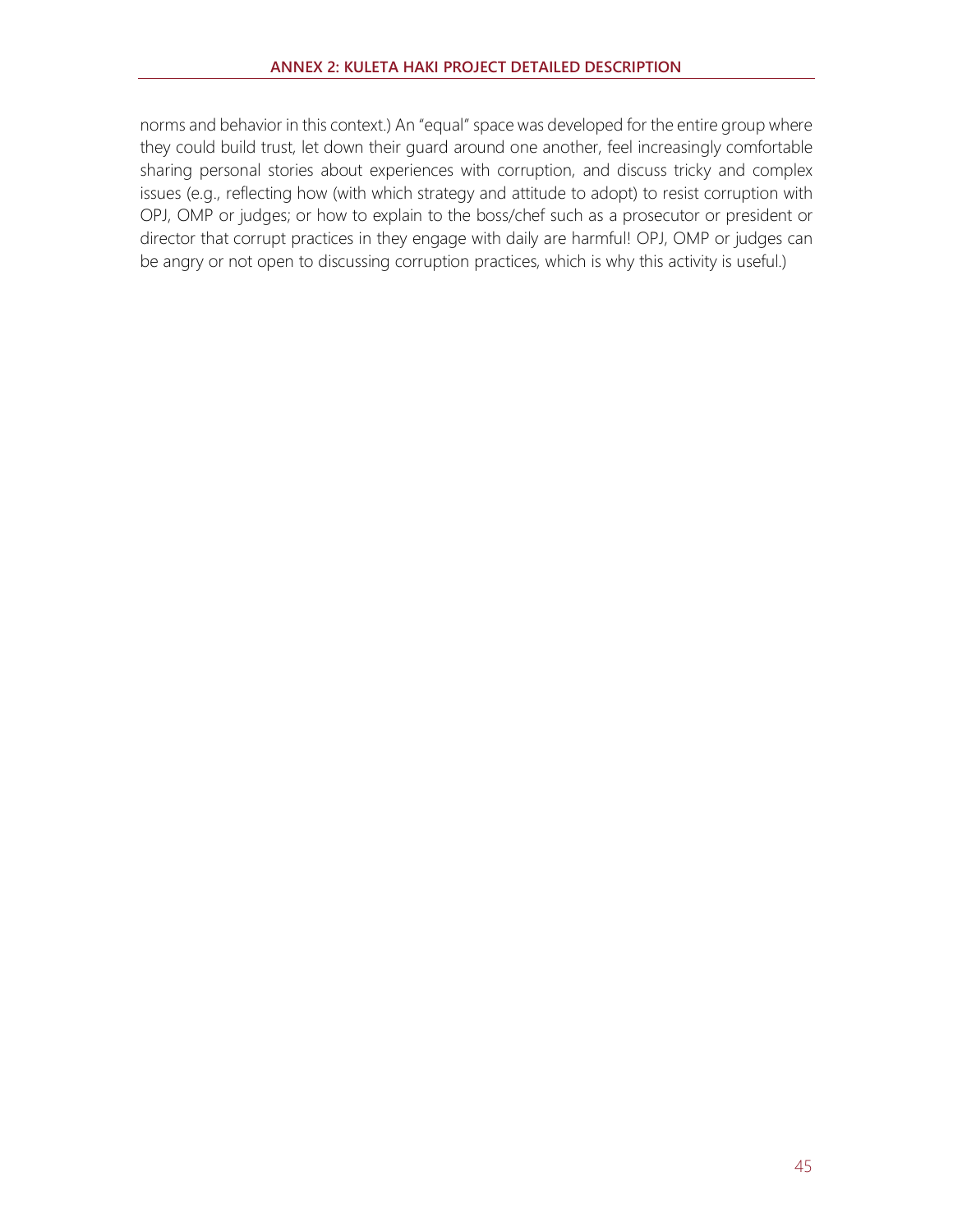## **Annex 3: Evaluation Methodology**

- A four-person team conducted the evaluation consisting of three people who have been involved in the project and a French-speaking academic, originally from the Great Lakes Region who has not been involved in the project. This role was explicitly to challenge and critique.
- $\blacksquare$  The evaluation adhered to the African Evaluation Association Guidelines<sup>18</sup>.
- **E** As a formative evaluation, the team used a Utilization Focused Approach<sup>19</sup> (UFE) whereby all steps are judged against their ability to generate usable findings and evaluative conclusions.
- **EXT** Significant time was spent in the early stages of the evaluation to finalize the evaluation Terms of Reference in a manner that insured all evaluation questions were truly useful to the Network and project team.
- A mixed method approach was used adopting semi-structured interviews and a questionnaire to build on the monitoring data (Most Significant Change (MSC)stories and monthly report). Two MSC story collections had occurred prior to the evaluation and the raw notes from these experiences were available to the evaluation team.
- We used a purposeful stratified sample so that we had approximately equal numbers of men and women and internal and external to government held positions within the CJS from each layer of the network: Leadership/Core, General Network and subgroups. In addition, we tried to speak to individuals who had stepped back from the Network as well as colleagues of those in the Network. (see limitations)
- **•** In one week in Lubumbashi, a total of 40 interviews were conducted, 2 focus groups with civil society leaders and CJS actors not involved in the Network plus approximately 20 completed questionnaires by network members.
- **•** The analysis was conducted in Cambridge, MA through an initial 2 day working meeting with the evaluation team looking for patterns in the qualitative data. This set if tentative conclusions and recommendations were then taken back to the field by the CDA Executive Director who facilitated a discussion around the veracity of the information and implications for the Network going forward.

## **Limitations**

All evaluations have limitations and this one is no different. All conclusions should be read with these limitations in mind.

1. Consequences of Limited Time: with only one week for data collection we were only able to do the most basic data disaggregation – sex and internal vs external roles. This means that

<sup>&</sup>lt;sup>18</sup> Patel, M. 2013. "African Evaluation Guidelines." African Evaluation Journal 1(1): 5. http://dx.doi. org/10.4102/aej.v1i1.51

<sup>19</sup> http://betterevaluation.org/en/resource/guide/UFE\_checklist